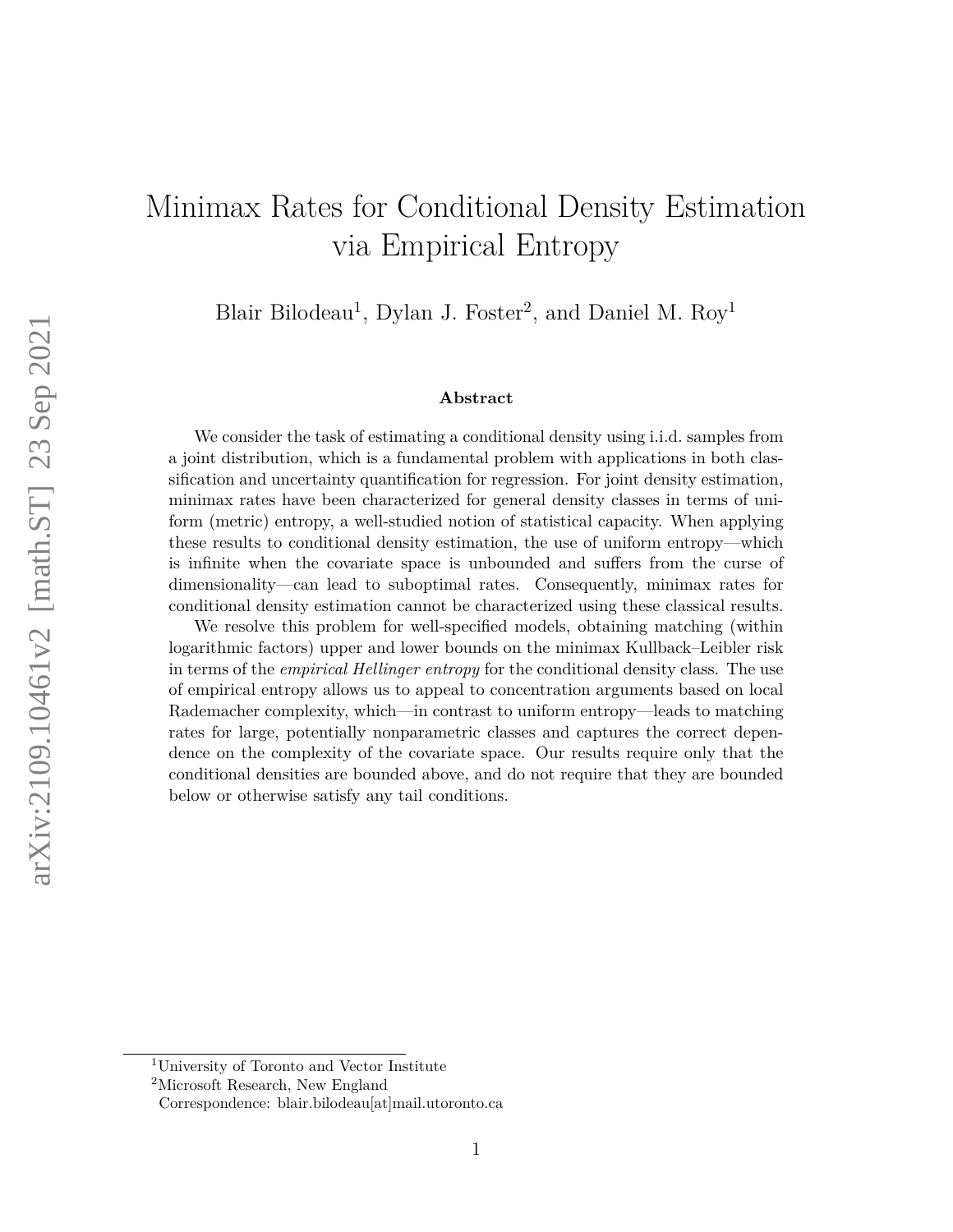# **Contents**

<span id="page-1-0"></span>

| $\mathbf{1}$                 | Introduction                                                                                                                                                                                                                                                 | 3                                   |  |  |  |
|------------------------------|--------------------------------------------------------------------------------------------------------------------------------------------------------------------------------------------------------------------------------------------------------------|-------------------------------------|--|--|--|
| $\bf{2}$                     | Problem setting                                                                                                                                                                                                                                              | $\overline{5}$                      |  |  |  |
|                              | Probability spaces and statistical assumptions<br>2.1<br>2.2                                                                                                                                                                                                 | $\overline{5}$<br>5                 |  |  |  |
| 3                            | Main results                                                                                                                                                                                                                                                 | $\overline{7}$                      |  |  |  |
|                              | 3.1<br>3.2<br>3.3<br>3.4<br>3.5                                                                                                                                                                                                                              | $\overline{7}$<br>8<br>9<br>9<br>13 |  |  |  |
| 4                            | Proofs for main theorems                                                                                                                                                                                                                                     |                                     |  |  |  |
|                              | 4.1<br>4.2<br>Proof for risk lower bound (Theorem 2) $\ldots \ldots \ldots \ldots \ldots \ldots$<br>4.3                                                                                                                                                      | 15<br>16<br>19                      |  |  |  |
| $\bf{5}$                     | On the performance of maximum likelihood                                                                                                                                                                                                                     |                                     |  |  |  |
|                              | Upper bound on the risk of maximum likelihood<br>5.1<br>The suboptimality of maximum likelihood $\ldots \ldots \ldots \ldots \ldots \ldots$<br>5.2<br>5.3<br>Sieve estimators $\ldots \ldots \ldots \ldots \ldots \ldots \ldots \ldots \ldots \ldots \ldots$ | 22<br>23<br>24                      |  |  |  |
| 6                            | Related work                                                                                                                                                                                                                                                 | 24                                  |  |  |  |
|                              | 6.1<br>6.2<br>6.3<br>Sequential prediction under logarithmic loss $\ldots \ldots \ldots \ldots \ldots$<br>6.4                                                                                                                                                | 25<br>25<br>26<br>27                |  |  |  |
| 7                            | Conclusion                                                                                                                                                                                                                                                   | $\bf{27}$                           |  |  |  |
|                              | A Proofs for specific rates                                                                                                                                                                                                                                  |                                     |  |  |  |
| <b>B</b> Proofs for examples |                                                                                                                                                                                                                                                              |                                     |  |  |  |
|                              | C Proofs for the performance of maximum likelihood                                                                                                                                                                                                           | 40                                  |  |  |  |
|                              |                                                                                                                                                                                                                                                              | 40<br>42                            |  |  |  |
|                              | D Regret bounds                                                                                                                                                                                                                                              | 48                                  |  |  |  |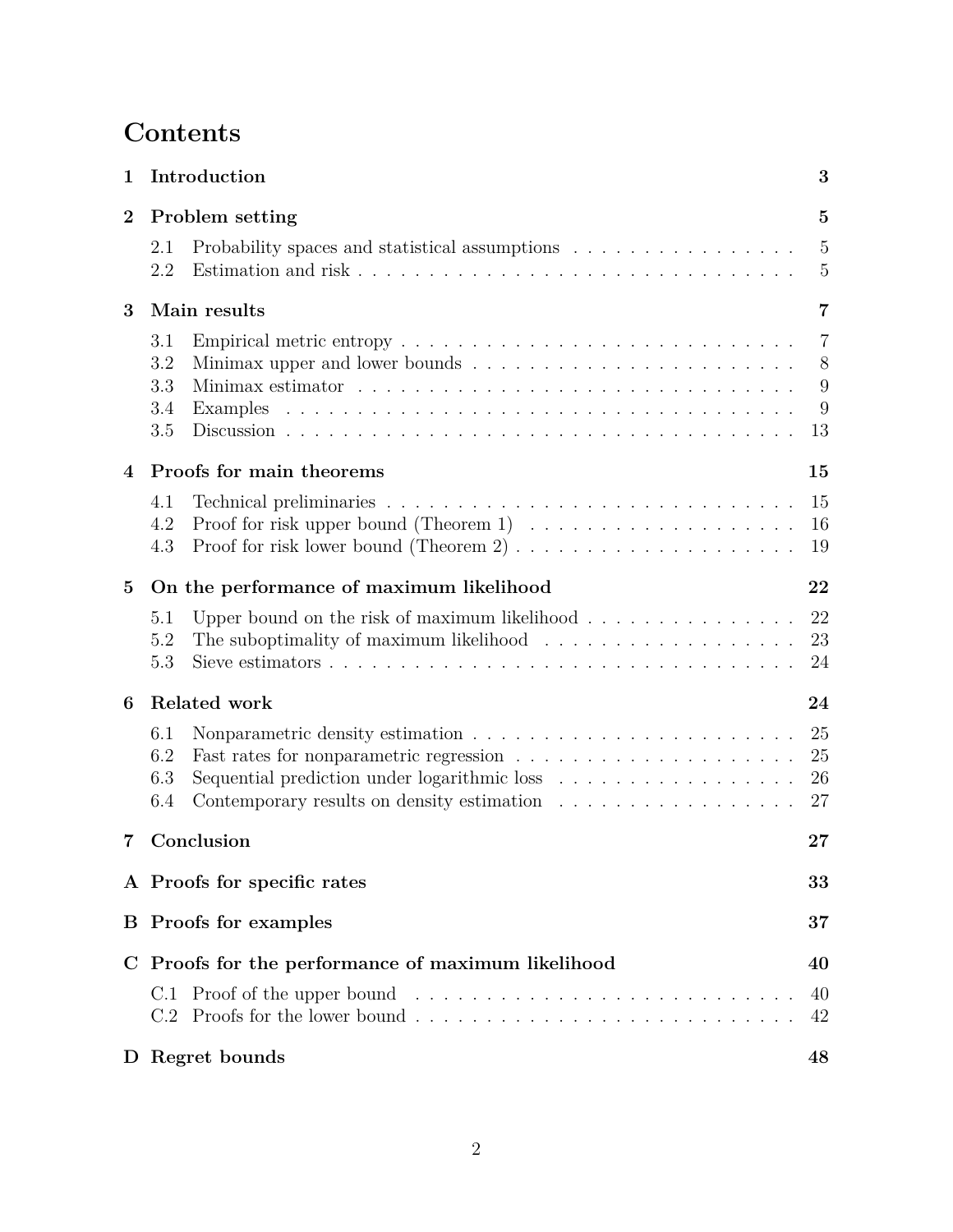# **1 Introduction**

Estimating the density underlying an observed stochastic process is a central problem in statistics. We consider the task of *conditional density estimation*, a fundamental and well-studied variant of the density estimation problem in which the observed stochastic process has a natural decomposition into *covariates* (representing contextual information) and *responses*; special cases include real-valued responses (e.g., regression tasks) and binary or categorical responses (e.g., classification tasks) [\[61,](#page-31-0) [66,](#page-31-1) [3,](#page-27-0) [51\]](#page-30-0). Compared to nonparametric regression, where the goal is to estimate the conditional mean, estimating the conditional density allows the user to quantify uncertainty, which can be used to reliably inform downstream decisions. For example, applications to online decision making may be found in Agarwal et al. [\[1\]](#page-27-1) and Foster and Krishnamurthy [\[24\]](#page-29-0). However, while the task of *joint* density estimation (i.e., estimating the density for both covariates and responses jointly) has enjoyed extensive classical investigation, conditional density estimation presents unique technical challenges, and optimal estimators and rates of convergence for general conditional density classes are not well understood.

We focus on conditional density estimation under *logarithmic loss*, and aim to minimize the associated *Kullback–Leibler* (KL) risk

$$
\mathbb{E}_{x \sim \mu_{\mathcal{X}}} \text{KL}(f^*(x) \parallel \hat{f}(x)),
$$

where  $\mu_{\mathcal{X}}$  is the (unknown) marginal distribution over covariates,  $f^*$  is the (unknown) true conditional density function, and  $\hat{f}$  is the estimator. Classical results in (joint) density estimation and nonparametric regression [\[42,](#page-30-1) [8,](#page-28-0) [9,](#page-28-1) [68\]](#page-32-1) have established that under fairly general conditions, the minimax rates of convergence for these tasks are determined by a *critical radius*  $\varepsilon_n$  satisfying the relationship

<span id="page-2-0"></span>
$$
\mathcal{H}(\mathcal{F}, \varepsilon_n) \asymp n\varepsilon_n^2,\tag{1}
$$

where  $H$  denotes the *entropy* for the model class  $F$  under a suitable problem-specific notion of distance. Existing density estimation results have two limitations from the perspective of the present work. First, they are tailored to joint density estimation, and consequently require estimation of the marginal covariate distribution. This leads to suboptimal results for conditional density estimation where—as we show—estimating the marginal distribution is not required for optimal performance. Second, joint density estimation results typically rely on a *uniform* notion of entropy, which requires strong coverage over the entire covariate space; we show that for conditional density estimation, data-dependent ("empirical") notions of entropy are necessary to obtain tight rates, particularly when the covariate space is unbounded or high-dimensional. See [Examples 1](#page-9-0) and [2](#page-10-0) and the discussion in [Subsection 3.5](#page-12-0) for more details.

Empirical entropy is known to characterize the minimax rates for various nonparametric regression settings [\[61,](#page-31-0) [3,](#page-27-0) [51\]](#page-30-0). However, the notion of distance (the  $L^p$  metric) used to define entropy in these settings is tailored to estimating conditional means, and may not be suitable for the more general problem of estimating conditional densities. In fact,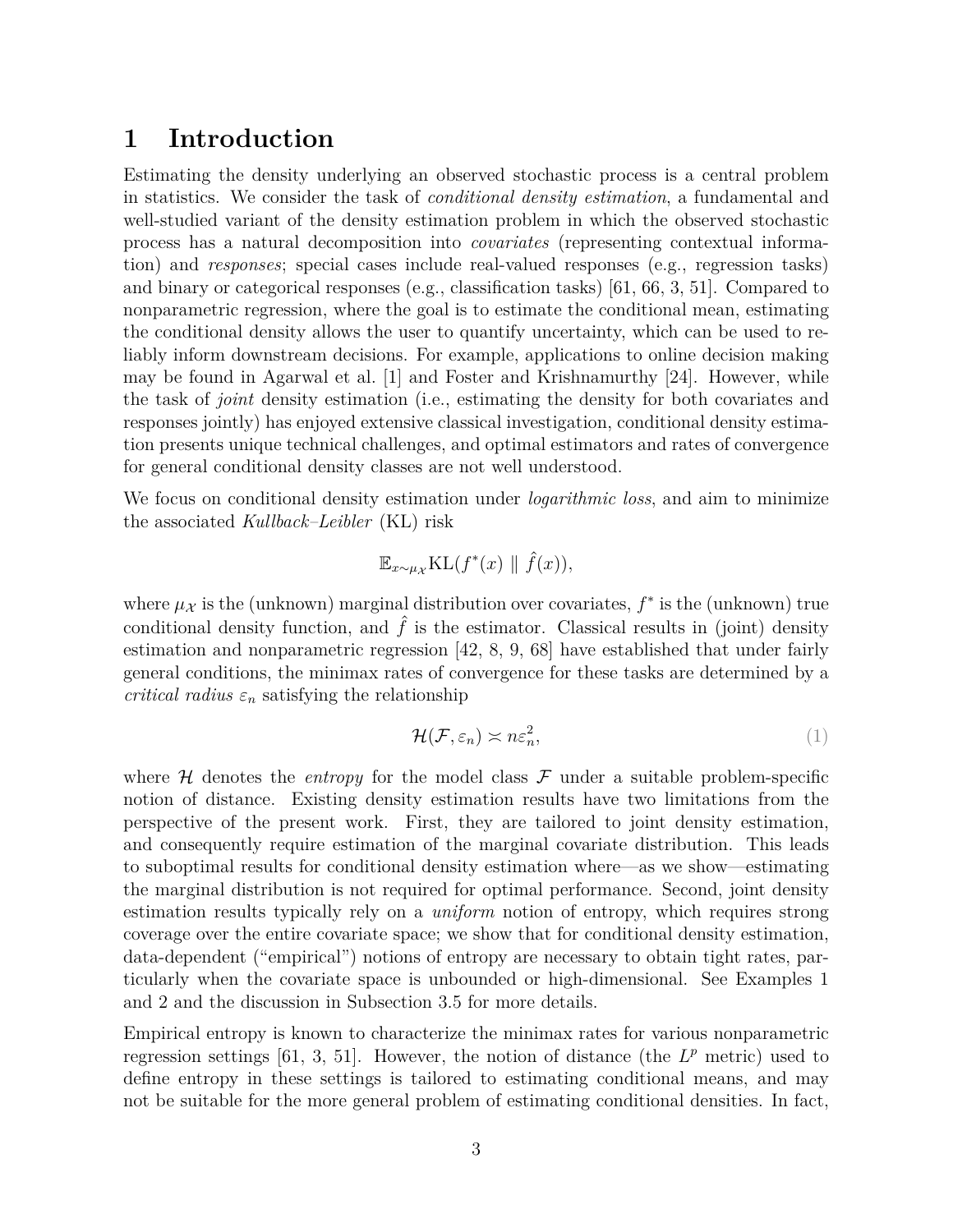recent work on a sequential variant of the conditional density estimation problem [\[7\]](#page-28-2) shows that—in contrast to nonparametric regression— $L^p$  entropy is not sufficient to characterize minimax rates for all conditional density classes simultaneously, even when responses are binary-valued. Consequently, determining the minimax rates for conditional density estimation with general conditional density classes has remained an open problem. The primary contribution of the present work is to provide a notion of entropy  $\mathcal{H}(\mathcal{F}, \varepsilon_n)$  such that the minimax rates for conditional density estimation are governed by the relationship in [Eq. \(1\).](#page-2-0)

**Contributions.** We characterize the minimax rates for conditional density estimation under Kullback–Leibler risk in terms of the *empirical Hellinger entropy* for the conditional density class. Our results establish matching (within logarithmic factors) upper and lower bounds on the KL risk for *all* conditional density classes with either *parametric* entropy  $(\mathcal{H}(\mathcal{F}, \varepsilon_n)$  of size  $p \log(1/\varepsilon_n)$  or *nonparametric* entropy  $(\mathcal{H}(\mathcal{F}, \varepsilon_n)$  of size  $\varepsilon_n^{-p})$ . Our upper bounds are achieved using a novel estimator based on aggregation over an appropriate data-dependent discretization of  $\mathcal F$  tailored to empirical Hellinger distance, and we complement the use of this estimator by highlighting natural settings in which the more standard maximum likelihood estimator attains suboptimal KL risk.

The key techniques that enable our results are a) the novel introduction of empirical Hellinger entropy for analyzing conditional density estimation, b) the use of concentration inequalities based on local Rademacher complexity, which is made possible by the aforementioned choice of empirical entropy, and c) a result of Yang and Barron [\[67\]](#page-31-2) that relates KL divergence to Hellinger distance whenever the *log* density ratio is bounded. The latter technique is what motivates our use of empirical Hellinger distance, and allows us to avoid requiring any lower bounds on the tails for the conditional density class under consideration. All three of these aspects are crucial to obtaining tight rates for general, potentially nonparametric classes of conditional densities.

**Organization.** The remainder of this work is organized as follows. [Section 2](#page-3-0) gives the formal setup for the conditional density estimation problem. In [Section 3](#page-6-0) we state our main results; in particular, [Subsection 3.3](#page-7-0) describes an explicit estimator that achieves minimax rates, and [Subsection 3.4](#page-8-0) provides three examples of conditional density classes for which the rates from our main theorem improve upon the state of the art. In [Section 4](#page-14-0) we state slightly more general variants of our primary theorems (upper and lower bounds for the minimax risk), and prove the main results. In [Section 5](#page-21-0) we discuss the performance of the conditional maximum likelihood estimator and prove that in general, it does not achieve minimax rates, and in [Section 6](#page-23-1) we highlight relevant related work from the rich literature on density estimation and nonparametric regression. Finally, we conclude with a brief discussion in [Section 7.](#page-26-1)

<span id="page-3-0"></span>We defer omitted proofs for the main results to [Appendix A,](#page-32-0) derivations for specific examples to [Appendix B,](#page-36-0) and proofs for the performance of the maximum likelihood estimator to [Appendix C.](#page-38-0) [Appendix D](#page-47-0) contains a straightforward extension of our main results to a sequential version of the conditional density estimation problem.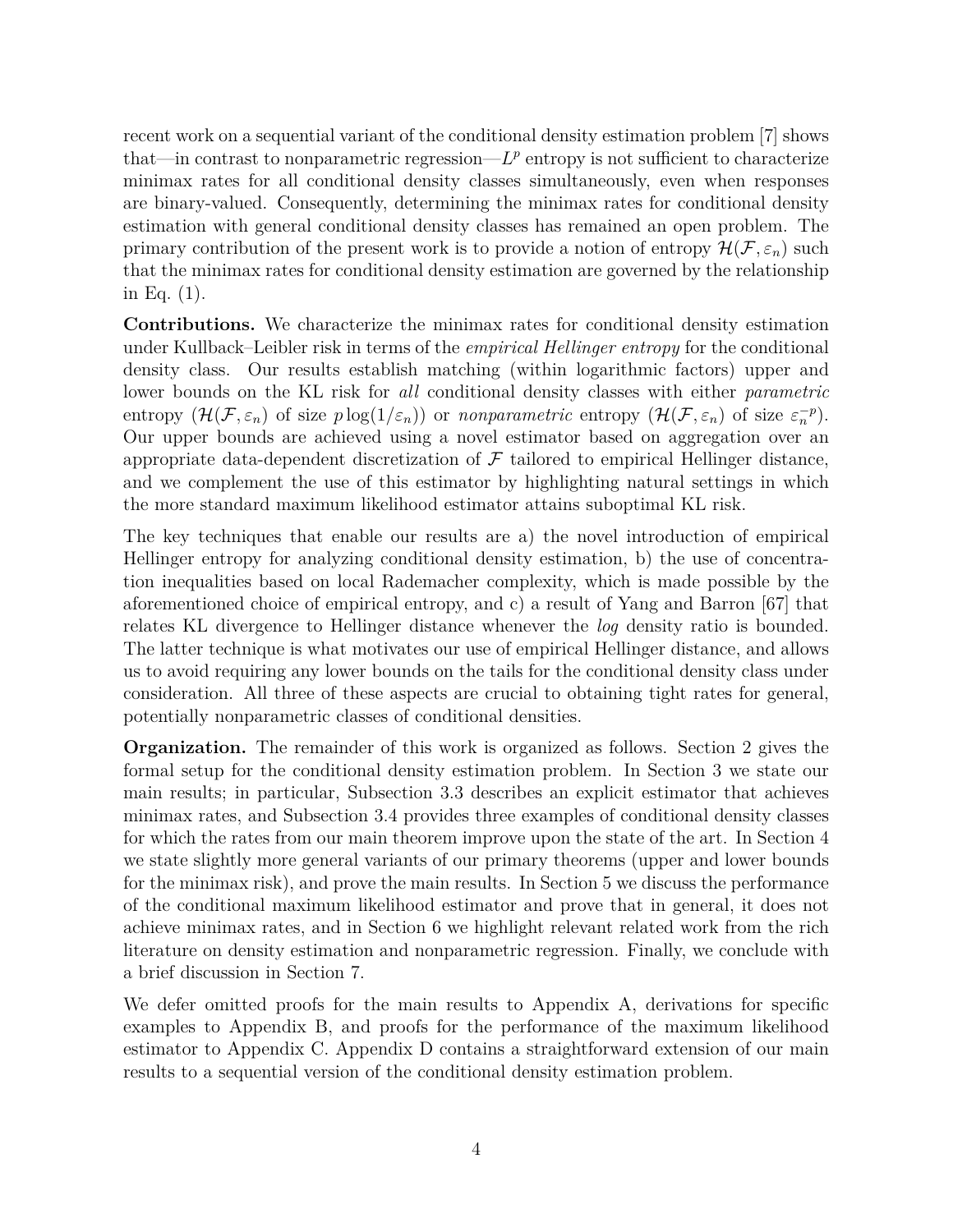# **2 Problem setting**

We consider a conditional density estimation setting in which the statistician receives i.i.d. samples  $(x_1, y_1), \ldots, (x_n, y_n) \in \mathcal{X} \times \mathcal{Y}$ , where  $x_t \sim \mu_{\mathcal{X}}$  is a covariate and  $y_t | x_t \sim f^*(x_t)$ is a response, and where  $f^*$  is the true underlying conditional density function. Given such a sample, the goal of the statistician is to produce an estimator  $\hat{f}_n$  such that the average KL divergence  $\mathbb{E}_{x\sim\mu_X}$  KL $(f^*(x) \parallel \hat{f}_n(x))$  is minimized. We next define the setting rigorously and state our main statistical assumptions.

### <span id="page-4-0"></span>**2.1 Probability spaces and statistical assumptions**

Let  $(X, \mathcal{A})$  and  $(Y, \mathcal{B})$  be measurable spaces denoting the covariate space and response space respectively. Our results are stated in terms of a fixed reference measure *ν* on  $(\mathcal{Y}, \mathcal{B})$ ; let  $\mathcal{M}(\mathcal{Y})$  denote the set of probability densities with respect to  $\nu$  on  $(\mathcal{Y}, \mathcal{B})$ . A *regular conditional density* is a jointly measurable map  $f: \mathcal{X} \times \mathcal{Y} \to \mathbb{R}$  such that for all  $x \in \mathcal{X}$ ,  $[y \mapsto f(x, y)] \in \mathcal{M}(\mathcal{Y})$ . We denote the collection of regular conditional densities by  $\mathcal{K}(\mathcal{X}, \mathcal{Y})$ . The *covariate distribution*  $\mu_{\mathcal{X}}$  is an arbitrary measure on  $(\mathcal{X}, \mathcal{A})$ , and observations are generated by the process  $x \sim \mu_X$  and  $y|x \sim f^*(x)$ , where  $f^* \in$  $\mathcal{K}(\mathcal{X}, \mathcal{Y})$  is the true regular conditional density.

Let  $\mathcal{F} \subseteq \mathcal{K}(\mathcal{X}, \mathcal{Y})$  be the statistician's *conditional density class* (or, *model*), and for each  $x \in \mathcal{X}, y \in \mathcal{Y}, \text{ and } f \in \mathcal{F}, \text{ denote the conditional density of } y \text{ given } x \text{ by } [f(x)](y).$  The primary assumption we require is that the model is *well-specified*.

**Assumption 1.** *The true (data-generating) conditional density satisfies*  $f^* \in \mathcal{F}$ .

Beyond assuming a well-specified model, we place the following regularity assumption on the response space.

<span id="page-4-2"></span>**Assumption 2.** *There exist constants*  $B, K < \infty$  *such that*  $\sup_{f \in \mathcal{F}} ||f||_{\infty} = B$  *and*  $\nu(\mathcal{Y}) =$ *K. Without loss of generality we assume that*  $K \geq 1/B$ *.* 

While many of the quantities we consider (e.g., KL divergence and Hellinger distance) are independent of the choice of reference measure  $\nu$ , our quantitative results depend (weakly) on this choice through the parameters *B* and *K*. Refer to [Section 3](#page-6-0) for further discussion.

### <span id="page-4-1"></span>**2.2 Estimation and risk**

Let  $\mathbb{Z}_+ = \mathbb{N} \cup \{0\}$ , and for any  $n \in \mathbb{N}$  let  $[n] = \{1, \ldots, n\}$ . For any function f defined on an arbitrary space C and vector  $c_{1:n} \in C^n$ , we use the vector notation  $f(c_{1:n}) =$  $(f(c_1), \ldots, f(c_n))$ . By a sample of size *n*, we mean a random element  $S_n = (x_t, y_t)_{t \in [n]}$ taking values in  $(X \times Y)^n$ . In this setting, an estimator (of  $f^*$ ) is a sequence of regularconditional-density-valued functions  $\hat{f} = (\hat{f}_n)_{n \in \mathbb{Z}_+}$  where, for each *n*,

$$
\hat{f}_n : (\mathcal{X} \times \mathcal{Y})^n \to \mathcal{K}(\mathcal{X}, \mathcal{Y}).
$$

When the sample is clear from context, we use  $\hat{f}_n$  to also denote the *estimate*  $\hat{f}_n(S_n)$ .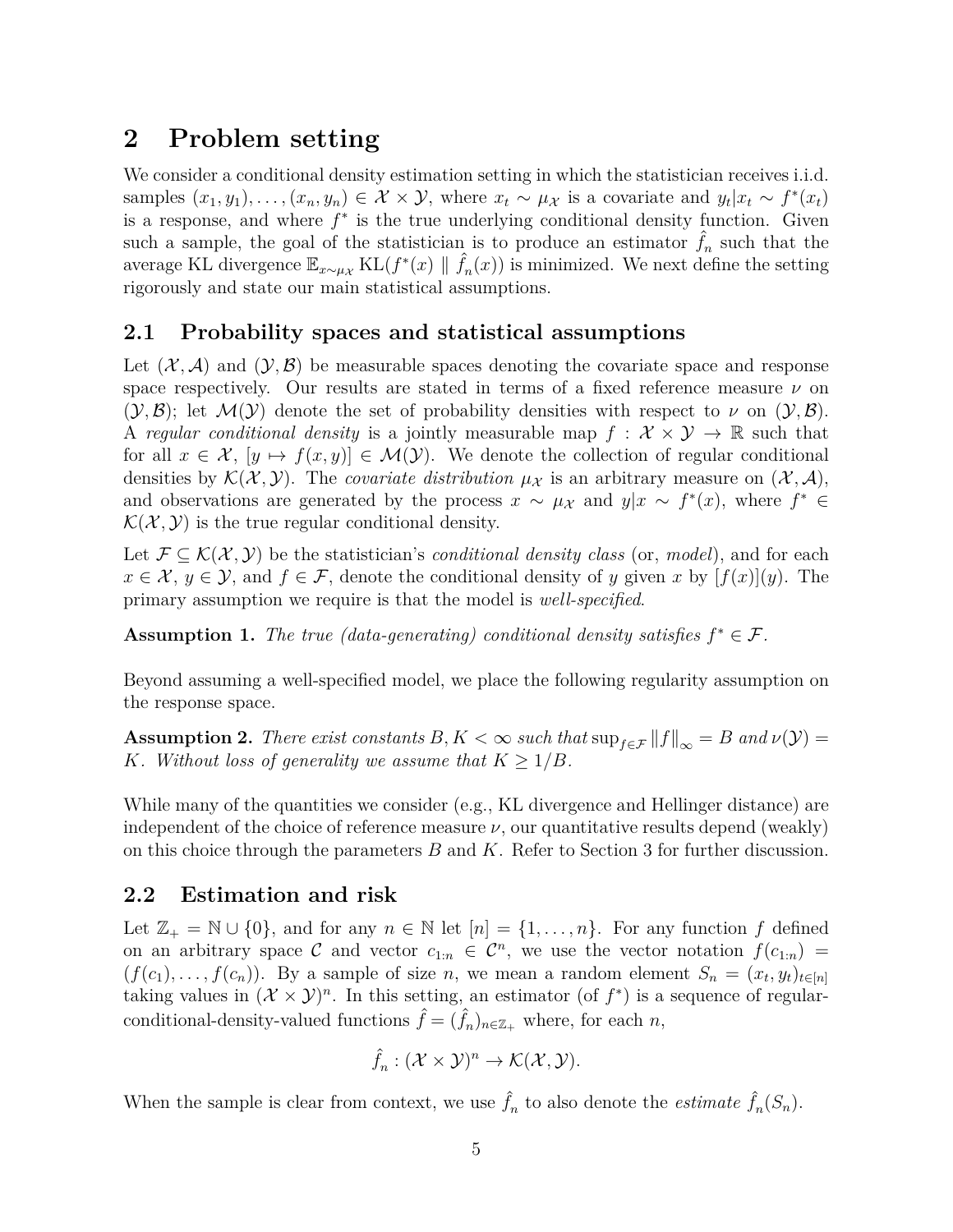For brevity, when *x* is a random element, we write  $y \sim f^*(x)$  to denote  $y|x \sim f^*(x)$ . For any  $n \geq 1$  and measurable  $\phi : \mathcal{X}^n \to \mathbb{R}$ , we write

$$
\mathbb{E}_{x_{1:n}\sim\mu_{\mathcal{X}}}[\phi(x_{1:n})] = \int \phi(x_{1:n})\mu_{\mathcal{X}}^{\otimes n}(\mathrm{d}x_{1:n}),
$$

and similarly for any measurable  $\psi : \mathcal{Y}^n \to \mathbb{R}$ ,  $f^* \in \mathcal{K}(\mathcal{X}, \mathcal{Y})$ , and  $x_{1:n} \in \mathcal{X}^n$ , we write

$$
\mathbb{E}_{y_{1:n} \sim f^*(x_{1:n})}[\psi(y_{1:n})] = \int \psi(y_{1:n}) \left(\prod_{t=1}^n [f^*(x_t)](y_t)\right) \nu^{\otimes n}(\mathrm{d}y_{1:n}).
$$

When  $n = 1$  we drop the subscripts.

For any densities  $p, q \in \mathcal{M}(\mathcal{Y})$ , define the *Kullback–Leibler (KL) divergence* by

KL
$$
(p \parallel q)
$$
 =  $\int p(y) \log \left(\frac{p(y)}{q(y)}\right) \nu(\mathrm{d}y).$ 

It will also be convenient to define the so-called *KL distance* by

$$
d_{\text{KL}}(p,q) = \sqrt{\text{KL}(p \parallel q)}.
$$

We define the *KL loss* of a regular conditional density  $f \in \mathcal{K}(\mathcal{X}, \mathcal{Y})$  as

$$
\mathcal{L}(f; f^*, \mu \chi) = \mathbb{E}_{x \sim \mu \chi} d_{\text{KL}}^2(f^*(x), f(x)),
$$

and define the *KL risk* of an estimator  $\hat{f} = (\hat{f}_n)_{n \in \mathbb{N}}$  as

$$
\mathcal{R}_n(\hat{f};f^*,\mu_{\mathcal{X}})=\mathbb{E}_{x_{1:n}\sim\mu_{\mathcal{X}}}\mathbb{E}_{y_{1:n}\sim f^*(x_{1:n})}\mathcal{L}(\hat{f}_n(S_n);f^*,\mu_{\mathcal{X}}).
$$

Finally, the *minimax risk* of a conditional density class  $\mathcal{F} \subseteq \mathcal{K}(\mathcal{X}, \mathcal{Y})$  is

$$
\mathcal{R}_n(\mathcal{F}) = \inf_{\hat{f}} \sup_{\mu_{\mathcal{X}}} \sup_{f^* \in \mathcal{F}} \mathcal{R}_n(\hat{f}; f^*, \mu_{\mathcal{X}}),
$$

where  $\hat{f}$  ranges over all estimators and  $\mu_{\mathcal{X}}$  ranges over all probability measures on  $(\mathcal{X}, \mathcal{A})$ . The aim of this paper is to provide tight upper and lower bounds on the minimax risk.

**Additional notation.** For any two densities  $f, g \in \mathcal{M}(\mathcal{Y})$ , we use the following standard discrepancy measures. For  $r > 0$ , the  $L^r$  *distance* is

$$
d_r(f,g) = \left(\int |f(y) - g(y)|^r \nu(\mathrm{d}y)\right)^{1/r}
$$

and the *Hellinger distance* is

$$
d_{\mathrm{H}}(f,g) = \frac{1}{\sqrt{2}} d_2(\sqrt{f}, \sqrt{g}).
$$

Notice that the Hellinger distance is scaled to ensure that  $d_H \in [0, 1]$ .

If  $\mathcal{Y} = \{0, 1\}$ , then for any function  $d : \mathcal{M}(\mathcal{Y}) \times \mathcal{M}(\mathcal{Y}) \to \mathbb{R}$  and  $a, b \in [0, 1]$ , we overload notation to let  $d(a, b)$  denote  $d(\text{Ber}(a), \text{Ber}(b)).$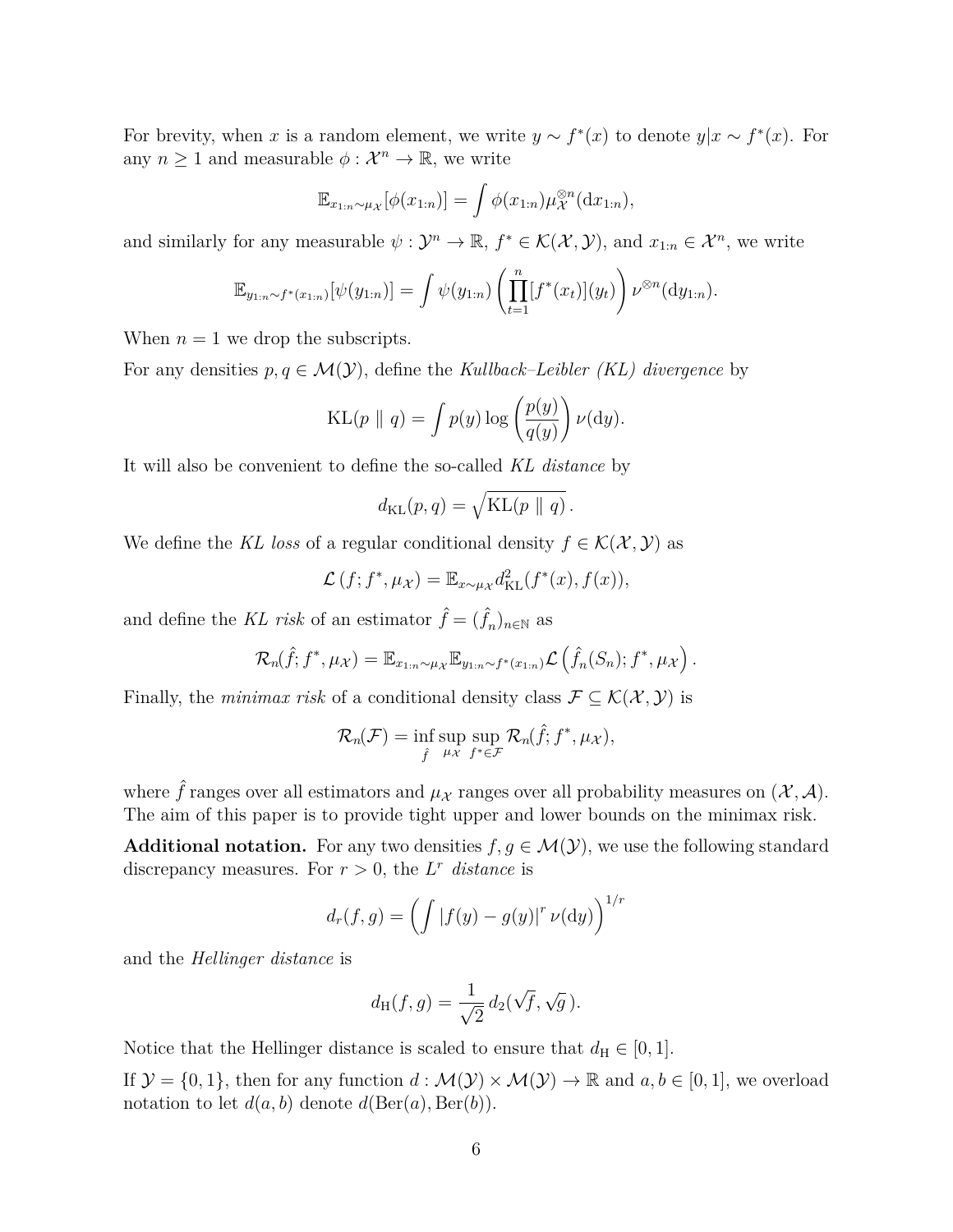**Asymptotic notation.** To state results concisely, we use standard asymptotic notation. In particular, for any two nonnegative sequences  $(a_n)$  and  $(b_n)$ , we write  $a_n \lesssim b_n$  if there exists a constant  $C > 0$  such that for all  $n, a_n \leq Cb_n$ . If  $a_n \leq b_n$  and  $b_n \leq a_n$ , we write  $a_n \approx b_n$ . All constants are independent of *n*, *B*, *K*, the effective dimension (i.e., *p* when  $\mathcal{H}_{H,2}(\mathcal{F},\varepsilon,n) \asymp \varepsilon^{-p}$ , and the scale for the covering/packing numbers we consider.

# <span id="page-6-0"></span>**3 Main results**

In order to characterize the minimax risk  $\mathcal{R}_n(\mathcal{F})$  of conditional density estimation, we must first formally introduce the *empirical Hellinger entropy*.

#### <span id="page-6-1"></span>**3.1 Empirical metric entropy**

Fix a metric  $d : \mathcal{M}(\mathcal{Y}) \times \mathcal{M}(\mathcal{Y}) \to \mathbb{R}$  and normalized  $\ell_q$  norm for  $q \in [1,\infty)$ . (The extension of the following definitions to  $q = \infty$  is clear.) For a class  $\mathcal{F} \subseteq \mathcal{K}(\mathcal{X}, \mathcal{Y})$ , we say  $\mathcal{G} \subseteq \mathcal{F}$   $(d, q)$ -covers  $\mathcal{F}$  on  $x_{1:n} \subseteq \mathcal{X}$  at scale  $\varepsilon > 0$  if

$$
\sup_{f \in \mathcal{F}} \inf_{g \in \mathcal{G}} \left( \frac{1}{n} \sum_{t=1}^n d^q(f(x_t), g(x_t)) \right)^{1/q} \le \varepsilon.
$$

We denote the cardinality of the smallest such cover by  $\mathcal{N}_{d,q}(\mathcal{F},\varepsilon,x_{1:n})$ . The *empirical*  $(d, q)$ -entropy of F on samples of size *n* at scale  $\varepsilon$  is

$$
\mathcal{H}_{d,q}(\mathcal{F},\varepsilon,n)=\sup_{x_{1:n}\subseteq\mathcal{X}}\log\mathcal{N}_{d,q}(\mathcal{F},\varepsilon,x_{1:n}).
$$

Similarly, we say  $\overline{G} \subseteq \mathcal{F}$  is a  $(d, q)$ *-packing of*  $\mathcal{F}$  *on*  $x_{1:n} \subseteq \mathcal{X}$  *at scale*  $\varepsilon > 0$  if

$$
\inf_{f \neq g \in \overline{\mathcal{G}}} \left( \frac{1}{n} \sum_{t=1}^n d^q(f(x_t), g(x_t)) \right)^{1/q} \ge \varepsilon.
$$

We denote the cardinality of the largest such packing  $\overline{\mathcal{G}}$  by  $\overline{\mathcal{N}}_{d,q}(\mathcal{F},\varepsilon,x_{1:n})$ . The *empirical*  $(d, q)$ -packing entropy of F on samples of size *n* at scale  $\varepsilon$  is

$$
\overline{\mathcal{H}}_{d,q}(\mathcal{F},\varepsilon,n)=\sup_{x_{1:n}\subseteq\mathcal{X}}\log\overline{\mathcal{N}}_{d,q}(\mathcal{F},\varepsilon,x_{1:n}).
$$

These quantities are closely related, as shown by the following well-known inequalities.

**Lemma 1.** For all  $\varepsilon > 0$  and  $x_{1:n} \subseteq \mathcal{X}$ ,

$$
\overline{\mathcal N}_{d,q}(\mathcal F,2\varepsilon,x_{1:n})\leq \mathcal N_{d,q}(\mathcal F,\varepsilon,x_{1:n})\leq \overline{\mathcal N}_{d,q}(\mathcal F,\varepsilon,x_{1:n}).
$$

Our main results, presented below, characterize the minimax rates for conditional density estimation in terms of the *empirical Hellinger entropy*, defined by

$$
\mathcal{H}_{H,2}(\mathcal{F},\varepsilon,n)=\mathcal{H}_{d_H,2}(\mathcal{F},\varepsilon,n).
$$

<span id="page-6-2"></span>Our use of the  $\ell_q$  norm (in particular,  $\ell_2$ ) on the empirical observations is crucial for our results. For more detailed discussion of uniform alternatives and why they fail, see [Subsection 3.5.](#page-12-0)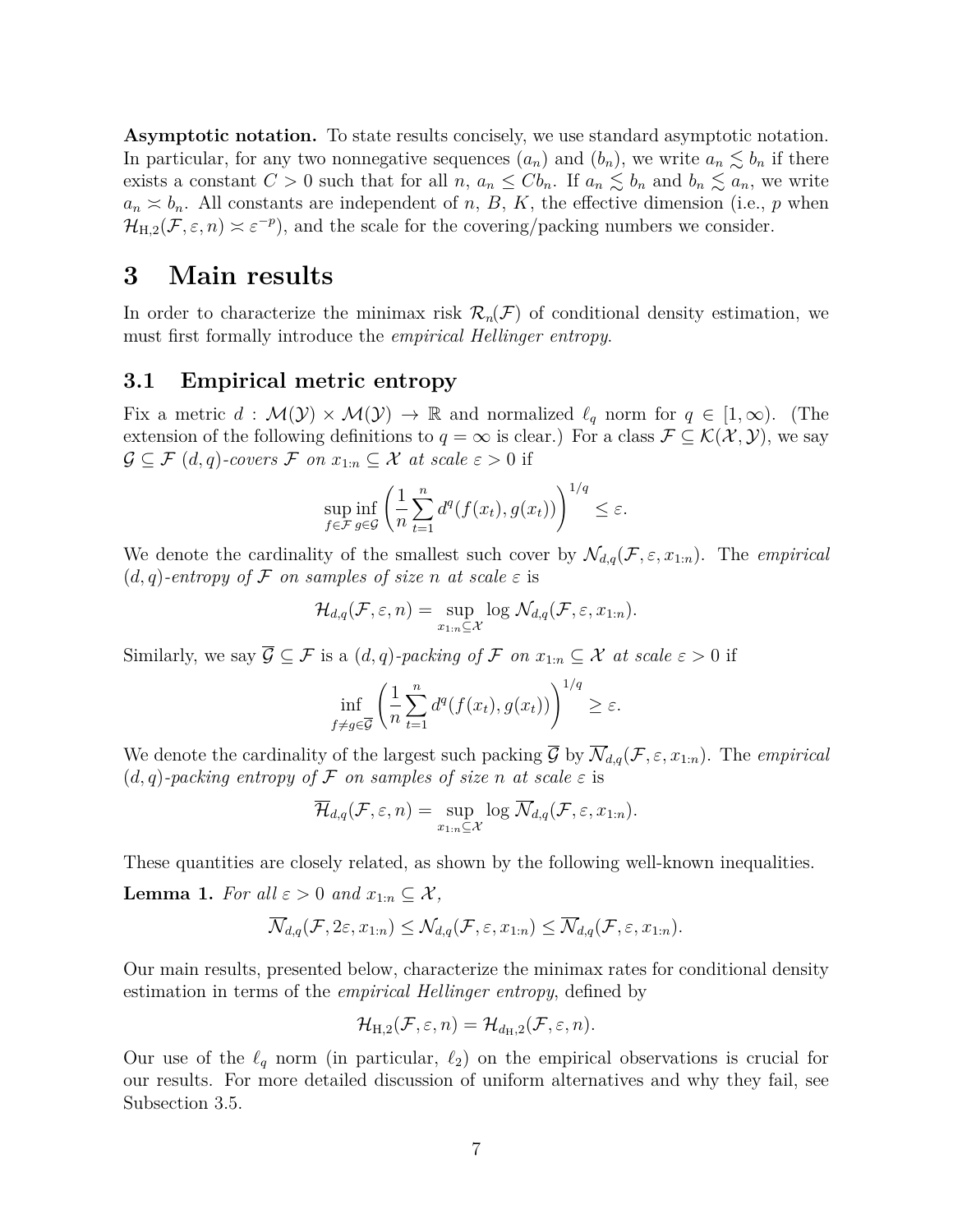#### **3.2 Minimax upper and lower bounds**

To state our results in an easily interpretable fashion, we present results for classes  $\mathcal F$  of either *parametric* or *nonparametric* complexity (for completeness, we also recover results for finite classes). More precisely, we say that F is parametric if  $\mathcal{H}_{H,2}(\mathcal{F},\varepsilon,n) \approx p \log(1/\varepsilon)$ for some  $p > 0$  and F is nonparametric if  $\mathcal{H}_{H,2}(\mathcal{F}, \varepsilon, n) \approx \varepsilon^{-p}$  for some  $p > 0$ . In both cases, p serves as a measure for the complexity of  $\mathcal{F}$ , and we say the *minimax rate* for  $\mathcal{F}$ is  $r_n(p)$  if  $\mathcal{R}_n(\mathcal{F}) \simeq r_n(p)$ .

Our main results [\(Theorems 1](#page-7-1) and [2\)](#page-7-2) establish that, for general classes satisfying either the parametric or nonparametric growth assumptions above, the minimax KL risk is determined by the *critical radius*  $\varepsilon_n^2$  satisfying

$$
\mathcal{H}_{H,2}(\mathcal{F},\varepsilon_n,n)\asymp n\varepsilon_n^2.
$$

<span id="page-7-1"></span>In particular, we have the following upper and lower bounds.

**Theorem 1** (Main upper bound). There exists  $C > 0$  such that for all  $p > 0$  and  $n > 3$ ,

$$
\mathcal{R}_n(\mathcal{F}) \lesssim \log(nBK) \cdot \begin{cases} n^{-2/(2+p)} & \text{if } \mathcal{H}_{H,2}(\mathcal{F}, \varepsilon, n) \lesssim \varepsilon^{-p} \log n \\ (p \log n)/n & \text{if } \mathcal{H}_{H,2}(\mathcal{F}, \varepsilon, n) \lesssim p \log(n/\varepsilon) \text{ and } n > C p^{1/3} \\ (\log|\mathcal{F}|)/n & \text{if } |\mathcal{F}| < \infty. \end{cases}
$$

<span id="page-7-2"></span>**Theorem 2** (Main lower bound)**.** *For all p >* 0 *and n sufficiently large (as a function of p),*

$$
\mathcal{R}_n(\mathcal{F}) \gtrsim \frac{1}{\log(nBK)} \cdot \begin{cases} n^{-2/(2+p)} & \text{if } \mathcal{H}_{H,2}(\mathcal{F},\varepsilon,n) \asymp \varepsilon^{-p} \\ p/n & \text{if } \mathcal{H}_{H,2}(\mathcal{F},\varepsilon,n) \asymp p \log(1/\varepsilon). \end{cases}
$$

**Remark 1.** *When* F *is an arbitrary finite class, the correct rate (in expectation) is wellknown to be*  $(\log |\mathcal{F}|)/n$ *; this can be obtained with no additional assumptions and with no dependence on B and K by using, for example, Vovk's aggregating algorithm. (A simple proof can be found in Section 9.5 of Cesa-Bianchi and Lugosi [\[17\]](#page-28-3), and a matching lower bound is provided by Theorem 3 of Lecué [\[43\]](#page-30-2).) For general classes, however, it is unclear whether the same rates can be obtained without any dependence on B and K. For a related discussion of logarithmic factors in risk bounds, see Section 6.2.2 of Birgé and Massart [\[11\]](#page-28-4). /*

<span id="page-7-0"></span>[Theorems 1](#page-7-1) and [2](#page-7-2) are simplifications of more general results, [Theorems 3](#page-15-1) and [4,](#page-18-0) which we state and prove in [Section 4.](#page-14-0) [Theorems 3](#page-15-1) and [4](#page-18-0) provide upper and lower bounds that hold for *any* class of conditional densities, with no assumption on the growth rate for the empirical entropy. [Theorems 1](#page-7-1) and [2](#page-7-2) follow by applying these results with the parametric and nonparametric growth rates assumed in the theorem statements; see [Appendix A](#page-32-0) for detailed calculations.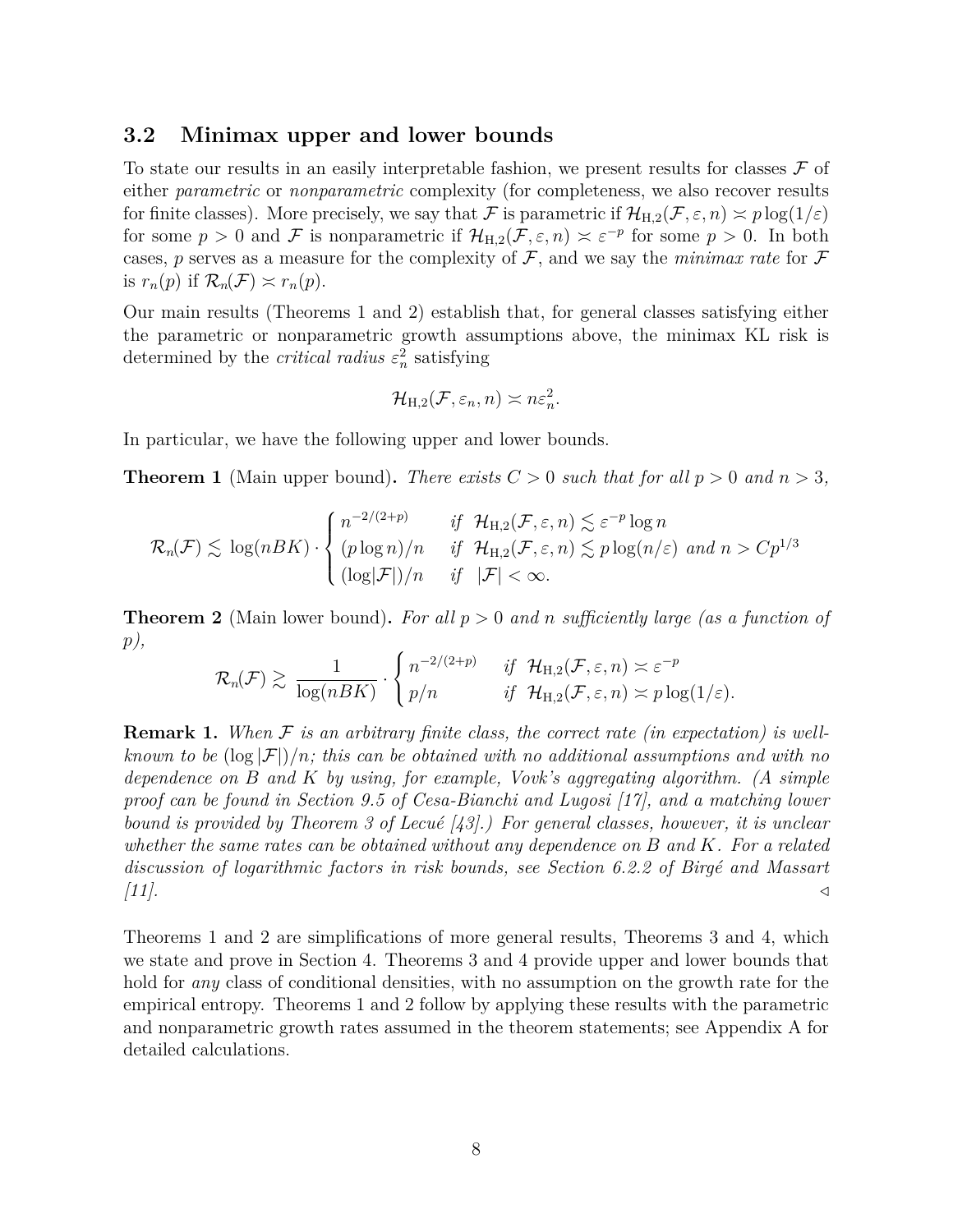#### **3.3 Minimax estimator**

We now describe the estimator that achieves the minimax upper bound in [Theorem 1](#page-7-1) and provide some intuition behind its performance. The main difficulty in controlling performance under the KL risk is in handling the likelihood ratio, which a-priori is potentially unbounded. The obvious way to remove this problem is to require that all densities in  $\mathcal F$  are bounded away from zero, but this would eliminate many classes of interest (e.g., shape-constrained densities). A first observation is that, under [Assumption 2,](#page-4-2) we can restrict our estimator to be bounded away from zero without losing any generality in the conditional density class F via *smoothing*. In particular, for every  $q \in \mathcal{M}(\mathcal{Y})$  and  $\alpha > 0$ , define the *α-smoothed density*

$$
\tilde{q}^{(\alpha)}(y) = \frac{q(y) + \alpha/K}{1 + \alpha}, \qquad y \in \mathcal{Y}.
$$

Note that defining such a uniformly smoothed estimator necessitates the existence of a reference measure  $\nu$  that admits finite K for  $\mathcal Y$ . However, this does not necessarily require that Y itself be bounded; for instance, in many standard settings it suffices to take  $\nu$  to be another probability distribution with slightly heavier tails (see [Example 1\)](#page-9-0).

Our estimator is parametrized by scalars  $\varepsilon, \alpha > 0$ . Given a sample  $(x_1, y_1), \ldots, (x_{2n}, y_{2n})$ , the estimator splits the sample into two halves  $(x'_{1:n}, y'_{1:n})$  and  $(x_{1:n}, y_{1:n})$ . The main idea behind the estimator is to use the first half of the sample to form an empirical Hellinger cover, then use the second half of the sample to perform aggregation over a smoothing of the cover.

In more detail, let G be an  $(H, 2)$ -cover of F on  $x'_{1:n}$  at scale  $\varepsilon$ . Then, for each  $t \in [n]$ , define the mixture forecaster

$$
[\hat{f}_t(x)](y) = \sum_{g \in \mathcal{G}} [\tilde{g}^{(\alpha)}(x)](y) \left[ \frac{\prod_{s=1}^t [\tilde{g}^{(\alpha)}(x_s)](y_s)}{\sum_{h \in \mathcal{G}} \prod_{s=1}^t [\tilde{h}^{(\alpha)}(x_s)](y_s)} \right], \qquad x \in \mathcal{X}, y \in \mathcal{Y}.
$$

The estimated conditional density is given by the Cesaro average of the mixture forecasters:

$$
[\hat{f}_n^{\text{agg}}(x)](y) = \frac{1}{n+1} \sum_{t=0}^n [\hat{f}_t(x)](y), \qquad x \in \mathcal{X}, y \in \mathcal{Y}.
$$

Mixture estimators that correspond to posteriors over a cover for the density class have previously been used to obtain minimax rates for joint density estimation (see, for example, [\[68\]](#page-32-1)). Crucially for this work, however, our estimator uses an *empirical cover* that must be estimated from data, and we explicitly smooth the estimator in order to avoid unbounded likelihood ratios.

#### <span id="page-8-0"></span>**3.4 Examples**

We now instantiate [Theorems 1](#page-7-1) and [2](#page-7-2) for concrete function classes of interest. The literature on nonparametric density estimation contains extensive results on minimax rates for smooth densities, which our results recover, but the main contribution of this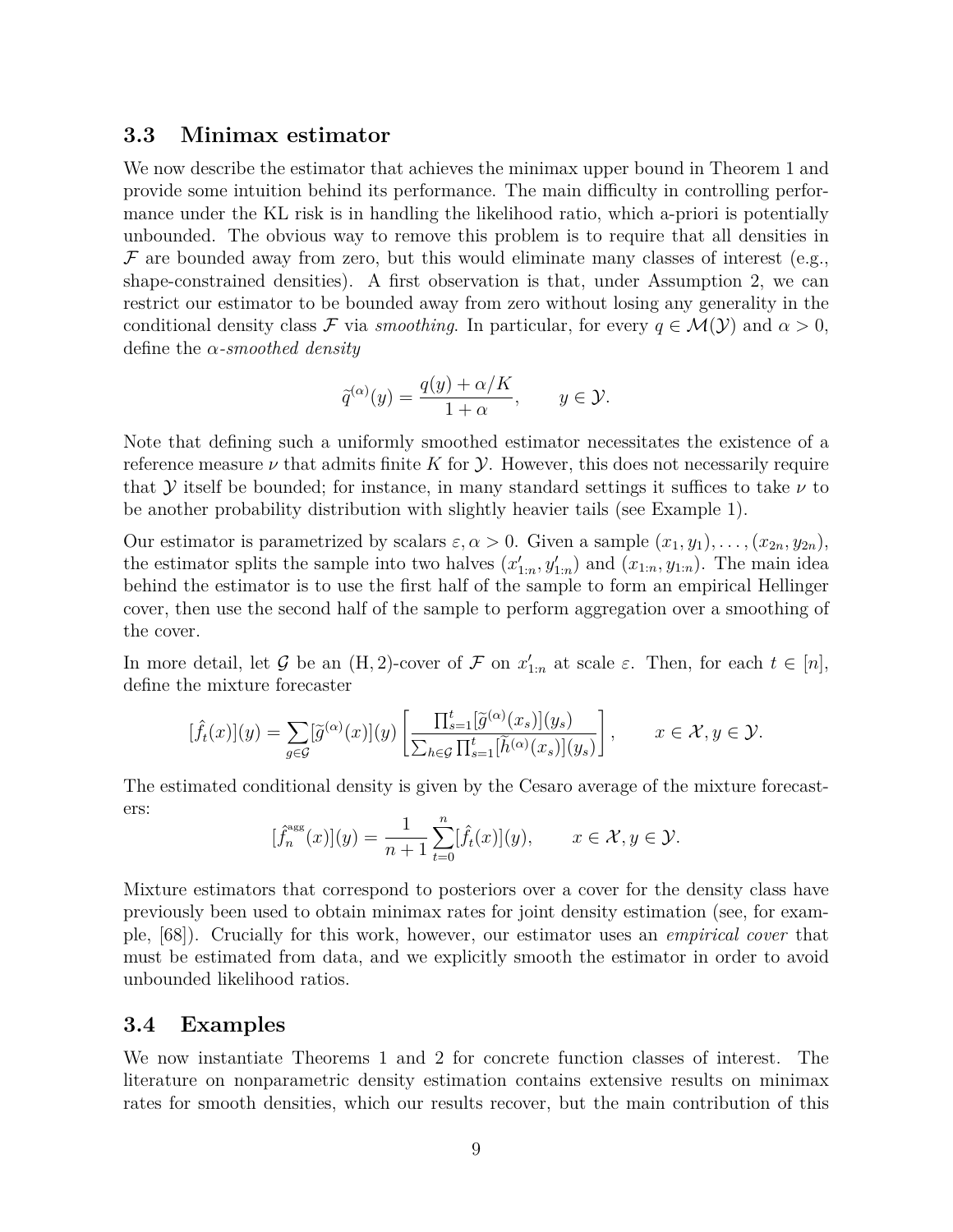section is to provide the minimax rates for three examples of classes that existing joint density estimation bounds *fail* to capture. Our examples include a high-dimensional covariate space, an unbounded covariate space, and the conditional analogue of a classical density class. In each example, we obtain upper bounds using [Theorem 1,](#page-7-1) and the rates are achieved by the minimax estimator introduced in [Subsection 3.3.](#page-7-0) Proofs for examples are deferred to [Appendix B.](#page-36-0)

To instantiate our main theorem, all that is required is to compute the empirical Hellinger entropy for the conditional density class of interest. While the empirical  $L^2$  entropy for regression functions has been extensively studied, empirical Hellinger entropy cannot be reduced to  $L^r$  entropy for any  $r$ , and consequently must be computed directly for each class. In particular, the tightest generic inequality possible is

$$
d_1 \leq d_{\rm H} \leq \sqrt{d_1},
$$

since for some classes  $\mathcal{N}_{\mathrm{H}} \asymp \mathcal{N}_{\|\cdot\|_1^{1/2}}$  (e.g., Lipschitz functions) while for others  $\mathcal{N}_{\mathrm{H}} \asymp \mathcal{N}_{\|\cdot\|_1}$ (e.g., linear functions). In the context of joint density estimation, Birgé [\[9\]](#page-28-1) makes a similar observation, noting that this adaptive behavior is what allows  $d_H$  to correctly capture the complexity of (joint) density estimation. This contrasts with the problem of conditional mean estimation under square loss, where  $L^2$  entropy is sufficient to completely characterize the minimax rates [\[51\]](#page-30-0).

**Generalized linear models.** We first consider a class of generalized linear models in which the scale parameter is known and the location parameter is to be estimated.

<span id="page-9-0"></span>**Example 1.** For any  $p \in \mathbb{N}$ , let  $\mathbb{B}_{2}^{p} = \{v \in \mathbb{R}^{p} \mid ||v||_{2} \leq 1\}$ . Set  $\mathcal{X} = \mathcal{W} = \mathbb{B}_{2}^{p}$  $_{2}^{p}$ *, and*  $\mathcal{Y} \subseteq \mathbb{R}$ *. Consider a family of densities*  $\mathcal{P}_{\Theta} = (\mathcal{P}_{\theta})_{\theta \in \Theta} \subseteq \mathcal{M}(\mathcal{Y})$  *indexed by*  $\Theta$ *.* 

*a) If*  $\Theta \subseteq [-1, 1]$  *and there exists*  $C > 0$  *such that for all*  $\theta, \theta' \in \Theta$ ,  $d_H^2(\mathcal{P}_{\theta}, \mathcal{P}_{\theta'}) \le$  $C d<sup>2</sup><sub>H</sub>(Ber((1/2)[1 + \theta]), Ber((1/2)[1 + \theta']))$ *, then*  $\mathcal{F}_{\mathcal{W}} = \{x \mapsto \mathcal{P}_{\langle x, w \rangle} \mid w \in \mathcal{W}\}\$ *satisfies*

$$
\mathcal{R}_n(\mathcal{F}_\mathcal{W}) \lesssim \frac{\log(nBK)}{\sqrt{n}}
$$

*.*

*b) If*  $\Theta \subseteq [0,1]$  *and there exists*  $C > 0$  *such that for all*  $\theta, \theta' \in \Theta$ ,  $d_H^2(\mathcal{P}_{\theta}, \mathcal{P}_{\theta'}) \le$  $C d_H^2(\text{Ber}(\theta), \text{Ber}(\theta'))$ *, then*  $\mathcal{F}_\mathcal{W} = \{x \mapsto \mathcal{P}_{(1/2)[1 + \langle x, w \rangle]} \mid w \in \mathcal{W}\}$  satisfies

$$
\mathcal{R}_n(\mathcal{F}_\mathcal{W}) \lesssim \frac{\log(nBK)}{\sqrt{n}}.
$$

*c)* If there exists  $C' > 0$  such that, for all  $\theta, \theta' \in \Theta$ , the two cases above satisfy  $\ell$  *either*  $d_H^2(\mathcal{P}_{\theta}, \mathcal{P}_{\theta'}) \geq C' d_H^2(\text{Ber}((1/2)[1 + \theta]), \text{Ber}((1/2)[1 + \theta']) \text{ or } d_H^2(\mathcal{P}_{\theta}, \mathcal{P}_{\theta'}) \geq$  $C' d_H^2(\text{Ber}(\theta), \text{Ber}(\theta'))$  *respectively, then* 

$$
\mathcal{R}_n(\mathcal{F}_\mathcal{W}) \gtrsim \frac{1}{\sqrt{n} \cdot \log(nBK)}.
$$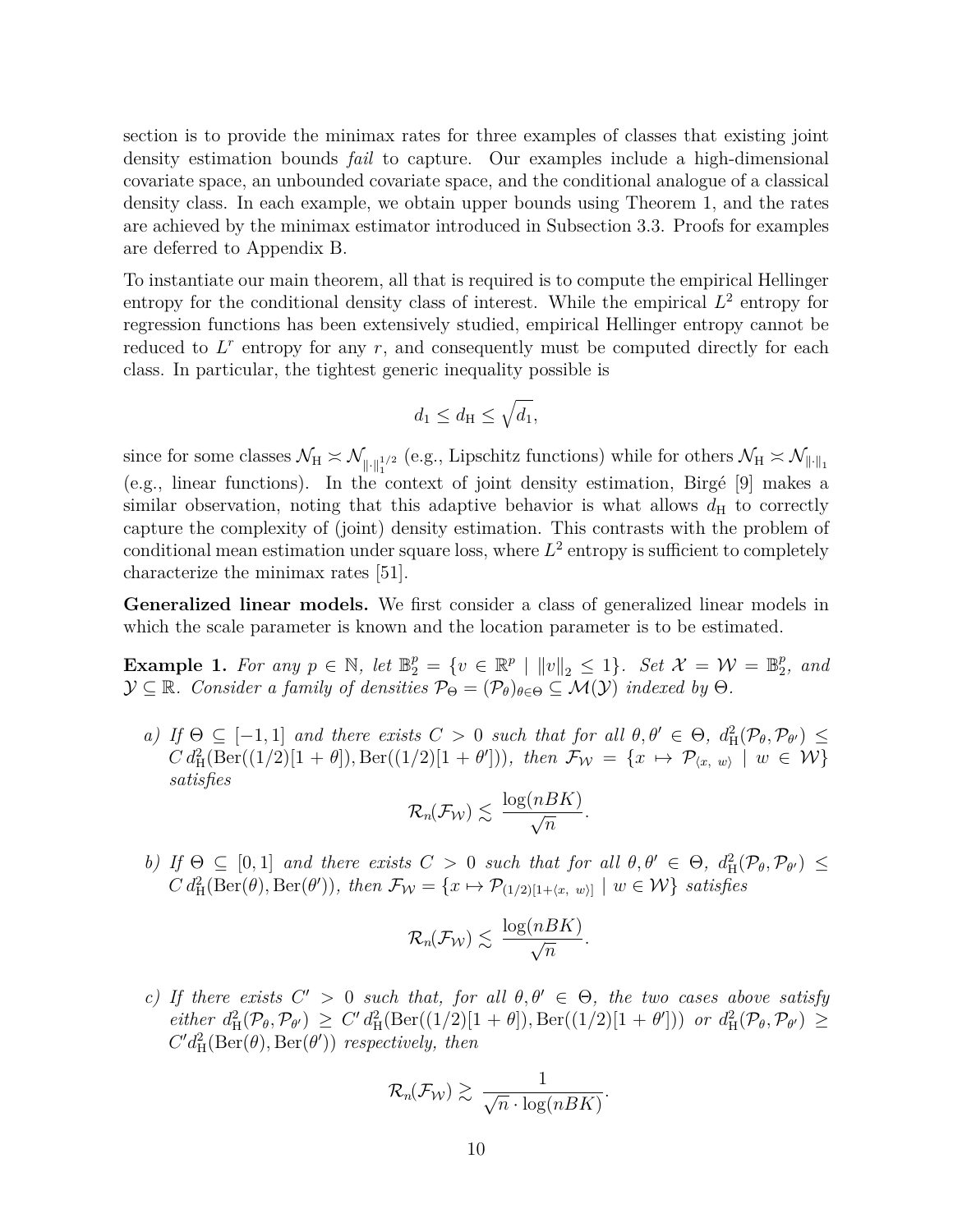Crucially, the use of empirical entropy results in a *dimension-free* bound. That is, the bound depends only on the norm bounds for the spaces  $\mathcal X$  and  $\mathcal W$  (which we take to be 1 for simplicity), and does not explicitly depend on the ambient dimension *p*. Hence, this result holds even in an infinite-dimensional Hilbert space. We now apply [Example 1](#page-9-0) to specific density families for which the base measure  $\nu$  can be chosen (without knowledge of  $f^*$ ) to allow unbounded  $\mathcal{Y}$ .

First, consider  $\mathcal{Y} = \mathbb{R}, \nu(y) = [\pi(1+y^2)]^{-1}$  (i.e., a *t*-distribution with 1 degree of freedom), and  $\mathcal{P}_{\Theta}$  equal to the collection of all Gaussian densities with means in [−1, 1] and unit variance. Then  $d_H^2(\mathcal{P}_{\theta}, \mathcal{P}_{\theta'}) \leq (\theta - \theta')^2/8 \leq d_H^2(\text{Ber}((1/2)[1 + \theta]), \text{Ber}((1/2)[1 + \theta')),$  and the choice of *ν* (which does not impact the definition of KL risk) gives  $K = 1$  and  $B \le 4$ , so by part a) of [Example 1](#page-9-0) we have  $\mathcal{R}_n(\mathcal{F}_{\mathcal{W}}) \lesssim n^{-1/2} \log(4n)$ . Second, consider  $\mathcal{Y} = \mathbb{Z}_+$ ,  $\nu = \text{Pois}(1)$ , and  $\mathcal{P}_{\Theta}$  equal to the collection of all Poisson densities with means in [0, 1]. Then  $d_H^2(\mathcal{P}_{\theta}, \mathcal{P}_{\theta'}) \leq (\sqrt{\theta} - \sqrt{\theta'})^2/2 \leq d_H^2(\text{Ber}(\theta), \text{Ber}(\theta'))$ , and the choice of  $\nu$  gives  $K = 1$ and  $B = e$ , so by part b) of [Example 1](#page-9-0) we have  $\mathcal{R}_n(\mathcal{F}_W) \leq n^{-1/2} [1 + \log(n)]$ . In both cases, the upper bounds on Hellinger distance are tight up to constants, and hence part c) of [Example 1](#page-9-0) applies to recover (up to log factors)  $\mathcal{R}_n(\mathcal{F}_W) \approx n^{-1/2}$ .

The setting of [Example 1](#page-9-0) can also be extended to the intervals [−*A, A*] and [0*, A*] respectively by scaling  $\mathcal X$  and  $\mathcal W$  appropriately. For the Gaussian and Poisson settings (and other exponential family distributions), again using a base measure with heavier tails will allow for  $\mathcal Y$  to be unbounded with  $K = 1$ , although *B* will inherit a dependence on *A*. For the Gaussian setting, this is rather benign  $(\log B \leq \log A)$ , while for Poisson setting, it may impact the bound for small *n* ( $\log B = A$ ). For other density families, truncating the tails of the model so that  $\mathcal{Y} = [-A, A]$  and taking  $\nu$  to be uniform will recover  $K = A$ and  $B < \infty$ .

**Vapnik–Chervonenkis (VC) classes.** For the next example, we consider a classification setting where  $\mathcal{Y} = \{0, 1\}$ , so that any density in  $\mathcal{M}(\mathcal{Y})$  can represented by a scalar in [0, 1] parameterizing the mean of a Bernoulli random variable. Taking  $\nu$  to be uniform on  $\{0,1\}$  gives  $K=1$  and  $B=2$ . This setting has been extensively studied, particularly in the sequential, non-i.i.d. setting (cf. [Subsection 6.3](#page-25-0) for a survey), and is closely connected to the problem of universal compression. Our example concerns the case where the conditional densities are generated by a class of indicator functions with finite *VC dimension*.

<span id="page-10-0"></span>**Example 2.** *If*  $X$  *is arbitrary,*  $Y = \{0, 1\}$ *,*  $C \subseteq X \rightarrow \{0, 1\}$ *, and* 

$$
\mathcal{F} = \{x \mapsto \theta_{c(x)} \mid c \in \mathcal{C}, \theta_0, \theta_1 \in [0, 1]\},\
$$

*then*

$$
\mathcal{R}_n(\mathcal{F}) \lesssim \frac{\text{VCdim}(\mathcal{C}) (\log n)^2}{n}.
$$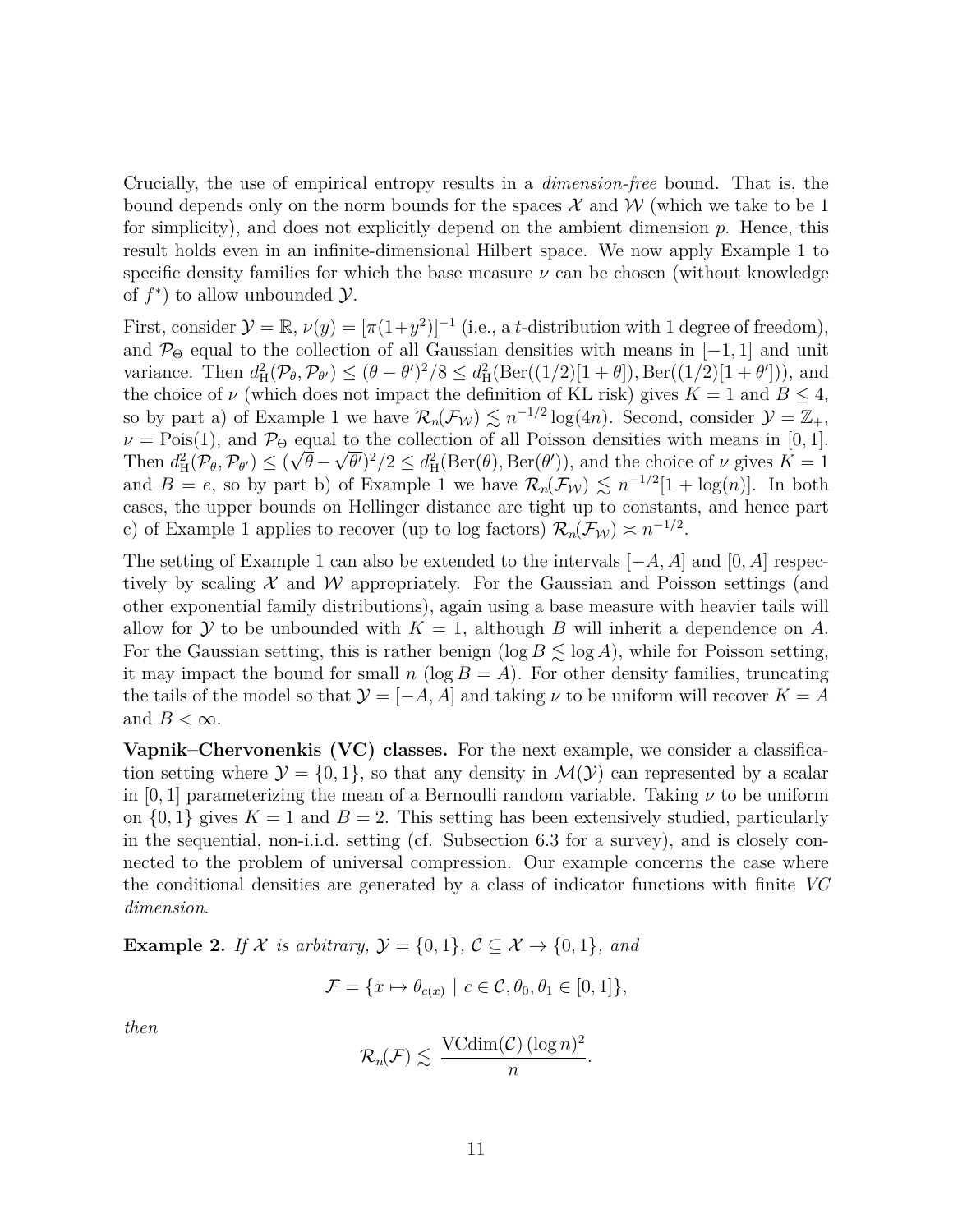Bhatt and Kim [\[6\]](#page-27-2) consider this problem in the sequential (but still i.i.d.) setting. They provide a risk upper bound  $\mathcal{R}_n(\mathcal{F}) \leq V \cdot \text{Cdim}(\mathcal{C}) \cdot n^{-1/2}$  (see [Theorem 8](#page-50-0) to relate their result—which is stated in terms of regret—to a risk bound), which has a gap from their lower bound of  $VCdim(\mathcal{C}) \cdot n^{-1}$ . As [Example 2](#page-10-0) shows, our minimax estimator achieves an upper bound that significantly improves on the  $n^{-1/2}$  rate, matching the lower bound within  $\log(n)$  factors. Note that even classes with  $\text{VCdim}(\mathcal{C}) = 1$  may not admit a uniform cover (e.g., halfspaces on  $\mathbb{R}$ ), and consequently our use of empirical entropy is crucial to obtain non-vacuous rates.

We remark in passing that our results in this setting can be extended to real-valued conditional density estimation by defining a map from the class  $\mathcal C$  to a parameter (not necessarily the mean) of a simple density class in a manner similar to the previous GLM example.

**Hölder conditional densities.** Smooth densities are one of the most fundamental classes studied in joint density estimation, and their entropy is well-understood (e.g., Theorem 3 of [\[35\]](#page-29-1)). Here, we study an analogous class of smooth conditional densities. We state our results for the setting where  $\mathcal{Y} = \{0, 1\}$  for simplicity, though the guarantee extends to more rich response spaces in a straightforward manner.

<span id="page-11-0"></span>**Example 3.** *Let*  $\mathcal{X} = [0, 1]^p$ ,  $\mathcal{Y} = \{0, 1\}$ ,  $\gamma \in (0, 1]$ , and

$$
\mathcal{F} = \{x \mapsto \text{Ber}(f(x)) \mid f : [0,1]^p \to [0,1], \forall x, x' \in \mathcal{X} \mid f(x) - f(x') \le ||x - x'||_{\infty}^{\gamma} \}.
$$

*Then up to logarithmic factors,*  $\mathcal{R}_n(\mathcal{F}) \simeq n^{-\gamma/(\gamma+p)}$ .

Once again, our use of empirical Hellinger entropy on the class of conditional densities is crucial to obtaining the correct dependence on the covariate dimension  $p$  in the exponent; see [Subsection 3.5](#page-12-0) for further discussion.

Independently of this work, Li et al. [\[44\]](#page-30-3) recently considered a class of Hölder smooth conditional densities using total variation distance rather than KL divergence as the risk measure, and obtained minimax rates with an algorithm tuned to this specific structure. In general, the total variation distance cannot be directly compared to the KL (or ture. In general, the total variation distance cannot be directly compared to the KL (or<br>Hellinger) risk, since it may scale with  $\sqrt{\text{KL}}$  or KL depending on the class under consideration. In particular, the rate they obtain (stated in terms of squared total variation distance, which allows for easy comparison with KL risk) is  $n^{-\gamma/(2\gamma+p)}$ , which is strictly smaller than the optimal rate our results establish for the KL risk.

**Conditional mean estimation.** In the context of nonparametric regression, Rakhlin et al. [\[51\]](#page-30-0) characterized the minimax rates for conditional mean estimation with square loss, showing that if  $\mathcal{H}_{2,2}(\mathcal{F},\varepsilon,n) \asymp \varepsilon^{-p}$ , the minimax rate for  $L^2$  risk has  $\mathbb{E}(f^*(x))$  $\hat{f}_n(x)^2 \approx n^{-2/(2+p)}$ , where  $\mathcal{F} \subseteq \mathcal{X} \to \mathcal{Y}$  is a class of conditional *means*. In particular, their Theorem 2 provides an upper bound that holds for every function class and noise distribution (with  $\mathcal{Y} \subseteq [0, 1]$ ), while their Theorem 7 provides a specific function class and noise distribution  $(\mathcal{Y} = \{0, 1\})$  for which the lower bound holds. It appears to be folklore that their Theorem 7 can be upgraded to show that for *every* function class there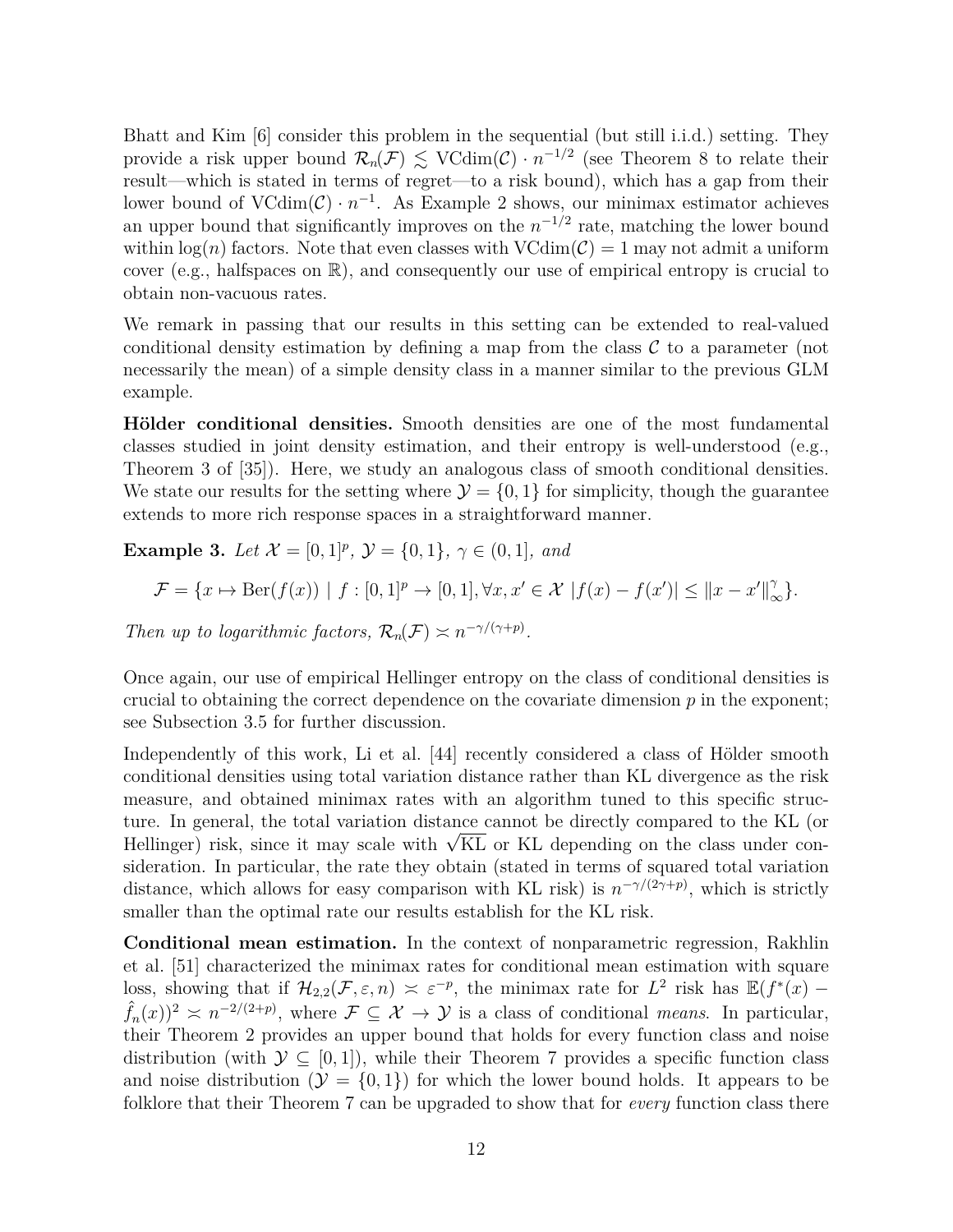exists a noise distribution such that the lower bound holds. Here we derive this result as a corollary of our lower bound to facilitate ease of use for both experts and non-experts.

<span id="page-12-1"></span>**Example 4.** Let X be arbitrary,  $\mathcal{Y} = \mathbb{R}$ , and  $\mathcal{F} \subseteq (\mathcal{X} \to [0,1])$  satisfy  $\mathcal{H}_{2,2}(\mathcal{F}, \varepsilon, n) \asymp \varepsilon^{-p}$ *for some*  $p > 0$ *. Then,* 

$$
\inf_{\hat{\theta}} \sup_{\mu_X} \sup_{f^* \in \mathcal{F}} \mathbb{E}_{x_{1:n} \sim \mu_X} \mathbb{E}_{y_{1:n} \sim \text{Gaussian}(f^*(x_{1:n}), 1)} \mathbb{E}_{x \sim \mu_X} (f^*(x) - \hat{\theta}_n(x))^2 \gtrsim n^{-\frac{2}{2+p}}
$$

*up to logarithmic factors, where*  $\hat{\theta}$  *ranges over conditional mean estimators.* 

#### <span id="page-12-0"></span>**3.5 Discussion**

We close this section by discussing some of the key technical features of [Theorems 1](#page-7-1) and [2,](#page-7-2) as well as limitations and opportunities for improvement.

**Comparison with uniform joint entropy.** As discussed in the introduction, a key aspect that distinguishes our results from the classical literature on density estimation is that we work with the empirical Hellinger entropy of the conditional density class, which i) is data-dependent, and ii) captures only the difficulty of estimating the conditional distribution over responses, and *not* the difficulty of estimating the marginal distribution over covariates. To illustrate this improvement, we now highlight that a) without assumptions on the marginal distribution of the covariates, which is the setting we study, uniform joint entropy leads to vacuous rates, and b) even under some standard assumptions on the marginal distribution of the covariates, which is an easier problem than the one we consider, uniform joint entropy leads to suboptimal rates.

Let us formally define uniform joint entropy. Suppose there exists a finite measure  $\lambda$  on  $\mathcal{X} \times \mathcal{Y}$ , and let  $\mathcal{M}(\mathcal{X} \times \mathcal{Y})$  denote the collection of densities on  $\mathcal{X} \times \mathcal{Y}$  with respect to  $\lambda$ . For a class of densities  $\Pi \subseteq \mathcal{M}(\mathcal{X} \times \mathcal{Y})$ , we say  $\Pi' \subseteq \Pi$  is a *uniform Hellinger cover* at scale  $\varepsilon > 0$  if

$$
\sup_{\pi \in \Pi} \inf_{\pi' \in \Pi'} d_{\mathrm{H}}(\pi, \pi') \leq \varepsilon,
$$

where the Hellinger distance for joint distributions is given by

$$
d_{\mathrm{H}}(\pi,\pi') = \sqrt{\frac{1}{2} \int \left( \sqrt{\pi(x,y)} - \sqrt{\pi'(x,y)} \right)^2 \lambda(\mathrm{d}(x,y))}.
$$

We denote the cardinality of the smallest  $\Pi'$  that achieves this by  $\mathcal{N}_{H}(\Pi,\varepsilon)$ . Existing minimax results for density estimation [\[65,](#page-31-3) [68\]](#page-32-1) bound the minimax risk of estimating the data-generating density  $\pi^* \in \Pi$  in terms of the *uniform joint entropy*  $\mathcal{H}_H(\Pi, \varepsilon)$  =  $\log \mathcal{N}_{\mathrm{H}}(\Pi,\varepsilon)$ .

To compare the empirical conditional entropy to the uniform joint entropy, consider a set  $\mathscr{D}$  of marginal densities on  $\mathcal{X}$  and class  $\mathcal{F} \subseteq \mathcal{K}(\mathcal{X}, \mathcal{Y})$ , and define

$$
\Pi_{\mathscr{D},\mathcal{F}} = \Big\{ (x,y) \mapsto p(x)[f(x)](y) \mid p \in \mathscr{D}, f \in \mathcal{F} \Big\}.
$$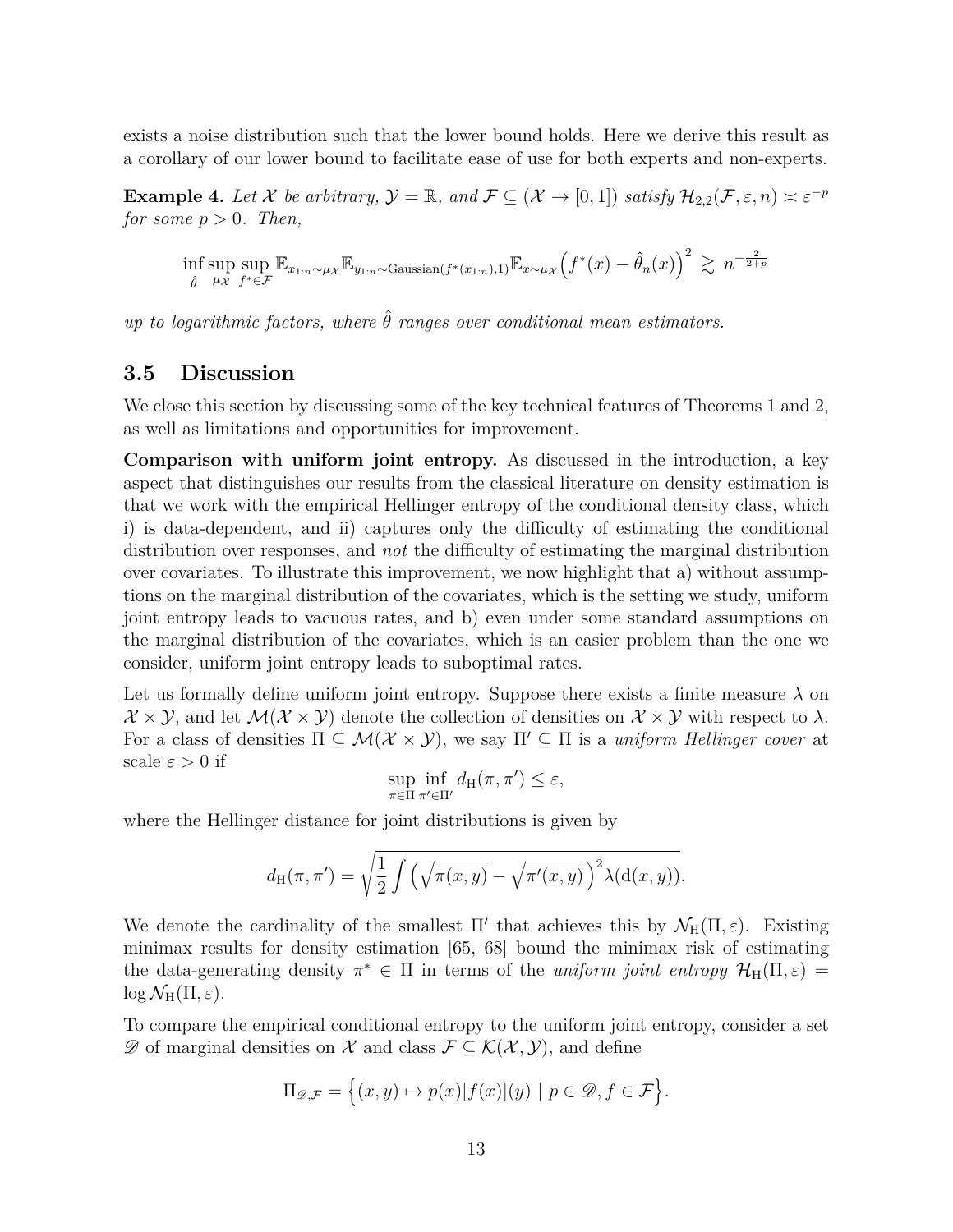It is clear that  $\mathcal{H}_{H}(\Pi_{\mathscr{D},\mathcal{F}},\varepsilon) \geq \mathcal{H}_{H}(\mathscr{D},\varepsilon)$ , even if F is a singleton. Trivially, if  $\mathcal{H}_{H}(\mathscr{D},\varepsilon)$  $\infty$ , then  $\mathcal{H}_{H}(\Pi_{\mathscr{D},\mathcal{F}},\varepsilon)=\infty$ . This is the case when, for example,  $\mathcal{X}=\mathbb{R}$  and  $\mathscr{D}$  is the set of all densities with respect to Lebesgue measure. In contrast, our results provide tight rates for this same setting.

The previous example has already ruled out the suitability of uniform joint entropy for conditional density estimation. However, even if  $\mathcal{H}_{H}(\Pi_{\mathscr{D},\mathcal{F}},\varepsilon)<\infty$ , uniform joint entropy may still lead to suboptimal rates under "natural" assumptions on  $\mathscr{D}$ . For example, if X is a compact, convex subset of  $\mathbb{R}^d$ , the marginal entropy of  $\mathscr{D}$  grows as  $\varepsilon^{-d}$  for Lipschitz densities [\[22\]](#page-28-5) or as  $\varepsilon^{-d-1}$  for almost-isotropic log-concave densities [\[40\]](#page-30-4). Since we generally expect that the dimension of  $\mathcal X$  is large compared to the dimension of  $\mathcal Y$  (commonly 1, as in regression and classification), this dependence is prohibitively suboptimal even when  $\mathcal F$  has moderate nonparametric complexity. By characterizing performance in terms of the entropy for the conditional densities, our results only depend on the complexity of  $\mathcal{X}$ through the complexity of  $\mathcal F$  itself. For example, if  $\mathcal F$  is parametric, our dependence on the dimension of  $\mathcal X$  will be linear at worst, while the previous joint examples will have an exponential dependence.

These examples demonstrate why the entropy for the conditional density class  $\mathcal F$  is the correct object to consider in our setting, rather than the joint entropy of  $\Pi_{\mathscr{D},\mathcal{F}}$ . If one does not use the *empirical* entropy for F, however, one may obtain suboptimal rates. For example, a commonly used alternative notion of covering is to say that  $\mathcal G$  uniformly covers F at scale *ε* if

$$
\sup_{f \in \mathcal{F}} \inf_{g \in \mathcal{G}} \sup_{x \in \mathcal{X}} d_H(f(x), g(x)) \le \varepsilon.
$$

For large (continuous)  $\mathcal{X}$ , this may be vacuously large; this phenomenon is well-known within the literature on regression with the square loss [\[45\]](#page-30-5).

Finally, we briefly remark that if the covariate density  $p_{\mu\chi}$  is known in advance, the conditional density estimation problem reduces to joint density estimation over the class  $\{(x, y) \mapsto p_{\mu_X}(x)[f(x)](y) \mid f \in \mathcal{F}\}.$  However, the covariate density is rarely known in practice, which necessitates the use of empirical entropy.

**On the bounded density assumption.** To handle all classes simultaneously, we require the conditional densities to be bounded above, since otherwise (without additional assumptions) the KL risk may be infinite. For certain classes (e.g., exponential families), a more specialized analysis could likely replace this assumption with weaker tail conditions, or remove it altogether. Crucially, unlike related work [\[69,](#page-32-2) [30\]](#page-29-2) that obtains bounds for classes satisfying certain tail conditions on the log loss composed with the density class, we do not require the true conditional density to be bounded below, which would rule out many classes of interest, particularly for classification applications. For a more detailed discussion, see [Subsection 6.4.](#page-26-0)

The requirement that the reference distribution *ν* over Y admits a finite bound *K* appears as an artifact of the analysis of our minimax estimator [\(Subsection 3.3\)](#page-7-0). While such an assumption is common in the minimax estimation literature, it is unclear whether it is necessary to obtain rates for all classes simultaneously. Ultimately, however, the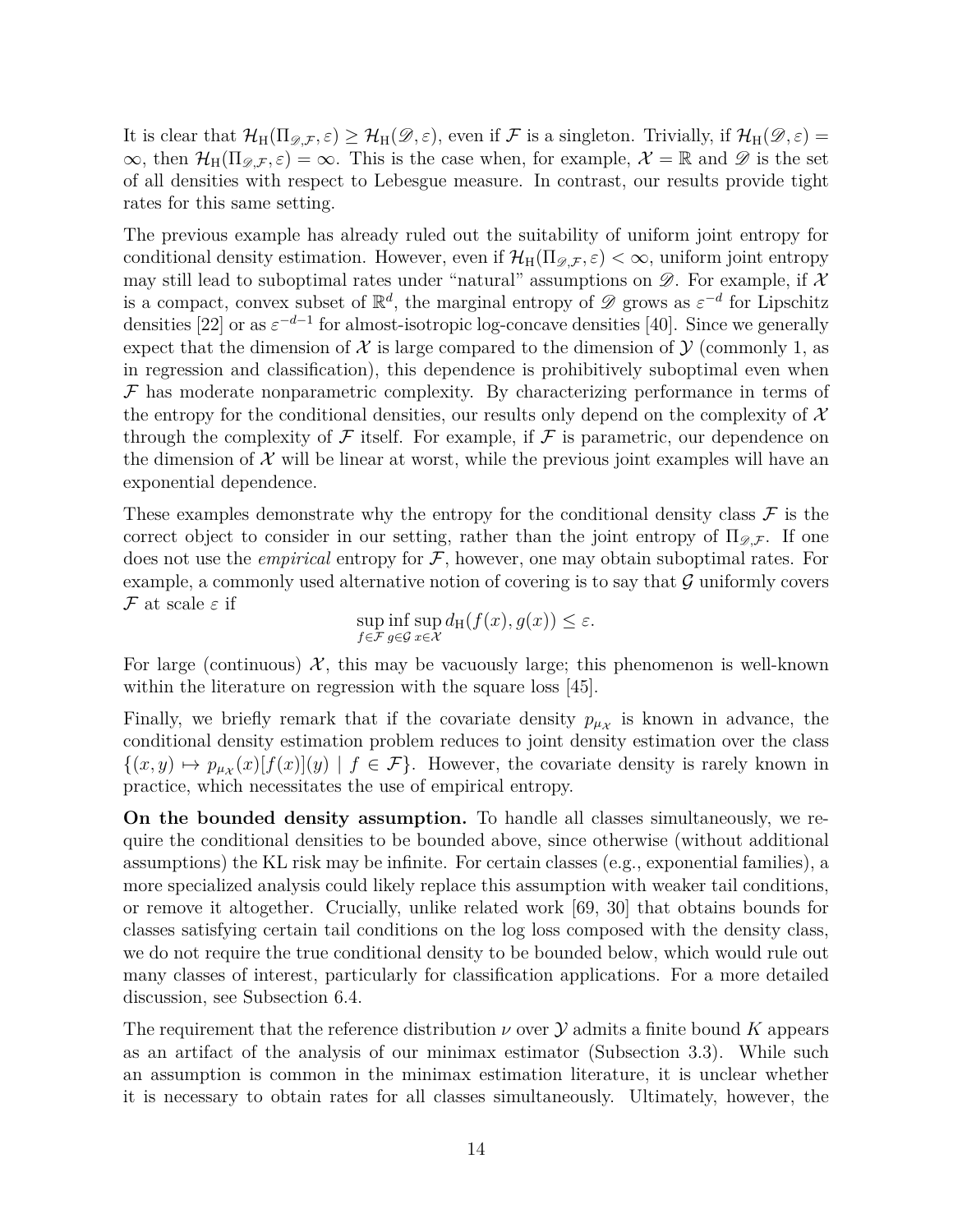logarithmic dependence on *B* and *K* in our results is fairly mild.

In more detail, observe that in many real statistical applications, the response space  $\mathcal Y$  is often fairly simple. At the same time, the covariate space  $\mathcal X$  can be anything but simple. For classification (finite  $\mathcal{Y}$ ),  $B = 1$  and  $K = |\mathcal{Y}|$ , and consequently the dependence on  $\mathcal{Y}$ in our bound is only of size  $log |\mathcal{Y}|$ . Another well-studied setting is where  $\mathcal Y$  is a ball of radius *r* in *d* dimensions, in which case  $K = r^d$ , so the dependence on  $\mathcal Y$  in our bound is *d* log *r*. For the commonly encountered situation in which  $\mathcal{X} \subseteq \mathbb{R}^p$  for some  $d \ll p$ , this dependence on *d* is of lower order. (Specifically for [Example 1,](#page-9-0) one can take  $d = 1$  and  $r = K.$ 

A natural choice for *ν* is the uniform distribution, if such a distribution exists. When no such distribution exists, or when such a choice does not permit a bound on the densities, one may design  $\nu$  for the model class of interest, e.g., by picking  $\nu$  to have slightly heavier tails. See [Example 1](#page-9-0) for specific realizations of  $\nu$  that admit unbounded  $\mathcal{Y}$ .

# <span id="page-14-0"></span>**4 Proofs for main theorems**

We now prove [Theorems 1](#page-7-1) and [2.](#page-7-2) Before proceeding to the proofs, we introduce some additional technical tools.

### <span id="page-14-1"></span>**4.1 Technical preliminaries**

**Hellinger distance.** We begin by stating two technical lemmas that allow one to relate the KL divergence to the Hellinger distance, which are crucial to our arguments. The first lemma shows that the two divergences are equivalent up to logarithmic factors whenever the density ratio for the arguments is bounded.

<span id="page-14-3"></span>**Lemma 2** (Lemma 4 of Yang and Barron [\[67\]](#page-31-2)). *For all*  $p, q \in \mathcal{M}(\mathcal{Y})$ ,

$$
d_{\text{KL}}^2(p,q) \le 2\Big[2+\sup_{y\in\mathcal{Y}}\log\left(\frac{p(y)}{q(y)}\right)\Big]d_{\text{H}}^2(p,q).
$$

The second lemma controls the approximation error incurred by the smoothing used in our estimator (which controls the aforementioned density ratio).

<span id="page-14-2"></span>**Lemma 3.** *For all*  $\alpha \geq 0$  *and*  $p, q \in \mathcal{M}(\mathcal{Y}),$ 

$$
d_{\mathrm{H}}^{2}(p, \tilde{q}^{(\alpha)}) \leq d_{\mathrm{H}}^{2}(p, q) + \alpha.
$$

*Proof of [Lemma 3.](#page-14-2)* By convexity of squared Hellinger distance,

$$
d_{\rm H}^2(p, \tilde{q}^{(\alpha)}) \le \frac{1}{1+\alpha} d_{\rm H}^2(p,q) + \frac{\alpha}{1+\alpha} d_{\rm H}^2(p,1/K) \le d_{\rm H}^2(p,q) + \alpha.
$$

 $\Box$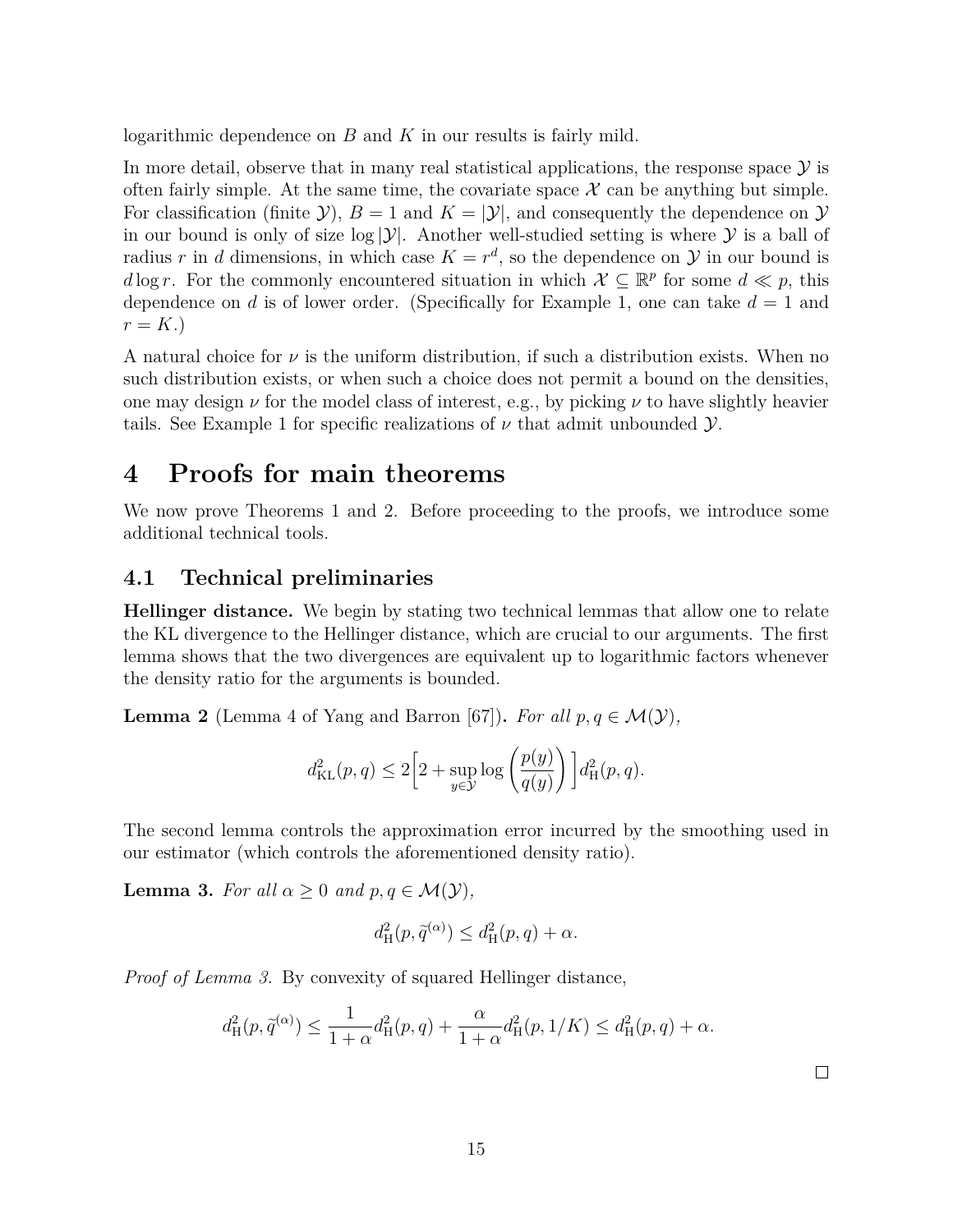**Local Rademacher complexity.** An important step in the analysis for our upper bound is to derive "fast" (i.e.,  $1/n$ -type for parametric classes) uniform concentration guarantees for Hellinger distance, which we obtain using local Rademacher complexities [\[39,](#page-30-6) [13,](#page-28-6) [5\]](#page-27-3).

We define the *(empirical) Rademacher complexity* for a class  $\mathcal{J} \subseteq \mathcal{X} \to \mathbb{R}$  on a sample  $x_{1:n} \subseteq \mathcal{X}$  as

$$
\mathfrak{R}_n(\mathcal{J}, x_{1:n}) = \mathbb{E}_{\sigma_{1:n}} \sup_{h \in \mathcal{J}} \frac{1}{n} \sum_{t=1}^n \sigma_t h(x_t),
$$

where each  $\sigma_t$  is an independent Rademacher random variable, taking values 1 and  $-1$ with equal probability. The *worst-case Rademacher complexity* over samples is given by

$$
\mathfrak{R}_n(\mathcal{J}) = \sup_{x_{1:n}} \mathfrak{R}_n(\mathcal{J}, x_{1:n}).
$$

The *localization* of  $\mathcal J$  at scale  $r > 0$  on a sample  $x_{1:n}$  is defined as

$$
\mathcal{J}[r, x_{1:n}] = \Big\{ h \in \mathcal{J} \mid \frac{1}{n} \sum_{t=1}^{n} h(x_t) \leq r \Big\},\
$$

and the *local Rademacher complexity* is

$$
\mathfrak{R}_n(\mathcal{J},r) = \sup_{x_{1:n}} \mathfrak{R}_n(\mathcal{J}[r,x_{1:n}],x_{1:n}).
$$

For fixed  $n \in \mathbb{N}$ , we define a *localization function* for  $\mathcal J$  as any function  $\phi_n : [0, \infty) \to \mathbb{R}$ satisfying the following conditions:

- 1.  $\phi_n(r)$  is non-negative;
- 2.  $\phi_n(r)$  is non-decreasing;
- 3.  $\phi_n(r)$  is strictly positive for some *r*;
- 4. *φn*(*r*)*/* √  $\bar{r}$  is non-increasing;

along with, for all  $r > 0$ ,

$$
\mathfrak{R}_n(\mathcal{J},r) \le \phi_n(r).
$$

A size-*n localization radius* of  $\mathcal J$  with respect to a localization function  $\phi_n$  is the largest real number  $r_n^* \geq 0$  satisfying  $r_n^* = \phi_n(r_n^*).$ 

### <span id="page-15-0"></span>**4.2 Proof for risk upper bound [\(Theorem 1\)](#page-7-1)**

<span id="page-15-1"></span>The main result for this section is the following theorem, which is a generalization of [Theorem 1](#page-7-1) stated in terms of fixed points for local Rademacher complexity.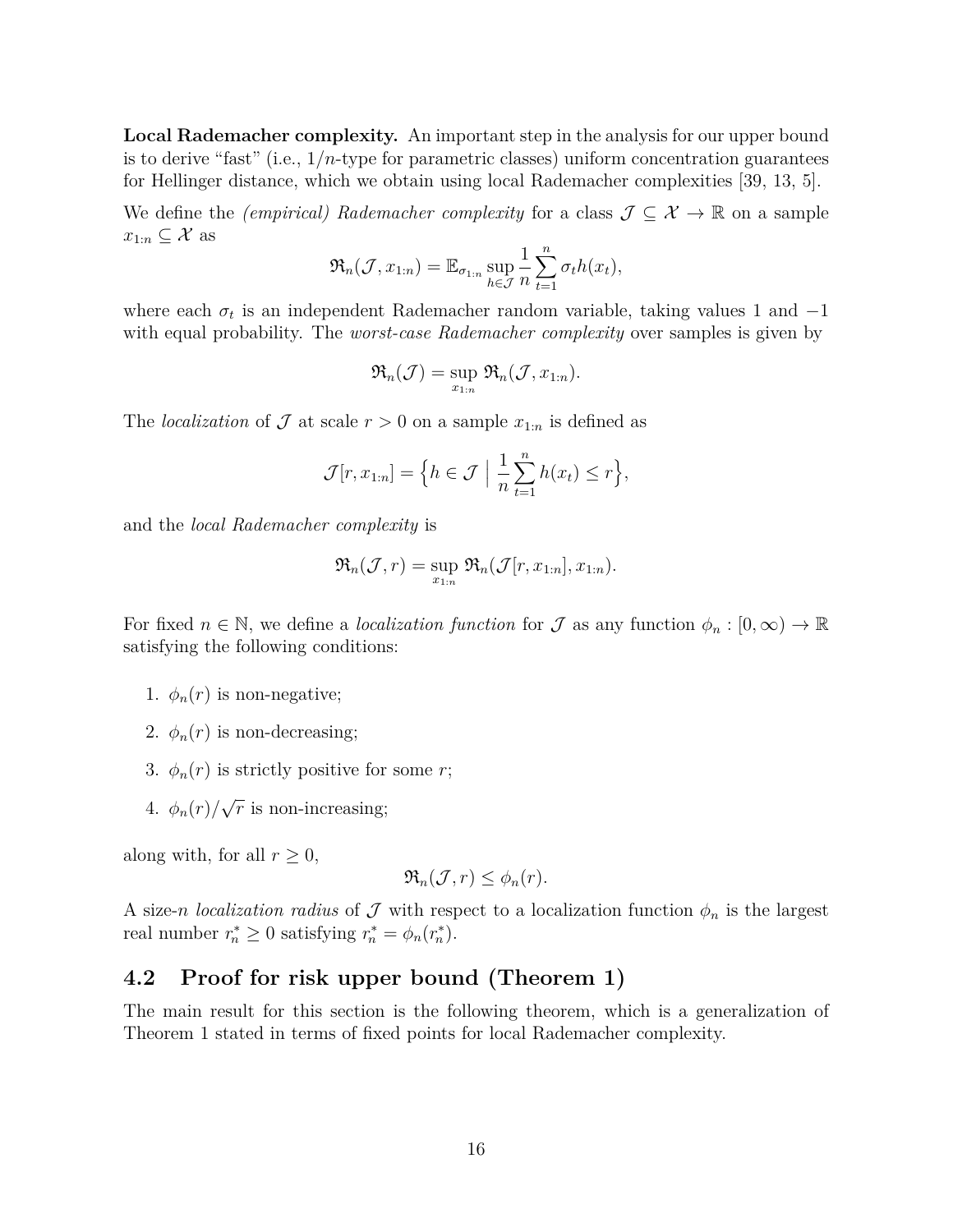**Theorem 3** (Quantitative version of [Theorem 1\)](#page-7-1). For any  $\mathcal{F} \subseteq \mathcal{K}(\mathcal{X}, \mathcal{Y})$ ,  $n > 1$ ,  $\varepsilon > 1$ 1*/* √  $\overline{n}$ *, and localization function*  $\phi_n$  *for*  $\mathcal{F}^H$  = { $x \mapsto d_H^2(f(x), g(x))$  |  $f, g \in \mathcal{F}$ }*, the corresponding size-* $n/2$  *<i>localization radius*  $r_{n/2}^*$  *satisfies* 

$$
\sup_{\mu_X} \sup_{f^* \in \mathcal{F}} \mathcal{R}_n(\hat{f}^{\text{agg}}; f^*, \mu_X) \n\leq \frac{2\mathcal{H}_{H,2}(\mathcal{F}, \varepsilon, n)}{n+2} + 2\Big[2 + \log(nBK)\Big] \Big[2\varepsilon^2 + 106r_{n/2}^* + \frac{96\log n + 576\log\log n + 4}{n}\Big],
$$

*where*  $\hat{f}^{\text{agg}}$  *is the estimator defined in [Subsection 3.3.](#page-7-0)* 

In order to derive [Theorem 1](#page-7-1) from this result, it remains to control  $r_n^*$ . This is achieved using the following lemma.

<span id="page-16-0"></span>**Lemma 4.** *In each of the following three cases, one may choose a localization function*  $\phi_n$  *for*  $\mathcal{F}^H = \{x \mapsto d_H^2(f(x), g(x)) \mid f, g \in \mathcal{F}\}$  *such that for all*  $n \geq 1$ *, the corresponding size-n localization radius r* ∗ *n satisfies:*

*i) For any*  $\mathcal{F} \subset \mathcal{K}(\mathcal{X}, \mathcal{Y})$ ,

$$
r_n^* \le 972 \left(\log 2n\right)^3 \left(\inf_{\gamma>0} \left\{4\gamma + \frac{17}{\sqrt{n}} \int_{\gamma}^1 \sqrt{\mathcal{H}_{H,2}(\mathcal{F}, \rho/2, n)} d\rho\right\}\right)^2.
$$

*ii*) *If there exist*  $p, A > 0$  *such that*  $\mathcal{H}_{H,2}(\mathcal{F}, \varepsilon, n) \leq p \log(An/\varepsilon)$ , then for  $n > [12/A]^{2/3}p^{1/3}$ ,

$$
r_n^* \le \frac{289p}{n} \log \left( \frac{4An^{3/2}}{17\sqrt{p}} \right).
$$

*iii*) *If*  $|\mathcal{F}| < \infty$ ,

$$
r_n^* \le \frac{289 \log |\mathcal{F}|}{n}.
$$

We now prove [Theorem 3,](#page-15-1) deferring the proof of [Lemma 4](#page-16-0) to [Appendix A.](#page-32-0)

*Proof of [Theorem 3.](#page-15-1)* Fix  $\mu_X$  and  $f^* \in \mathcal{F}$ . First, we observe that conditioned on the (independent) sample  $(x'_{1:n}, y'_{1:n})$  used to define the empirical Hellinger cover  $\mathcal{G}$ , Jensen's inequality gives

<span id="page-16-1"></span>
$$
\mathbb{E}_{x_{1:n} \sim \mu_X} \mathbb{E}_{y_{1:n} \sim f^*(x_{1:n})} \mathbb{E}_{x \sim \mu_X} d_{\text{KL}}^2(f^*(x), \hat{f}_n^{\text{agg}}(x)) \n= \mathbb{E}_{x_{1:n} \sim \mu_X} \mathbb{E}_{y_{1:n} \sim f^*(x_{1:n})} \mathbb{E}_{x \sim \mu_X} d_{\text{KL}}^2(f^*(x), \frac{1}{n+1} \sum_{t=0}^n \hat{f}_t(x)) \n\leq \mathbb{E}_{x_{1:n} \sim \mu_X} \mathbb{E}_{y_{1:n} \sim f^*(x_{1:n})} \mathbb{E}_{x \sim \mu_X} \frac{1}{n+1} \sum_{t=0}^n d_{\text{KL}}^2(f^*(x), \hat{f}_t(x)) \n= \mathbb{E}_{x_{1:n+1} \sim \mu_X} \mathbb{E}_{y_{1:n+1} \sim f^*(x_{1:n+1})} \frac{1}{n+1} \log \left( \frac{\prod_{t=0}^n [f^*(x_{t+1})](y_{t+1})}{\prod_{t=0}^n [f_t(x_{t+1})](y_{t+1})} \right).
$$
\n(2)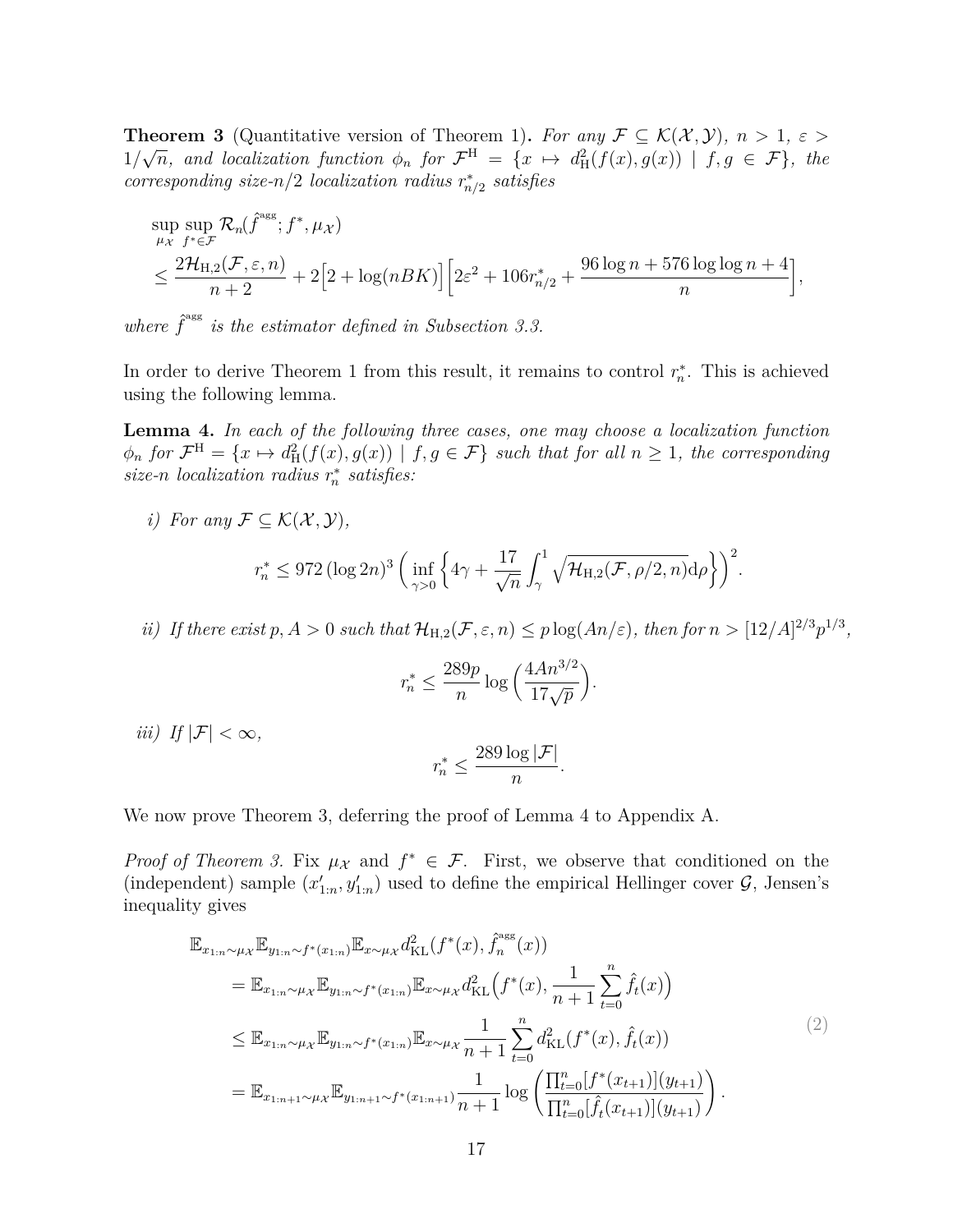Now, observe that the denominator  $\prod_{t=0}^{n}[\hat{f}_t(x_{t+1})](y_{t+1})$  is equal to

$$
\left(\frac{1}{|\mathcal{G}|}\sum_{g\in\mathcal{G}}[\tilde{g}^{(\alpha)}(x_1)](y_1)\right)\left(\frac{\sum_{g\in\mathcal{G}}\prod_{t=1}^2[\tilde{g}^{(\alpha)}(x_t)](y_t)}{\sum_{g\in\mathcal{G}}[\tilde{g}^{(\alpha)}(x_1)](y_1)}\right)\cdots\left(\frac{\sum_{g\in\mathcal{G}}\prod_{t=1}^{n+1}[\tilde{g}^{(\alpha)}(x_t)](y_t)}{\sum_{g\in\mathcal{G}}\prod_{t=1}^n[\tilde{g}^{(\alpha)}(x_t)](y_t)}\right)
$$
\n
$$
=\frac{1}{|\mathcal{G}|}\sum_{g\in\mathcal{G}}\prod_{t=1}^{n+1}[\tilde{g}^{(\alpha)}(x_t)](y_t) \ge \frac{1}{|\mathcal{G}|}\prod_{t=0}^n[\tilde{g}^{(\alpha)}_f(x_{t+1})](y_{t+1}),
$$

where we define

$$
g_{f^*} = \underset{g \in \mathcal{G}}{\arg \min} \frac{1}{n} \sum_{t=1}^n d_{\mathrm{H}}^2(f^*(x_t'), g(x_t')).
$$

Thus, since  $\tilde{g}_{f^*}^{(\alpha)}$  $f_t^{(\alpha)}$  only depends on  $x'_{1:n}$ ,  $\mathcal{R}_n(\hat{f}^{\text{agg}}; f^*, \mu_{\mathcal{X}})$  is bounded above by

$$
\mathbb{E}_{x'_{1:n} \sim \mu_X} \frac{\log |\mathcal{G}|}{n+1} + \mathbb{E}_{x'_{1:n} \sim \mu_X} \mathbb{E}_{x_{1:n+1} \sim \mu_X} \mathbb{E}_{y_{1:n+1} \sim f^*(x_{1:n+1})} \frac{1}{n+1} \sum_{t=1}^{n+1} \log \left( \frac{[f^*(x_t)](y_t)}{[\tilde{g}_{f^*}^{(\alpha)}(x_t)](y_t)} \right) \leq \frac{\mathcal{H}_{H,2}(\mathcal{F}, \varepsilon, n)}{n+1} + \mathbb{E}_{x'_{1:n} \sim \mu_X} \mathbb{E}_{x \sim \mu_X} d_{\text{KL}}^2(f^*(x), \tilde{g}_{f^*}^{(\alpha)}(x)).
$$

Further, by [Lemmas 2](#page-14-3) and [3,](#page-14-2) for all  $x \in \mathcal{X}$ 

$$
d_{\text{KL}}^2(f^*(x), \tilde{g}_{f^*}^{(\alpha)}(x)) \le 2\Big[2 + \log(2BK/\alpha)\Big]\Big[d_{\text{H}}^2(f^*(x), g_{f^*}(x)) + \alpha\Big].
$$

We now make use of a uniform concentration guarantee for the Hellinger distance, which follows by applying Theorem 6.1 of Bousquet [\[13\]](#page-28-6) (a generic concentration guarantee based on local Rademacher complexity) to  $\mathcal{F}^H$  and using that  $\sup_{h \in \mathcal{F}^H} \sup_{x \in \mathcal{X}} h(x) \leq 1$ .

<span id="page-17-1"></span>**Lemma 5.** For any localization function  $\phi_n$  for  $\mathcal{F}^H$  with corresponding localization radius  $r_n^*$ , with probability at least  $1 - \delta$  over  $x'_{1:n}$ , all  $f, g \in \mathcal{F}$  satisfy

$$
\mathbb{E}_{x \sim \mu_{\mathcal{X}}} d_{\mathcal{H}}^2(f(x), g(x)) \le \frac{2}{n} \sum_{t=1}^n d_{\mathcal{H}}^2(f(x_t'), g(x_t')) + 106r_n^* + 48 \frac{\log(1/\delta) + 6 \log \log n}{n}.
$$
 (3)

In particular, since [Lemma 5](#page-17-1) holds uniformly for all  $f, g \in \mathcal{F}$ , it can be applied to  $f = f^*$ and  $g = g_{f^*}$ . Converting the resulting guarantee to a moment bound by setting  $\delta = 1/n$ and using boundedness of  $\mathcal{F}^{\text{H}}$ , we find

$$
\mathbb{E}_{x'_{1:n}\sim\mu_{\mathcal{X}}}\mathbb{E}_{x\sim\mu_{\mathcal{X}}}d_{\mathrm{H}}^2(f^*(x), g_{f^*}(x)) \le 2\varepsilon^2 + 106r_n^* + 48\frac{\log n + 6\log\log n}{n} + \frac{1}{n}.
$$

<span id="page-17-0"></span>We obtain the desired theorem statement by taking  $\alpha = 1/n$  and recalling that each *n* actually corresponds to " $n/2$ ", since we split the sample in half.  $\Box$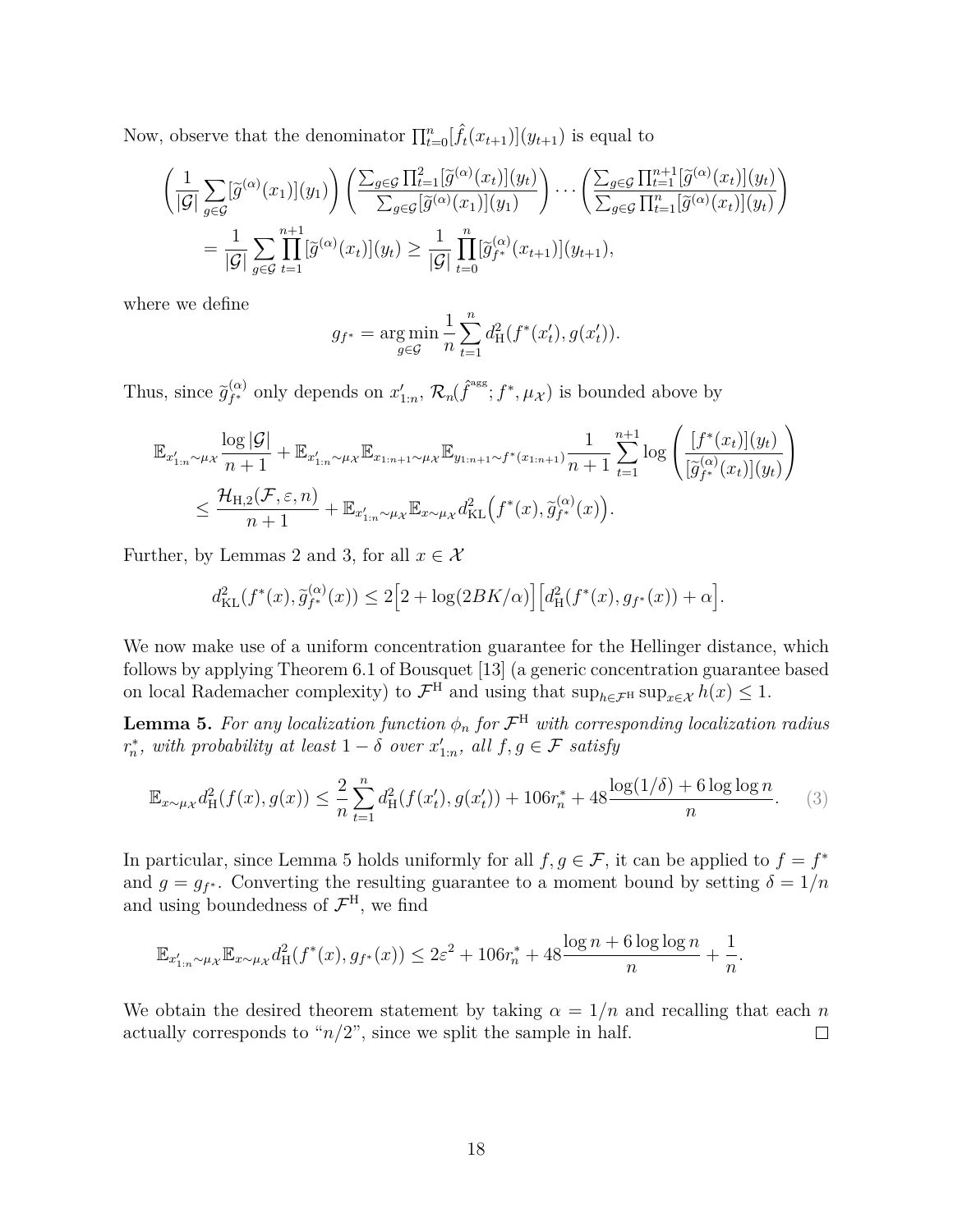#### **4.3 Proof for risk lower bound [\(Theorem 2\)](#page-7-2)**

We now proceed to state and prove [Theorem 4,](#page-18-0) which is a generalization of our main lower bound, [Theorem 2.](#page-7-2) Our general result is most directly stated in terms of *local empirical entropy*. Informally, the local entropy for a given function class captures the complexity of the class when we restrict to an *ε*-ball (with respect to empirical Hellinger distance) around a given target function.

**Definition 1.** *A set*  $\overline{\mathcal{G}}^{\text{loc}} \subseteq \mathcal{F}$  *is said to be a* local  $(d, q)$ -packing of  $\mathcal{F}$  at  $f \in \mathcal{F}$  on  $x_{1:n} \subseteq \mathcal{X}$  at scale  $\varepsilon$  *if* 

$$
\inf_{g' \neq g \in \overline{\mathcal{G}}^{\text{loc}}} \left( \frac{1}{n} \sum_{t=1}^{n} d^q(g'(x_t), g(x_t)) \right)^{1/q} \ge \varepsilon/2
$$

*and*

$$
\sup_{g \in \overline{\mathcal{G}}^{\text{loc}}} \left( \frac{1}{n} \sum_{t=1}^{n} d^q(f(x_t), g(x_t)) \right)^{1/q} \le \varepsilon.
$$

We denote the cardinality of the largest local packing  $\overline{\mathcal{G}}^{\text{loc}}$  by  $\overline{\mathcal{N}}_{d,q}^f(\mathcal{F},\varepsilon,x_{1:n})$ . The local empirical  $(d, q)$ -entropy of F for samples of length *n* at scale  $\varepsilon$  *is then defined as* 

$$
\overline{\mathcal{H}}_{d,q}^{\text{loc}}(\mathcal{F},\varepsilon,n)=\sup_{f\in\mathcal{F}}\sup_{x_{1:n}\subseteq\mathcal{X}}\log\overline{\mathcal{N}}_{d,q}^f(\mathcal{F},\varepsilon,x_{1:n}).
$$

<span id="page-18-0"></span>Equipped with this definition, we state the main lower bound.

**Theorem 4** (Quantitative version of [Theorem 2\)](#page-7-2). For any  $\mathcal{F}$  and  $n > 1$ ,

$$
\mathcal{R}_n(\mathcal{F}) \geq \sup_{\varepsilon > n^{-1/2}(\log n)^{-1}} \frac{\varepsilon^2}{4} \left[ 1 - \frac{12n[1 + \log(2BKn\log n)]\varepsilon^2 + \log(2)}{\overline{\mathcal{H}}_{\mathrm{H},2}^{\mathrm{loc}}(\mathcal{F},\varepsilon,n)} \right].
$$

[Theorem 2](#page-7-2) readily follows by combining this result with the following empirical variant of a result of Yang and Barron [\[68,](#page-32-1) Lemma 3], which allows us to pass from local to global entropy.

<span id="page-18-1"></span>**Lemma 6.** *For all*  $q \geq 1$ ,  $\varepsilon > 0$ , and  $x_{1:n} \subseteq \mathcal{X}$ ,

$$
\overline{\mathcal{H}}_{d,q}(\mathcal{F},\varepsilon/2,x_{1:n})-\overline{\mathcal{H}}_{d,q}(\mathcal{F},\varepsilon,x_{1:n})\leq \overline{\mathcal{H}}_{d,q}^{\text{loc}}(\mathcal{F},\varepsilon,x_{1:n})\leq \overline{\mathcal{H}}_{d,q}(\mathcal{F},\varepsilon/2,x_{1:n}).
$$

The remainder of this section is spent proving [Theorem 4;](#page-18-0) we defer the detailed derivation of [Theorem 2](#page-7-2) to [Appendix A.](#page-32-0)

*Proof of [Theorem 4.](#page-18-0)* Let  $\overline{x}_{1:n} \subseteq \mathcal{X}$  witness a maximal local packing for  $\mathcal{F}$ . That is, there exists  $f \in \mathcal{F}$  and  $\overline{\mathcal{G}}^{\text{loc}} \subseteq \mathcal{F}$  such that  $\overline{\mathcal{G}}^{\text{loc}}$  is a local (H, 2)-packing of  $\mathcal{F}$  at  $f \in \mathcal{F}$  on  $\overline{x}_{1:n} \subseteq \mathcal{X}$  at scale  $\varepsilon$ , and  $log|\overline{\mathcal{G}}^{\rm loc}| = \overline{\mathcal{H}}_{\rm H,2}^{\rm loc}$  $H_{H,2}^{loc}(\mathcal{F},\varepsilon,n)$ . (If the maximal packing size is not obtained, we can repeat the following argument with a limit sequence.)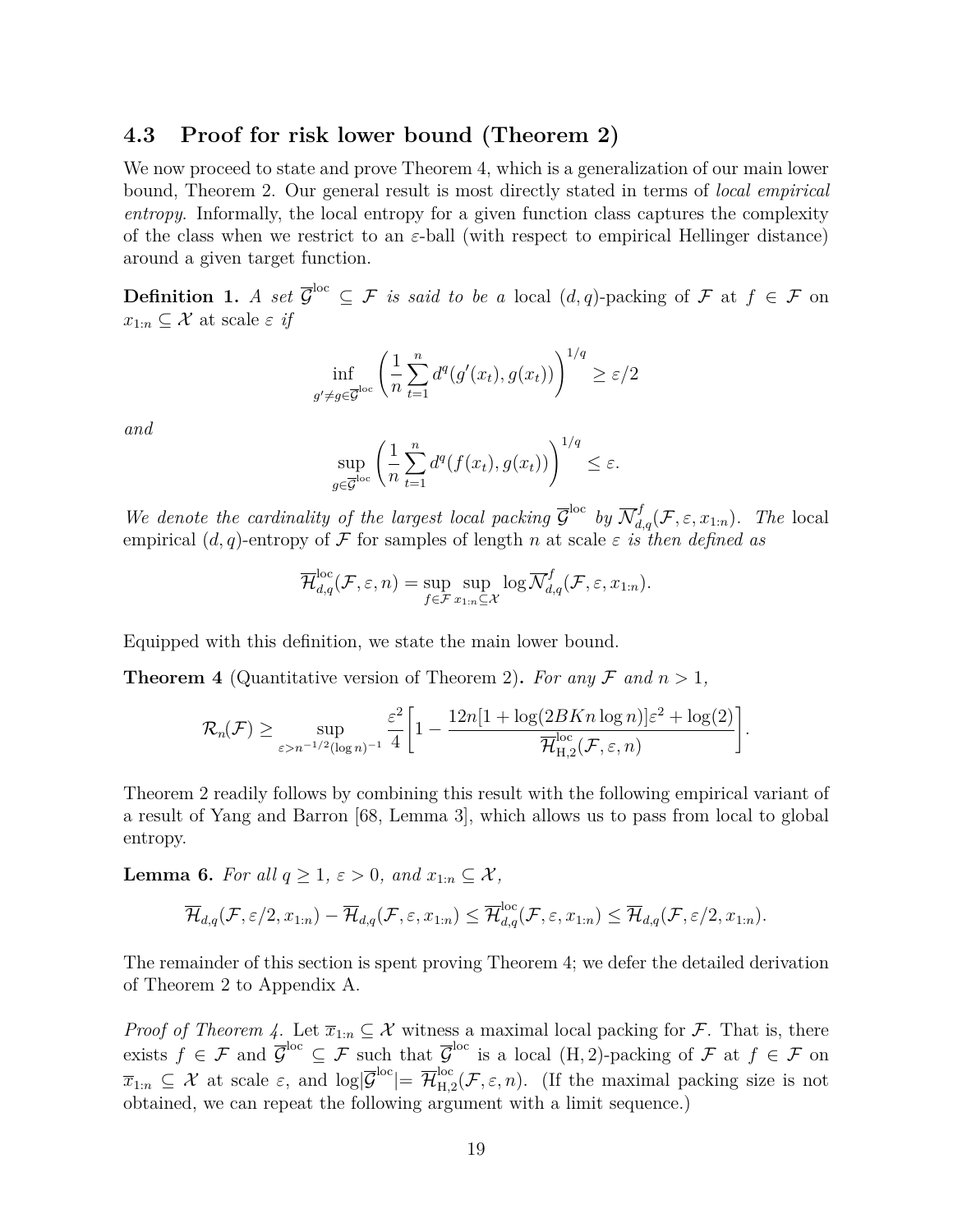Taking  $\mu_X$  to be uniform on the witness set, we lower bound the minimax risk using Pinsker's inequality and Markov's inequality. Specifically,

$$
\mathcal{R}_{n}(\mathcal{F}) = \inf_{\hat{f}} \sup_{\mu_{\mathcal{X}}} \sup_{f^* \in \mathcal{F}} \mathbb{E}_{x_{1:n} \sim \mu_{\mathcal{X}}} \mathbb{E}_{y_{1:n} \sim f^*(x_{1:n})} \mathbb{E}_{x \sim \mu_{\mathcal{X}}} d_{\text{KL}}^2(f^*(x), \hat{f}_n(x))
$$
\n
$$
\geq \inf_{\hat{f}} \sup_{f^* \in \overline{\mathcal{G}}^{\text{loc}}} \mathbb{E}_{x_{1:n} \sim \text{Unif}(\overline{x}_{1:n})} \mathbb{E}_{y_{1:n} \sim f^*(x_{1:n})} \mathbb{E}_{x \sim \text{Unif}(\overline{x}_{1:n})} d_H^2(f^*(x), \hat{f}_n(x))
$$
\n
$$
\geq \frac{\varepsilon^2}{16} \cdot \inf_{\hat{f}} \sup_{f^* \in \overline{\mathcal{G}}^{\text{loc}}} \mathbb{P}_{x_{1:n} \sim \text{Unif}(\overline{x}_{1:n}), y_{1:n} \sim f^*(x_{1:n})} \left[ \frac{1}{n} \sum_{t=1}^n d_H^2(f^*(\overline{x}_t), \hat{f}_n(\overline{x}_t)) \geq \frac{\varepsilon^2}{16} \right].
$$

Fix an estimator  $\hat{f}$  and define

$$
g_{\hat{f}_n} = \underset{g \in \overline{\mathcal{G}}^{\text{loc}}}{\arg \min} \frac{1}{n} \sum_{t=1}^n d_{\text{H}}^2(g(\overline{x}_t), \hat{f}_n(\overline{x}_t)).
$$

We claim that, if the estimator  $\hat{f}$  has low risk, then  $g_{\hat{f}_n}$  identifies the true conditional den*n* sity  $f^* \in \overline{\mathcal{G}}^{\text{loc}}$ . Let  $f^* \in \overline{\mathcal{G}}^{\text{loc}}$  be arbitrary, and consider when  $\sqrt{\frac{1}{n}}$  $\frac{1}{n} \sum_{t=1}^{n} d_H^2(f^*(\overline{x}_t), \hat{f}_n(\overline{x}_t))$  <  $\varepsilon/4$  and  $f^* \neq g_{\hat{f}_n}$ . Then, by triangle inequality,

$$
\sqrt{\frac{1}{n} \sum_{t=1}^{n} d_{\mathrm{H}}^{2}(f^{*}(\overline{x}_{t}), g_{\hat{f}_{n}}(\overline{x}_{t}))} \leq \sqrt{\frac{1}{n} \sum_{t=1}^{n} d_{\mathrm{H}}^{2}(f^{*}(\overline{x}_{t}), \hat{f}_{n}(\overline{x}_{t}))} + \sqrt{\frac{1}{n} \sum_{t=1}^{n} d_{\mathrm{H}}^{2}(\hat{f}_{n}(\overline{x}_{t}), g_{\hat{f}_{n}}(\overline{x}_{t}))}
$$
\n
$$
\leq 2 \sqrt{\frac{1}{n} \sum_{t=1}^{n} d_{\mathrm{H}}^{2}(f^{*}(\overline{x}_{t}), \hat{f}_{n}(\overline{x}_{t}))} < \varepsilon/2.
$$

This inequality contradicts the assumption that  $\overline{\mathcal{G}}^{\text{loc}}$  is a local packing on  $\overline{x}_{1:n}$ , since that requires  $\sqrt{\frac{1}{n} \sum_{t=1}^{n} d_H^2(f^*(\overline{x}_t), g_{\hat{f}_n}(\overline{x}_t))} \ge \varepsilon/2$ . Thus,

$$
f^* \neq g_{\hat{f}_n}
$$
  $\implies$   $\sqrt{\frac{1}{n} \sum_{t=1}^n d_H^2(f^*(\overline{x}_t), \hat{f}_n(\overline{x}_t))} \geq \varepsilon/4.$ 

Consequently, we have

$$
\sup_{f^*\in\overline{\mathcal{G}}^{\text{loc}}} \mathbb{P}_{x_{1:n}\sim\text{Unif}(\overline{x}_{1:n}),y_{1:n}\sim f^*(x_{1:n})} \left[ \frac{1}{n} \sum_{t=1}^n d_H^2(f^*(\overline{x}_t), \hat{f}_n(\overline{x}_t)) \ge \varepsilon^2/16 \right]
$$
\n
$$
\ge \sup_{f^*\in\overline{\mathcal{G}}^{\text{loc}}} \mathbb{P}_{x_{1:n}\sim\text{Unif}(\overline{x}_{1:n}),y_{1:n}\sim f^*(x_{1:n})} \left[ f^* \ne g_{\hat{f}_n} \right]
$$
\n
$$
\ge \mathbb{P}_{x_{1:n}\sim\text{Unif}(\overline{x}_{1:n}),f^*\sim\text{Unif}(\overline{\mathcal{G}}^{\text{loc}}),y_{1:n}\sim f^*(x_{1:n})} \left[ f^* \ne g_{\hat{f}_n} \right].
$$

To proceed, let us recall some standard notation (c.f. Section 2 of [\[19\]](#page-28-7)). For any random variables *X,Y*, the *entropy* of *X* is  $H(X) = -\mathbb{E}_X \log \pi(X)$ , the *conditional entropy* is  $H(X | Y) = -\mathbb{E}_{X,Y} \log \pi(X | Y)$ , and the *mutual information* is  $I(X; Y) =$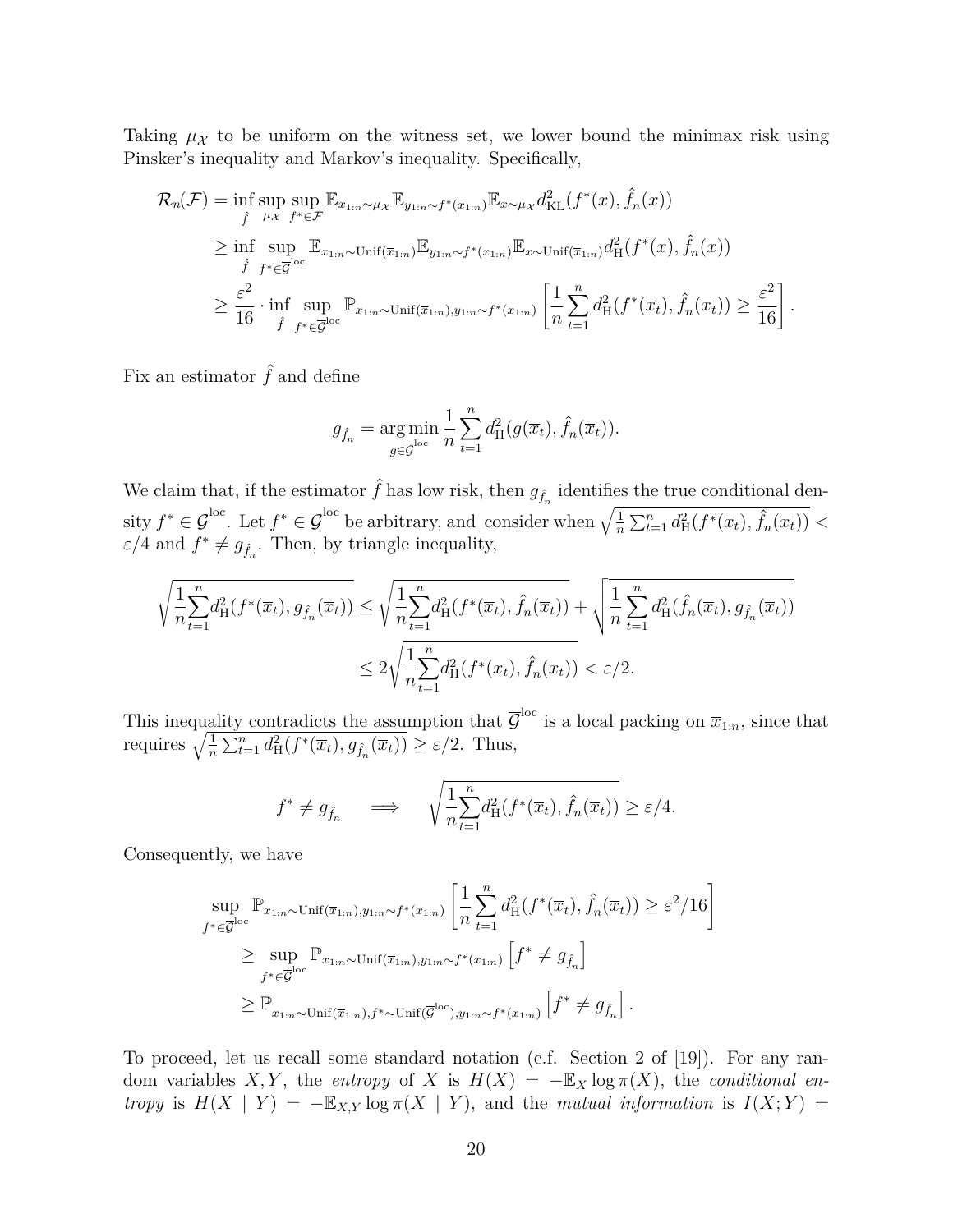$H(X) - H(X | Y)$ . For another random variable *Z*, the *conditional mutual information* is  $I(X; Y | Z) = H(X | Z) - H(X | Y, Z)$ .

Since  $x_{1:n}$  and  $f^*$  are independent with discrete supports, the joint density  $\pi(f^*, x_{1:n}, y_{1:n}) =$  $\pi(y_{1:n} \mid x_{1:n}, f^*) \pi(x_{1:n}) \pi(f^*)$  is well-defined. Finally, note that if  $f^* \sim \text{Unif}(\overline{\mathcal{G}}^{\text{loc}})$ ,  $x_{1:n} \sim$ Unif( $\bar{x}_{1:n}$ ), and  $y_{1:n} \sim f^*(x_{1:n})$ , then  $f^*$  and  $g_{\hat{f}_n}$  are conditionally independent given  $(x_{1:n}, y_{1:n})$ . Thus, applying Fano's inequality [\[19,](#page-28-7) Theorem 2.10.1], we have

<span id="page-20-2"></span>
$$
\mathbb{P}_{x_{1:n} \sim \text{Unif}(\overline{x}_{1:n}), f^* \sim \text{Unif}(\overline{G}^{\text{loc}}), y_{1:n} \sim f^*(x_{1:n})} \left[ f^* \neq g_{\hat{f}_n} \right] \n\geq \frac{H(f^* \mid x_{1:n}, y_{1:n}) - \log(2)}{\log|\overline{G}^{\text{loc}}|} = 1 - \frac{I(f^*; x_{1:n}, y_{1:n}) + \log(2)}{\log|\overline{G}^{\text{loc}}|}.
$$
\n(4)

Next, we bound the mutual information  $I(f^*; x_{1:n}, y_{1:n})$  using

<span id="page-20-0"></span>
$$
\mathbb{E}_{x_{1:n}\sim\text{Unif}(\overline{x}_{1:n}),f^*\sim\text{Unif}(\overline{G}^{\text{loc}}),y_{1:n}\sim f^*(x_{1:n})}\log\frac{\pi(f^*,x_{1:n},y_{1:n})}{\pi(f^*)\pi(x_{1:n},y_{1:n})}\n= \mathbb{E}_{x_{1:n}\sim\text{Unif}(\overline{x}_{1:n}),f^*\sim\text{Unif}(\overline{G}^{\text{loc}}),y_{1:n}\sim f^*(x_{1:n})}\frac{\pi(y_{1:n} \mid f^*,x_{1:n})}{\mathbb{E}_{g\sim\text{Unif}(\overline{G}^{\text{loc}})}\pi(y_{1:n} \mid g,x_{1:n})}\n= \mathbb{E}_{x_{1:n}\sim\text{Unif}(\overline{x}_{1:n})}\mathbb{E}_{f^*\sim\text{Unif}(\overline{G}^{\text{loc}})}d_{\text{KL}}^2\left(\prod_{t=1}^n f^*(x_t), \mathbb{E}_{g\sim\text{Unif}(\overline{G}^{\text{loc}})}\prod_{t=1}^n g(x_t)\right)\n\leq \mathbb{E}_{x_{1:n}\sim\text{Unif}(\overline{x}_{1:n})}\inf_{q\in\mathcal{K}(\mathcal{X},\mathcal{Y})} \mathbb{E}_{f^*\sim\text{Unif}(\overline{G}^{\text{loc}})}d_{\text{KL}}^2\left(\prod_{t=1}^n f^*(x_t), \prod_{t=1}^n g(x_t)\right).
$$
\n(5)

The last step holds because for any  $q \in \mathcal{K}(\mathcal{X}, \mathcal{Y})$  and  $x_{1:n}$ ,

$$
\mathbb{E}_{f^*\sim \text{Unif}(\overline{\mathcal{G}}^{\text{loc}})} \bigg[ d_{\text{KL}}^2 \left( \prod_{t=1}^n f^*(x_t), \prod_{t=1}^n q(x_t) \right) - d_{\text{KL}}^2 \left( \prod_{t=1}^n f^*(x_t), \mathbb{E}_{g\sim \text{Unif}(\overline{\mathcal{G}}^{\text{loc}})} \prod_{t=1}^n g(x_t) \right) \bigg]
$$
\n
$$
= \mathbb{E}_{f^*\sim \text{Unif}(\overline{\mathcal{G}}^{\text{loc}})} \mathbb{E}_{y_{1:n}\sim f^*(x_{1:n})} \log \left( \frac{\mathbb{E}_{g\sim \text{Unif}(\overline{\mathcal{G}}^{\text{loc}})} \prod_{t=1}^n [g(x_t)](y_t)}{\prod_{t=1}^n [q(x_t)](y_t)} \right)
$$
\n
$$
= d_{\text{KL}}^2 \left( \mathbb{E}_{g\sim \text{Unif}(\overline{\mathcal{G}}^{\text{loc}})} \prod_{t=1}^n g(x_t), \prod_{t=1}^n q(x_t) \right) \ge 0.
$$

Then, we bound the last line of [Eq. \(5\)](#page-20-0) using chain rule for KL, Jensen's inequality, and inf bounded by sup. That is, for any  $\alpha > 0$ ,

<span id="page-20-1"></span>
$$
\mathbb{E}_{x_{1:n}\sim\text{Unif}(\overline{x}_{1:n})}\inf_{q\in\mathcal{K}(\mathcal{X},\mathcal{Y})}\mathbb{E}_{f^*\sim\text{Unif}(\overline{G}^{\text{loc}})}d_{\text{KL}}^2\left(\prod_{t=1}^n f^*(x_t), \prod_{t=1}^n q(x_t)\right)
$$
\n
$$
\leq \inf_{q\in\mathcal{K}(\mathcal{X},\mathcal{Y})}\mathbb{E}_{f^*\sim\text{Unif}(\overline{G}^{\text{loc}})}\mathbb{E}_{x_{1:n}\sim\text{Unif}(\overline{x}_{1:n})}\sum_{t=1}^n d_{\text{KL}}^2\left(f^*(x_t), q(x_t)\right)
$$
\n
$$
\leq \sup_{g,h\in\overline{G}^{\text{loc}}} \sum_{t=1}^n \mathbb{E}_{x_t\sim\text{Unif}(\overline{x}_{1:n})}d_{\text{KL}}^2\left(g(x_t), \widetilde{h}^{(\alpha)}(x_t)\right)
$$
\n
$$
= \sup_{g,h\in\overline{G}^{\text{loc}}} \sum_{t=1}^n d_{\text{KL}}^2\left(g(\overline{x}_t), \widetilde{h}^{(\alpha)}(\overline{x}_t)\right).
$$
\n(6)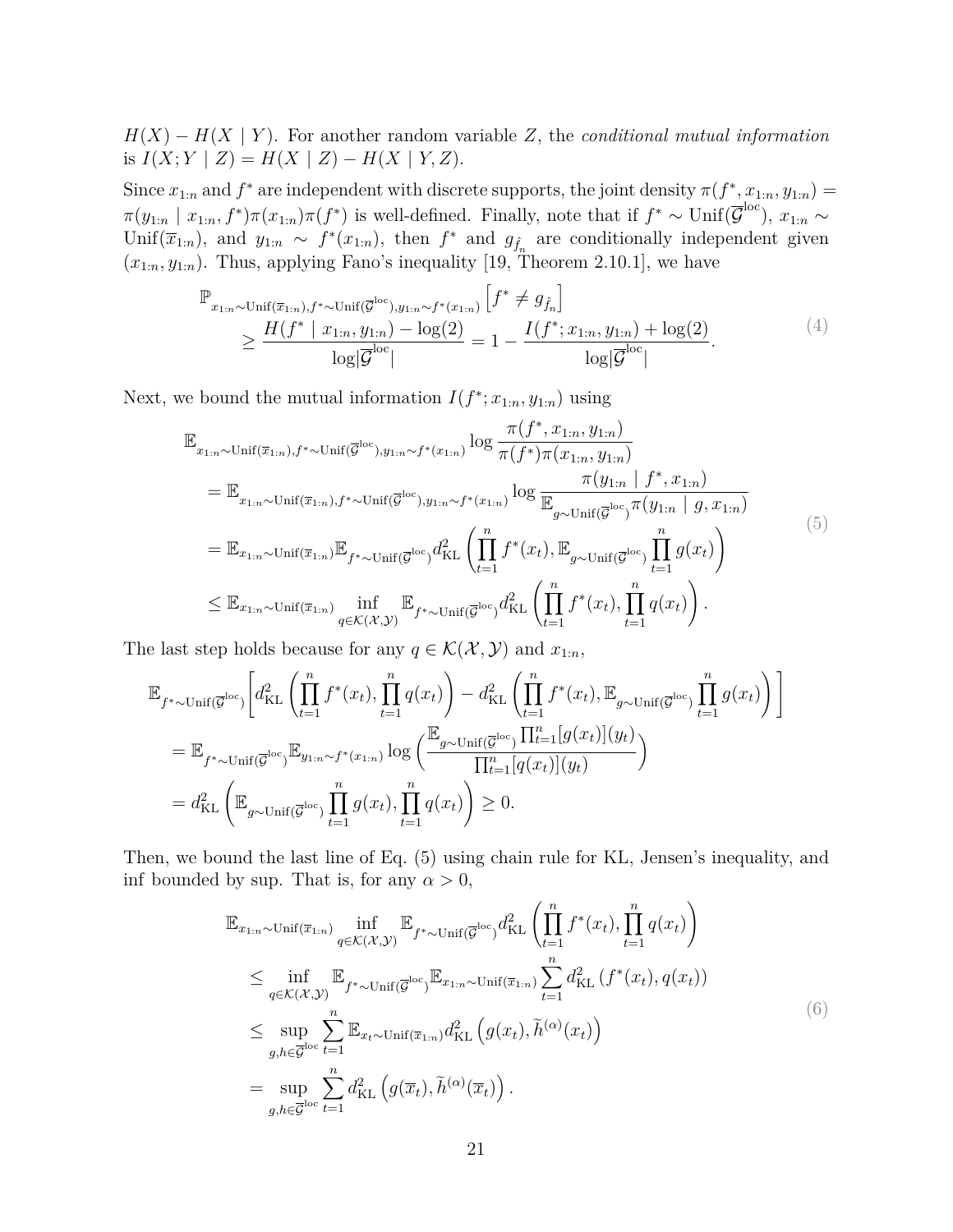Finally, recall that for any  $g, h \in \overline{\mathcal{G}}^{\text{loc}}$ ,

<span id="page-21-2"></span>
$$
\sqrt{\sum_{t=1}^{n} d_{\mathrm{H}}^{2} \left(g(\overline{x}_{t}), h(\overline{x}_{t})\right)} \leq \sqrt{\sum_{t=1}^{n} d_{\mathrm{H}}^{2} \left(g(\overline{x}_{t}), f(\overline{x}_{t})\right)} + \sqrt{\sum_{t=1}^{n} d_{\mathrm{H}}^{2} \left(f(\overline{x}_{t}), h(\overline{x}_{t})\right)} \leq 2\sqrt{n} \,\varepsilon,\qquad(7)
$$

where f is the reference function defining the local packing  $\overline{\mathcal{G}}^{\text{loc}}$ . Thus, applying [Eq. \(7\)](#page-21-2) to [Eq. \(6\)](#page-20-1) along with [Lemmas 2](#page-14-3) and [3](#page-14-2) gives

$$
I(f^*; x_{1:n}, y_{1:n}) \le 2n[2 + \log(2BK/\alpha)][2\varepsilon^2 + \alpha].
$$

Substituting this bound back into [Eq. \(4\)](#page-20-2) with  $\alpha = 1/[n(\log n)^2]$  gives the result.  $\Box$ 

# <span id="page-21-0"></span>**5 On the performance of maximum likelihood**

A natural question is whether the estimator introduced in [Subsection 3.3](#page-7-0) is required to attain minimax optimal performance, or whether a simpler, more computationally efficient estimator will suffice. In particular, the maximum likelihood estimator (MLE) is simpler both conceptually and computationally. In this section, we highlight the following properties of MLE for conditional density estimation:

- 1. For sufficiently small classes—namely, those that satisfy the *Donsker* property (c.f. van der Vaart and Wellner [\[62\]](#page-31-4)) with respect to empirical Hellinger entropy—the global maximum likelihood estimator obtains the minimax optimal rate. This follows from an extension of the fundamental results of Shen and Wong [\[56\]](#page-31-5) and Wong and Shen [\[65\]](#page-31-3).
- 2. For richer, nonparametric classes, the MLE can fail to attain the minimax rate; this follows by extending classical results from joint density estimation [\[10\]](#page-28-8) and nonparametric regression [\[55\]](#page-31-6). We also argue that *sieve maximum likelihood estimators* [\[26\]](#page-29-3) cannot obtain minimax optimal rates for general conditional density classes.

Formally, the maximum likelihood estimator for a sample  $(x_{1:n}, y_{1:n})$  is defined as

$$
\hat{f}_n^{\text{MLE}} = \underset{f \in \mathcal{F}}{\arg \max} \sum_{t=1}^n \log \left( [f(x_t)](y_t) \right).
$$

Our observations in this section also concern the *α*-smoothed (as defined in [Subsection 3.3\)](#page-7-0) MLE, which we denote by  $f_n^{\text{MLE}(\alpha)}$  for notational convenience.

#### <span id="page-21-1"></span>**5.1 Upper bound on the risk of maximum likelihood**

<span id="page-21-3"></span>We first give an upper bound on the performance of the smoothed maximum likelihood estimator, with the proof deferred to [Appendix C.1.](#page-39-0)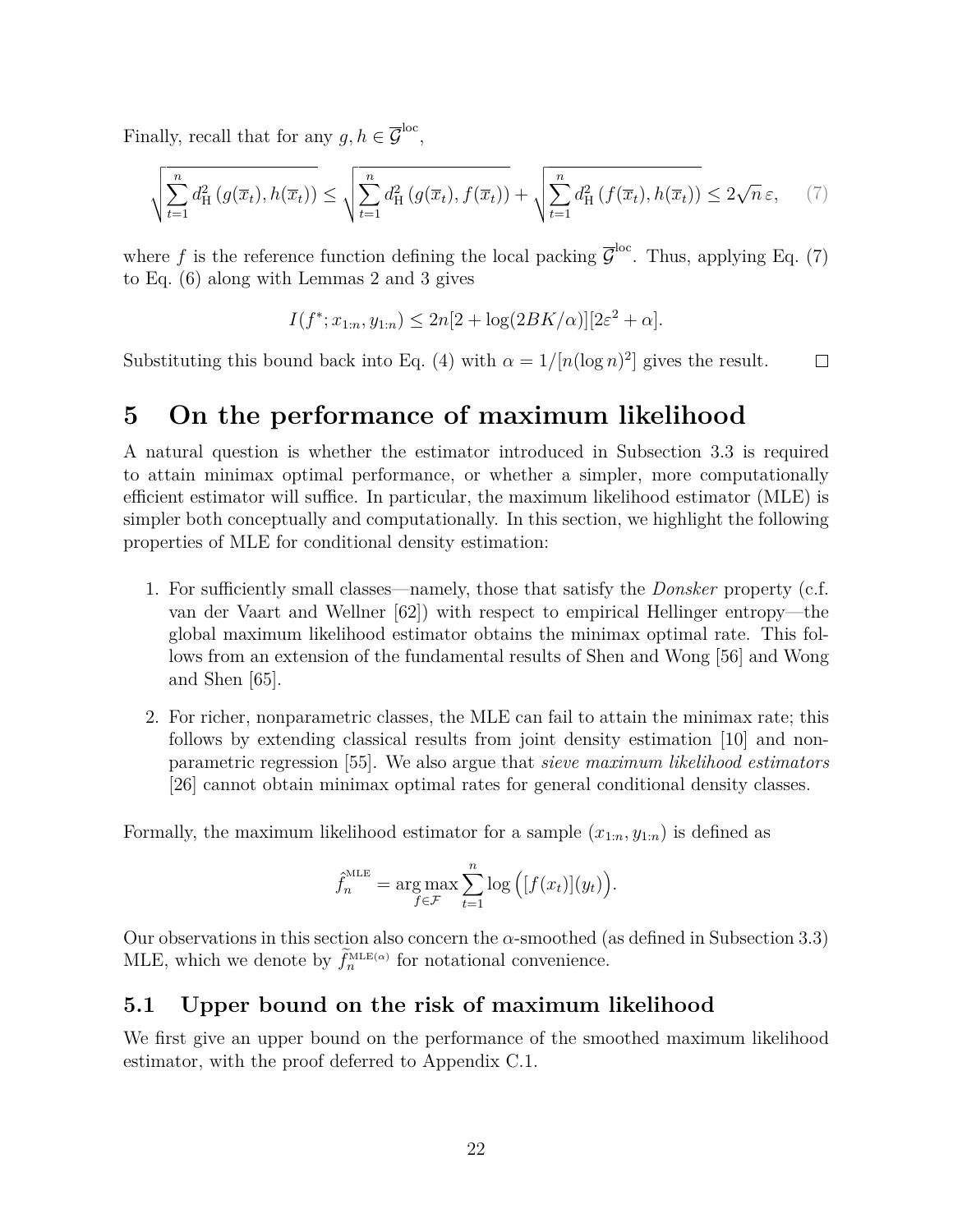**Theorem 5** (MLE upper bound). *There exists*  $C > 0$  *such that for all*  $p > 0$ ,

$$
\mathcal{R}_n(\tilde{f}^{\text{MLE}(1/n)}; f^*, \mu_{\mathcal{X}})
$$
\n
$$
\lesssim \log(nBK) \cdot \begin{cases}\n n^{-1/p} & \text{if } \mathcal{H}_{H,2}(\mathcal{F}, \varepsilon, n) \lesssim \varepsilon^{-p} \text{ for } p > 2 \\
 n^{-2/(2+p)} & \text{if } \mathcal{H}_{H,2}(\mathcal{F}, \varepsilon, n) \lesssim \varepsilon^{-p} \text{ for } p \le 2 \\
 (p \log n)/n & \text{if } \mathcal{H}_{H,2}(\mathcal{F}, \varepsilon, n) \lesssim p \log(1/\varepsilon) \text{ and } n > Cp^{1/3} \\
 (\log |\mathcal{F}|)/n & \text{if } |\mathcal{F}| < \infty.\n\end{cases}
$$

Observe that this rate matches (up to logarithmic factors) the minimax lower bound in [Theorem 2](#page-7-2) whenever  $\mathcal{H}_{H,2}(\mathcal{F},\varepsilon,n)$  scales as  $\log(1/\varepsilon)$  or  $\varepsilon^{-p}$  for  $p \leq 2$ . On the other hand, if F has empirical Hellinger entropy scaling with  $\varepsilon^{-p}$  for  $p > 2$ , the upper bound is significantly worse than the optimal rate of  $n^{-2/(2+p)}$ .

#### <span id="page-22-0"></span>**5.2 The suboptimality of maximum likelihood**

As mentioned above, [Theorem 5](#page-21-3) provides a suboptimal upper bound for large classes. This suboptimality is not simply an artifact of the analysis, but rather an inherent limitation of the method. For example, Theorem 3 of Birgé and Massart [\[10\]](#page-28-8) gives an example in which MLE is suboptimal for joint density estimation, while Example 3 of Shen [\[55\]](#page-31-6) gives examples in which MLE is suboptimal for regression with square loss. Recent results have also established the suboptimality of the (closely related) least squares estimator for square loss regression with Gaussian errors and convex function classes [\[41\]](#page-30-7). Since conditional density estimation contains both joint density estimation (by setting the covariate space to a singleton) and conditional mean estimation (by setting the errors to be Gaussian) as special cases, these results immediately imply the suboptimality of MLE for conditional density estimation.

We now present another instance of the suboptimality of the MLE for conditional density estimation. Our example concerns classification with binary responses and covariates, and the purpose is to highlight another natural setting in which MLE is suboptimal. This construction differs qualitatively from previous results: compared to nonparametric regression the errors are non-Gaussian, and compared to joint density estimation we make non-trivial use of the covariate space. Readers familiar with the construction of Birgé and Massart [\[10\]](#page-28-8) will recognize the similarities with our analysis, which we defer to [Appendix C.2.](#page-40-0)

<span id="page-22-1"></span>**Theorem 6** (MLE lower bound). For every  $\gamma \in (0,1/2)$ , there exists a conditional den*sity class*  $\overline{\Gamma}$ <sup>*f*</sup> *that is convex, contains only*  $\gamma$ *-Hölder continuous maps from* [−1/2*,* 1/2] *to* [7/16*,* 9/16]*, and has the following property: If the data-generating process is*  $x_{1:n}$  ∼ Unif $[-1/2, 1/2]$ <sup>⊗*n*</sup> and  $y_{1:n}$  ∼ Ber $(1/2)$ <sup>⊗*n*</sup> independently for every  $n \in \mathbb{N}$ , then for every  $\delta > 0$ *, there exists*  $C > 0$  *such that* 

$$
\liminf_{n\to\infty} \mathbb{P}_{x_{1:n},y_{1:n}} \Big[ \mathbb{E}_{x \sim \text{Unif}[-1/2,1/2]} d_{\text{H}}^2(1/2, \overline{G}_{\gamma,n}^{\text{MLE}}(x)) \ge C(n\log n)^{-\gamma} \Big] \ge 1 - \delta,
$$

*where*  $\overline{G}_{\gamma,n}^{\text{MLE}}$  *denotes the maximum likelihood estimator for*  $\overline{\Gamma}_{\!\gamma}$ *.*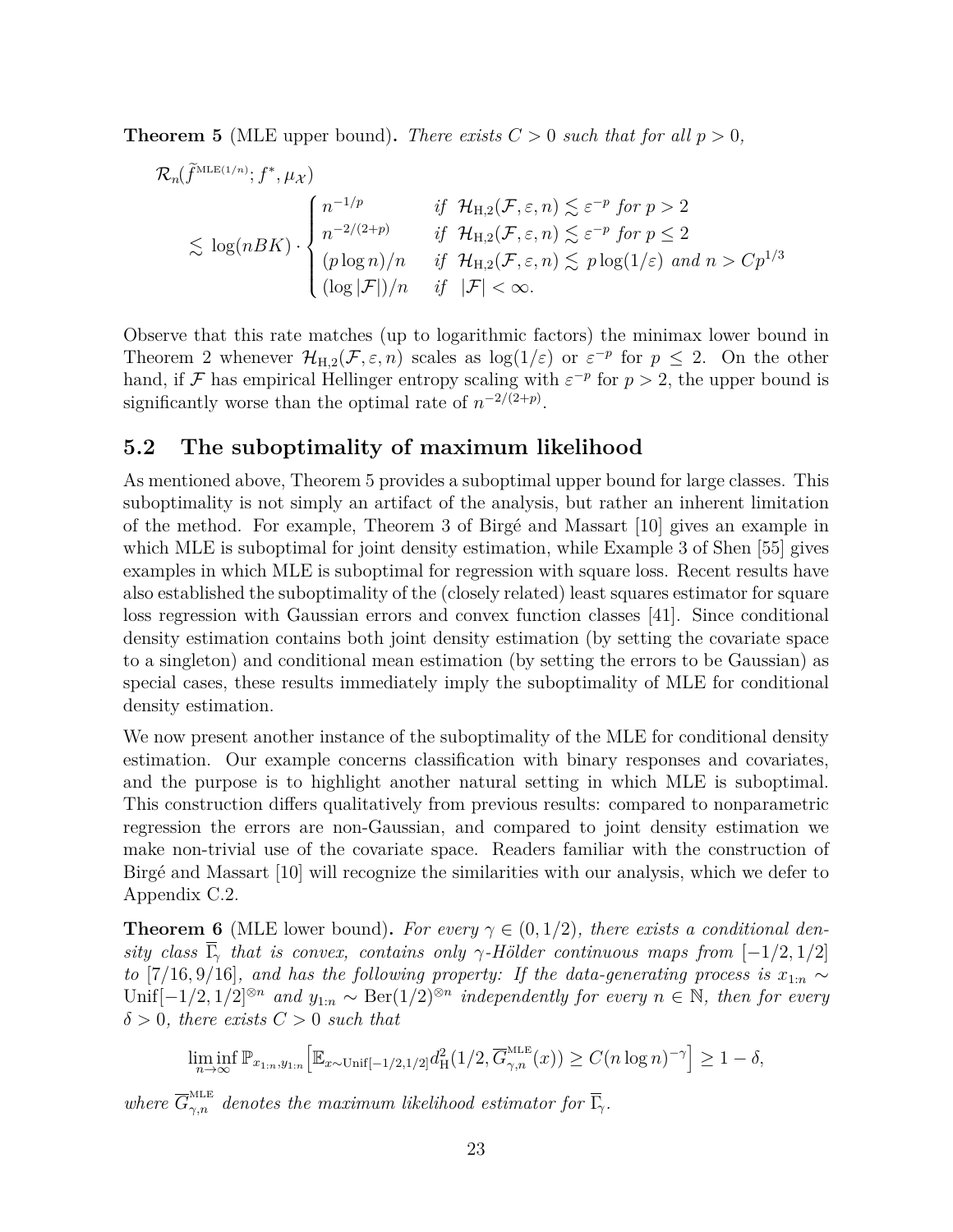*In particular, we have a well-specified model, yet the risk of the MLE over* Γ*<sup>γ</sup> does not achieve the minimax optimal rate.*

Let  $\mathcal{F}_{\gamma}$  denote the set of all *γ*-Hölder continuous maps from [−1/2*,* 1/2] to [7/16*,* 9/16]. Then, since  $\overline{\Gamma}_{\!\gamma} \subseteq \mathcal{F}_{\gamma}$ ,<sup>1</sup> [Theorem 1](#page-7-1) gives

<span id="page-23-2"></span>
$$
\mathcal{R}_n(\overline{\Gamma}_{\!\gamma}) \le \mathcal{R}_n(\mathcal{F}_{\gamma}) \lesssim n^{-\frac{2\gamma}{2\gamma+1}}.\tag{8}
$$

We see that for any  $\gamma \in (0, 1/2), n^{-\gamma} > n^{-2\gamma/(2\gamma+1)}$ , and hence the maximum likelihood estimator fails to achieve the minimax rate.

Note that in one dimension (of the covariate space),  $\gamma = 1/2$  marks the transition point at which  $\Gamma_\gamma$  ceases to be Donsker with respect to empirical Hellinger entropy. That is, we match the transition point for suboptimality of the MLE that has previously been observed for joint density estimation and square loss regression [\[10,](#page-28-8) [55\]](#page-31-6).

We remark that the rate in [Eq. \(8\)](#page-23-2) does not match the rate we derive in [Example 3,](#page-11-0) as there is a meaningful difference between the set of Hölder continuous maps to all of [0*,* 1] and Hölder continuous maps with output bounded away from the boundary. In particular, Hellinger distance behaves linearly rather than quadratically near the boundary of [0*,* 1], which affects the minimax rate.

#### <span id="page-23-0"></span>**5.3 Sieve estimators**

A traditional approach to sidestep limitations of the MLE is to use a *sieve* maximum likelihood estimator, which corresponds to the MLE over a smaller subclass of the full model  $\mathcal F$ . Although it is classically known that the sieve MLE can be consistent when the MLE is not (e.g., Geman and Hwang [\[26\]](#page-29-3)), we now briefly argue that it cannot obtain the minimax rates without sacrificing the computational efficiencies that make the MLE desirable (i.e., the standard MLE does not require construction of a cover). Since the estimate output by the sieve MLE by definition belongs to the subclass used to approximate  $\mathcal{F}$ , the worst-case risk of the sieve MLE is lower bounded by the scale at which the subclass approximates  $\mathcal F$  (in expected Hellinger distance). Thus, to achieve the minimax risk, the approximation scale must be chosen at least as small as the minimax risk, so by [Theorem 2](#page-7-2) the size of the subclass must be at least as large as the cover used by our estimator (described in [Subsection 3.3\)](#page-7-0). Since this requires computing an empirical cover to construct the subclass for the optimal sieve MLE, it is at least as computationally expensive as our estimator.

### <span id="page-23-1"></span>**6 Related work**

There is a vast literature on both density estimation and nonparametric regression. The perspective of the present work is to combine (relatively) recent advances in nonparametric regression with classical density estimation techniques to derive minimax rates. In this

 $\mathbb{P}^1$ For any  $p, q \in [7/16, 9/16], (p-q)^2/8 \leq d_H^2(p, q) \leq (p-q)^2$ , so that  $\mathcal{H}_{H,2}(\mathcal{F}_{\gamma}, \varepsilon, n) \asymp \mathcal{H}_{2,2}(\mathcal{F}_{\gamma}, \varepsilon, n) \asymp$  $\varepsilon^{-1/\gamma}$ , where the last step follows from, e.g., Example 5.11 of Wainwright [\[64\]](#page-31-7).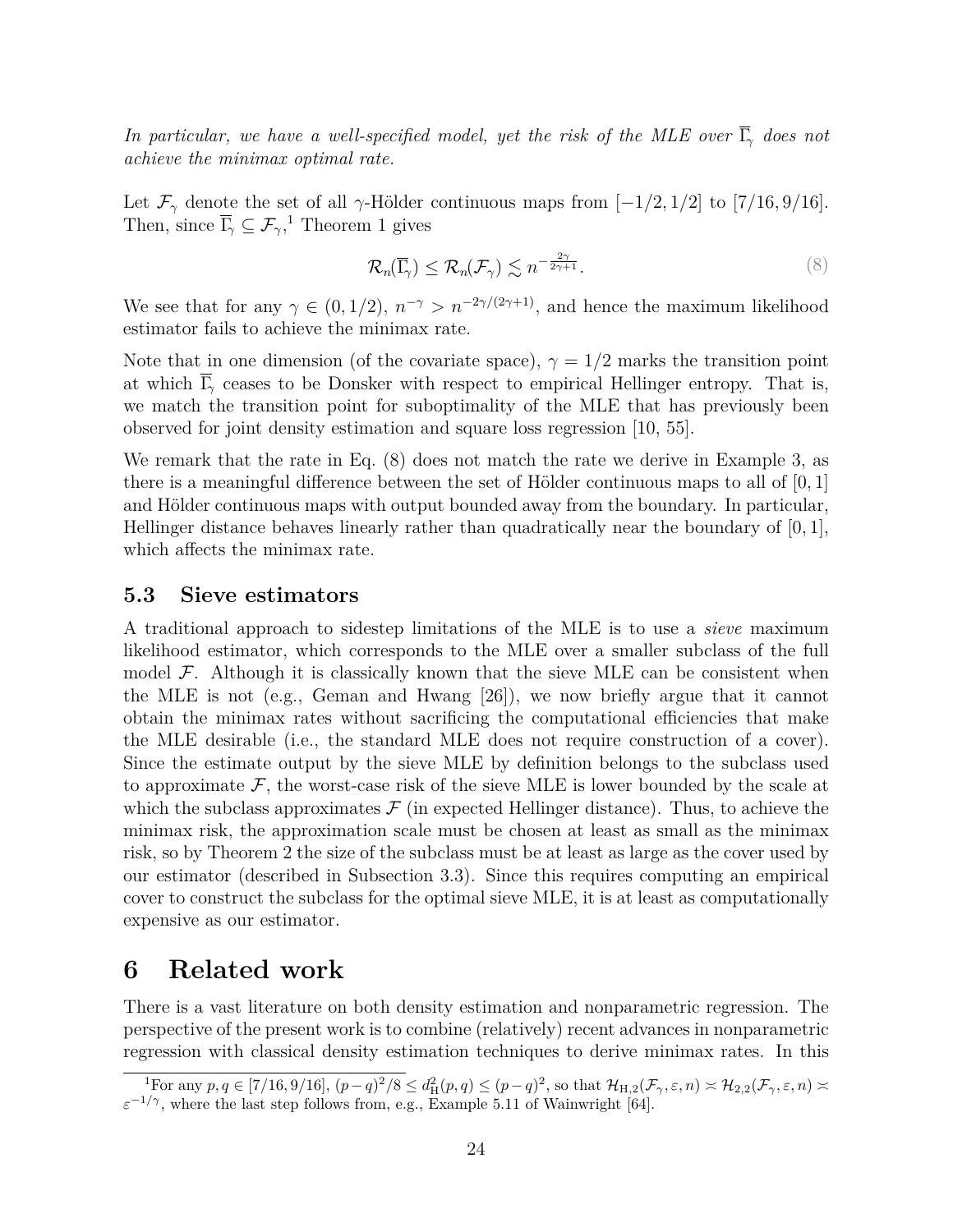section, we discuss the most relevant work from both of these lines of research and connect their results to our own. In addition, we discuss connections between our work and contemporary advances in density estimation.

### <span id="page-24-0"></span>**6.1 Nonparametric density estimation**

The use of metric entropy to study density estimation was pioneered by Le Cam [\[42\]](#page-30-1), who derived minimax rates for estimation of joint densities with general nonparametric classes using uniform Hellinger entropy; the rates here satisfy the relationship in [Eq. \(1\).](#page-2-0) Birgé [\[8\]](#page-28-0) used a similar approach to obtain minimax rates for bounded metrics on the parameter space, and presented (now classical) examples of the entropy for specific classes of interest. Stone [\[59\]](#page-31-8) and Ibragimov and Khas'minskii [\[35\]](#page-29-1) provided minimax rates for smooth nonparametric classes under the  $L^r$  loss, and Birgé [\[9\]](#page-28-1) unified these results and extended them to the Hellinger loss using metric entropy.

Early lower bounds to complement these results include those of Boyd and Steele [\[15\]](#page-28-9), who showed that estimation under the  $L^r$  loss cannot have a faster rate than  $1/n$ , and Devroye [\[20\]](#page-28-10), who showed that for very rich classes (i.e., without regularity and smoothness assumptions) all estimators can be forced to experience an arbitrarily slow rate. Information-theoretic lower bounds based on the fixed point in [Eq. \(1\)](#page-2-0) were given by Birgé [\[8,](#page-28-0) [9\]](#page-28-1). Yang and Barron [\[68\]](#page-32-1) observed that these lower bounds require construction of *local* packings for each class, and instead present a method to derive lower bounds in terms of global entropy. They also provide a simple estimator that obtains the minimax rate for joint density estimation with uniform entropy, which inspired our estimator for conditional density estimation.

All of the work above focuses on estimating the joint density for the observed data. While some of this work instantiates results for conditional density estimation as a special case, there is either the assumption that 1) the conditional distribution follows a simple parametric form, thereby reducing density estimation to conditional mean estimation (e.g., Model 1 of [\[59\]](#page-31-8)), or the assumption that 2) the marginal distribution of the covariates is known (e.g., Theorem 6 of [\[68\]](#page-32-1)). These examples consequently fall under the broader subject of nonparametric regression, which focuses on finding an estimate of the conditional mean  $\theta(X) = \mathbb{E}[Y|X]$  rather than the entire conditional density. Beyond the nonparametric regression setting, the error of conditional density estimates has been studied only for specific cases, such as kernel-based estimates for certain smoothness classes under the  $L^1$  and  $L^2$  losses [\[23,](#page-29-4) [31,](#page-29-5) [34,](#page-29-6) [12\]](#page-28-11).

### <span id="page-24-1"></span>**6.2 Fast rates for nonparametric regression**

The task of estimating the conditional mean (regression function) without specific distributional assumptions is well-studied, and comprehensive discussions are given by Györfi et al. [\[32\]](#page-29-7) and Tsybakov [\[60\]](#page-31-9). We wish to highlight a specific line of research into "fast rates" for nonparametric regression that provided significant inspiration for the present work.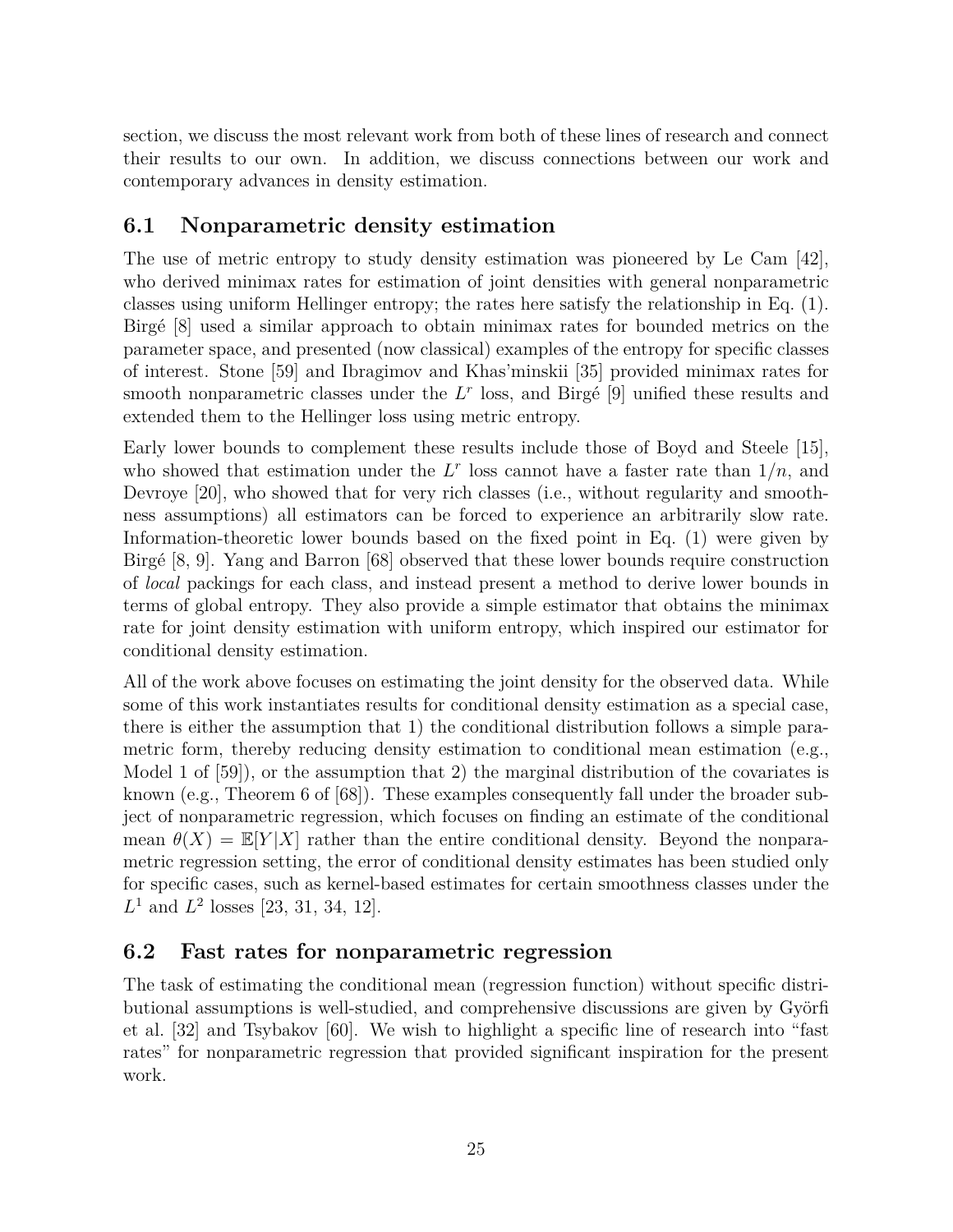First, we note that under a sub-Gaussian assumption on the additive regression noise, van de Geer [\[61\]](#page-31-0) obtained upper bounds for estimation under square loss using empirical entropy conditions. More generally, for bounded, Lipschitz losses (e.g., square loss on a bounded domain), Bartlett and Mendelson [\[3\]](#page-27-0) provided tighter bounds for the minimax risk of regression using empirical Rademacher complexity [\[37\]](#page-30-8) rather than the empirical entropy, leading to  $n^{-1/2}$  bounds for Donsker classes and  $n^{-1/p}$  bounds for larger classes.

An important advance in nonparametric regression beyond the work of van de Geer [\[61\]](#page-31-0) and Bartlett and Mendelson [\[3\]](#page-27-0)—and one that enables the tight rates achieved in the present work—is to move from global complexities to localized complexities by adapting modulus-of-continuity techniques (previously used to bound empirical processes [\[62\]](#page-31-4)) to regression. Koltchinskii and Panchenko [\[39\]](#page-30-6) and Bousquet et al. [\[14\]](#page-28-12) used this strategy to obtain generalization bounds (and consequently risk bounds for empirical risk minimization) of rate  $1/n$  whenever the regression class contains a function that achieves zero empirical error. Bartlett et al. [\[5\]](#page-27-3) extended these results to noisy regression, where the minimum achievable risk may always be strictly positive. Under a convexity assumption on the regression class, their approach obtains the minimax rate of  $n^{-2/(p+2)}$  for regression with Donsker classes under square loss; see Koltchinskii [\[38\]](#page-30-9) (Theorem 5.1) for more explicit detail. Rakhlin et al. [\[51\]](#page-30-0) extended this line of inquiry, using local Rademacher complexities to obtain matching upper and lower bounds for *misspecified* regression under (bounded) square loss for general function classes. Notably, their optimal estimator combines aggregation (like our procedure) with empirical risk minimization (the analogue of maximum likelihood for square loss), and they show that neither procedure can be optimal for all classes on its own in the misspecified setting.

#### <span id="page-25-0"></span>**6.3 Sequential prediction under logarithmic loss**

Conditional density estimation is closely related to the problem of sequential prediction under the logarithmic loss. In the sequential setting, the objective is the same (KL/logarithmic loss), but the statistician must make predictions one-by-one for individual sequences of data rather than i.i.d. samples. For binary responses and parametric conditional density classes, Rissanen [\[53\]](#page-31-10), Cover [\[18\]](#page-28-13), and Barron et al. [\[2\]](#page-27-4) obtained nearly exact (including constants) minimax rates. For richer nonparametric classes, Opper and Haussler [\[48\]](#page-30-10) and Cesa-Bianchi and Lugosi [\[16\]](#page-28-14) obtained upper bounds on the minimax rates using uniform metric entropies. However, these rates are tight only under strong assumptions on the underlying data generating process (e.g., when densities are bounded uniformly away from zero). As we have discussed for conditional density estimation, the correct notion of complexity in the sequential setting must be *empirical* in nature to avoid penalizing the estimator for the complexity of the entire covariate space simultaneously. For this reason, Rakhlin and Sridharan [\[49\]](#page-30-11) and Foster et al. [\[25\]](#page-29-8) use a sequential notion of empirical entropy, introduced by Rakhlin et al. [\[50\]](#page-30-12), to obtain upper bounds on minimax performance. While their bounds improve upon earlier work, they are still loose compared to existing lower bounds. Bilodeau et al. [\[7\]](#page-28-2) refined these arguments to obtain matching upper and lower bounds in terms of the empirical  $L^{\infty}$  entropy. However, their bounds are not tight for *all* possible function classes, which implies that the  $L^{\infty}$  metric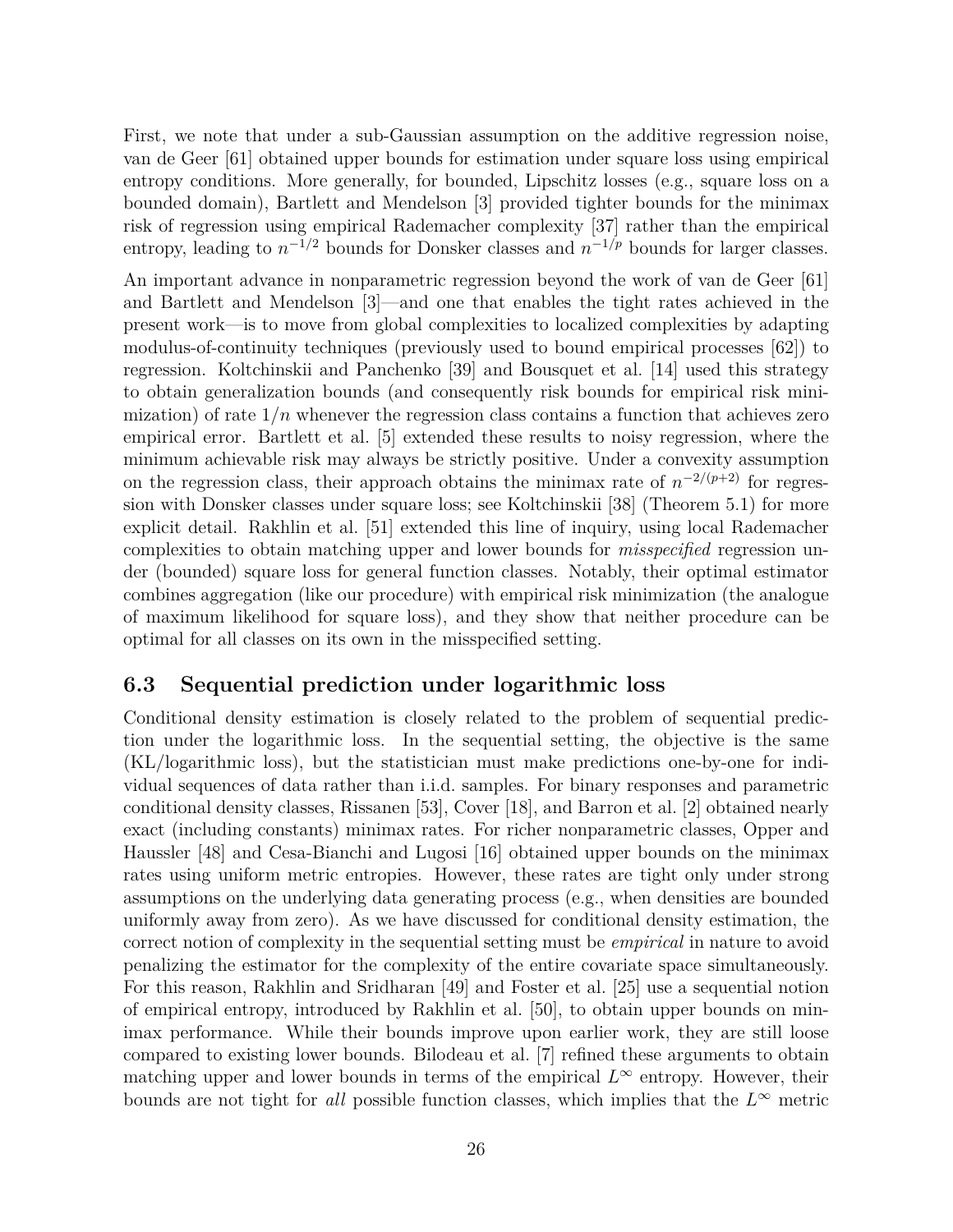is insufficient to completely characterize the minimax rates for logarithmic loss. Bilodeau et al. [\[7\]](#page-28-2) highlighted the setting of [Example 1](#page-9-0) as an instance for which their rates are not tight; in contrast, our use of the Hellinger distance rather than  $L^{\infty}$  allows us to obtain matching upper and lower bounds for this setting.

### <span id="page-26-0"></span>**6.4 Contemporary results on density estimation**

While our results mainly build on the classical nonparametric density estimation literature, density estimation is still an active field of study; we discuss a few of the most relevant recent works here. First, a natural question is whether our results can easily be extended to the misspecified setting. This appears nontrivial due to the difficulty of controlling likelihood ratios when the measure generating the data does not belong to  $\mathcal{F}$ , but recent work makes progress toward this goal under additional assumptions. Zhang [\[69\]](#page-32-2) showed that under a Bernstein condition on the tails of log loss, the Gibbs posterior (maximum likelihood regularized with the KL divergence) can achieve the optimal rates in terms of uniform entropy with respect to log loss; for the (bounded) Hellinger risk, no tail conditions are necessary. Grünwald and Mehta [\[30\]](#page-29-2) unified a significant line of work [\[27,](#page-29-9) [28,](#page-29-10) [29\]](#page-29-11) to provide a generalization of the Bernstein condition that leads to risk bounds for the Gibbs posterior in misspecified density estimation. Finally, Foster et al. [\[25\]](#page-29-8) exploited properties of *improper estimators* for conditional density estimation with the logistic loss. Mourtada and Gaïffas [\[47\]](#page-30-13) extended this work to remove  $log(n)$  factors for misspecified conditional density estimation in the parametric setting and obtain improved rates for misspecified Gaussian linear regression.

All of these results require tail conditions on the logarithmic loss that hold uniformly over the density class, which immediately rules out a number of basic settings (e.g., univariate, compact response spaces in which densities are arbitrarily close to zero). Such tail conditions are not required to obtain non-trivial worst-case rates: as Cesa-Bianchi and Lugosi [\[16\]](#page-28-14) noted and exploited, one may always artificially truncate the class of densities to make the log loss Lipschitz and bounded, then pay an additional penalty for the approximation error incurred by truncation. However, truncation is known to lead to suboptimal rates (e.g., [\[49\]](#page-30-11)), so it remains an open problem to characterize the optimal rates for misspecified (joint or conditional) density estimation without extra tail conditions.

Finally, we mention in passing that entropy conditions for joint density estimation have also recently been used to derive minimax rates for log-concave density estimation [\[21,](#page-28-15) [36,](#page-29-12) [54\]](#page-31-11). In particular, Kur et al. [\[40\]](#page-30-4) and Han [\[33\]](#page-29-13) showed that for this setting, maximum likelihood estimation can achieve optimal rates despite its known suboptimality for certain large classes (see [Section 5](#page-21-0) for more discussion).

# <span id="page-26-1"></span>**7 Conclusion**

We have characterized the minimax rates for conditional density estimation in terms of empirical Hellinger entropy for the conditional density class. Our results show that the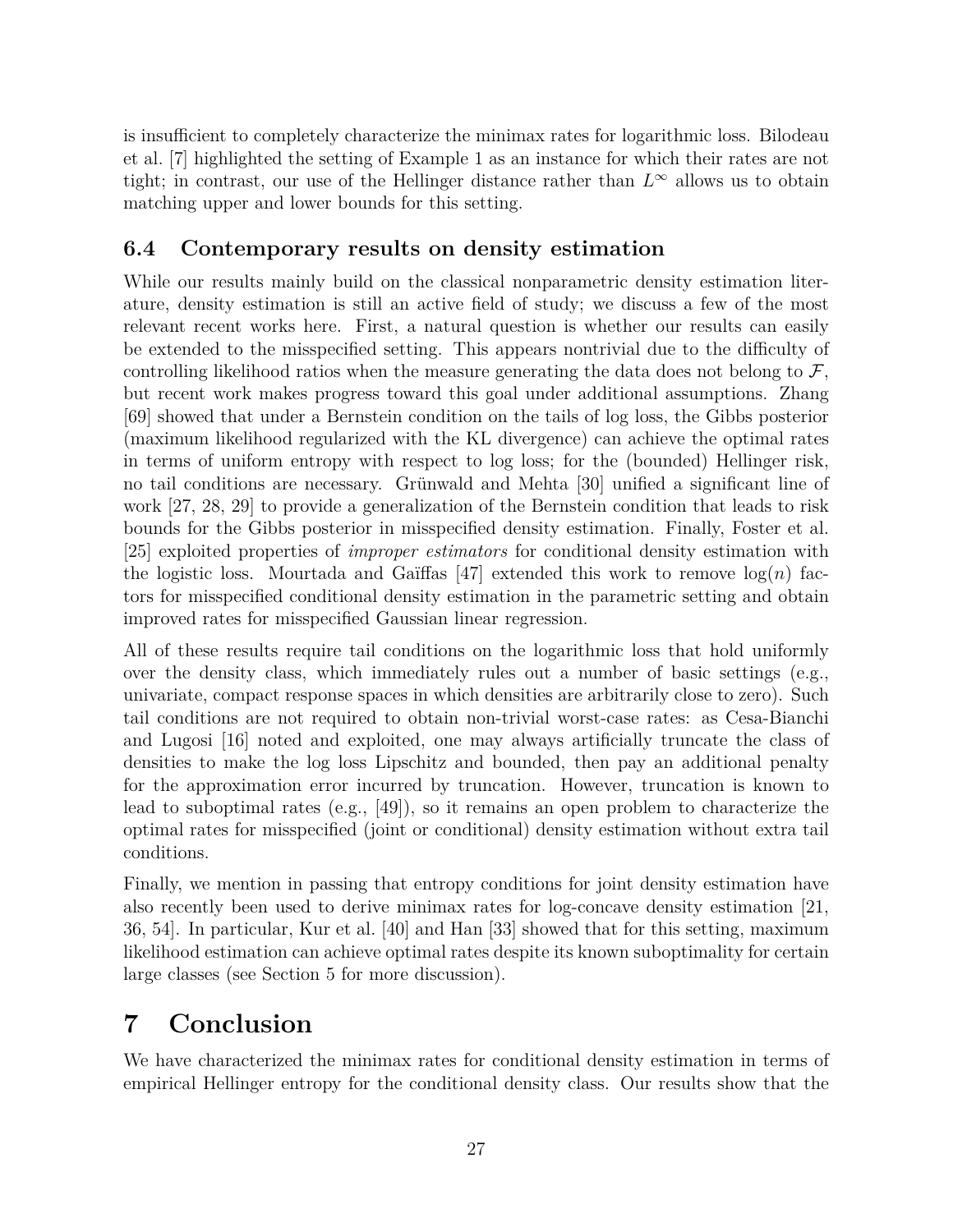classical fixed point relationship in [Eq. \(1\)](#page-2-0) governs the minimax rates for conditional density estimation, provided that one adopts empirical Hellinger entropy as the notion of complexity. Importantly, the empirical Hellinger entropy captures the correct dependence on the complexity of the covariate space, and leads to optimal rates, even for high-dimensional, potentially unbounded, covariate spaces. We leverage new techniques in both density estimation and nonparametric regression to make these new advances.

A natural direction for future work is to extend our results beyond the well-specified setting. While recent work [\[47,](#page-30-13) [30\]](#page-29-2) has made progress on providing (excess) risk bounds in the presence of misspecification, it remains an open problem to characterize the minimax rates for conditional density estimation with misspecified models without tail assumptions on the densities.

# **Acknowledgements**

BB is supported by an NSERC Canada Graduate Scholarship and the Vector Institute. DMR is supported in part by an NSERC Discovery Grant and an Ontario Early Researcher Award. This material is based also upon work supported by the United States Air Force under Contract No. FA850-19-C-0511. Any opinions, findings and conclusions or recommendations expressed in this material are those of the author(s) and do not necessarily reflect the views of the United States Air Force. The authors thank Jeffrey Negrea and Yanbo Tang for helpful discussions and comments on early drafts.

# **References**

- <span id="page-27-1"></span>[1] A. Agarwal, S. Kakade, A. Krishnamurthy, and W. Sun. Flambe: Structural complexity and representation learning of low rank MDPs, 2020. arXiv:2006.10814.
- <span id="page-27-4"></span>[2] A. R. Barron, J. Rissanen, and B. Yu. The minimum description length principle in coding and modeling. *IEEE Transactions on Information Theory*, 44(6):2743–2760, 1998.
- <span id="page-27-0"></span>[3] P. Bartlett and S. Mendelson. Rademacher and Gaussian complexities: Risk bounds and structural results. *Journal of Machine Learning Research*, 3:463–482, 2002.
- <span id="page-27-5"></span>[4] P. L. Bartlett, S. R. Kulkarni, and S. E. Posner. Covering numbers for real-valued function classes. *IEEE Transactions on Information Theory*, 43(5):1721–1724, 1997.
- <span id="page-27-3"></span>[5] P. L. Bartlett, O. Bousquet, and S. Mendelson. Local Rademacher complexities. *Annals of Statistics*, 33(4), 2005.
- <span id="page-27-2"></span>[6] A. Bhatt and Y.-H. Kim. Sequential prediction under log-loss with side information. In *Proceedings of the 32nd International Conference on Algorithmic Learning Theory*, 2021.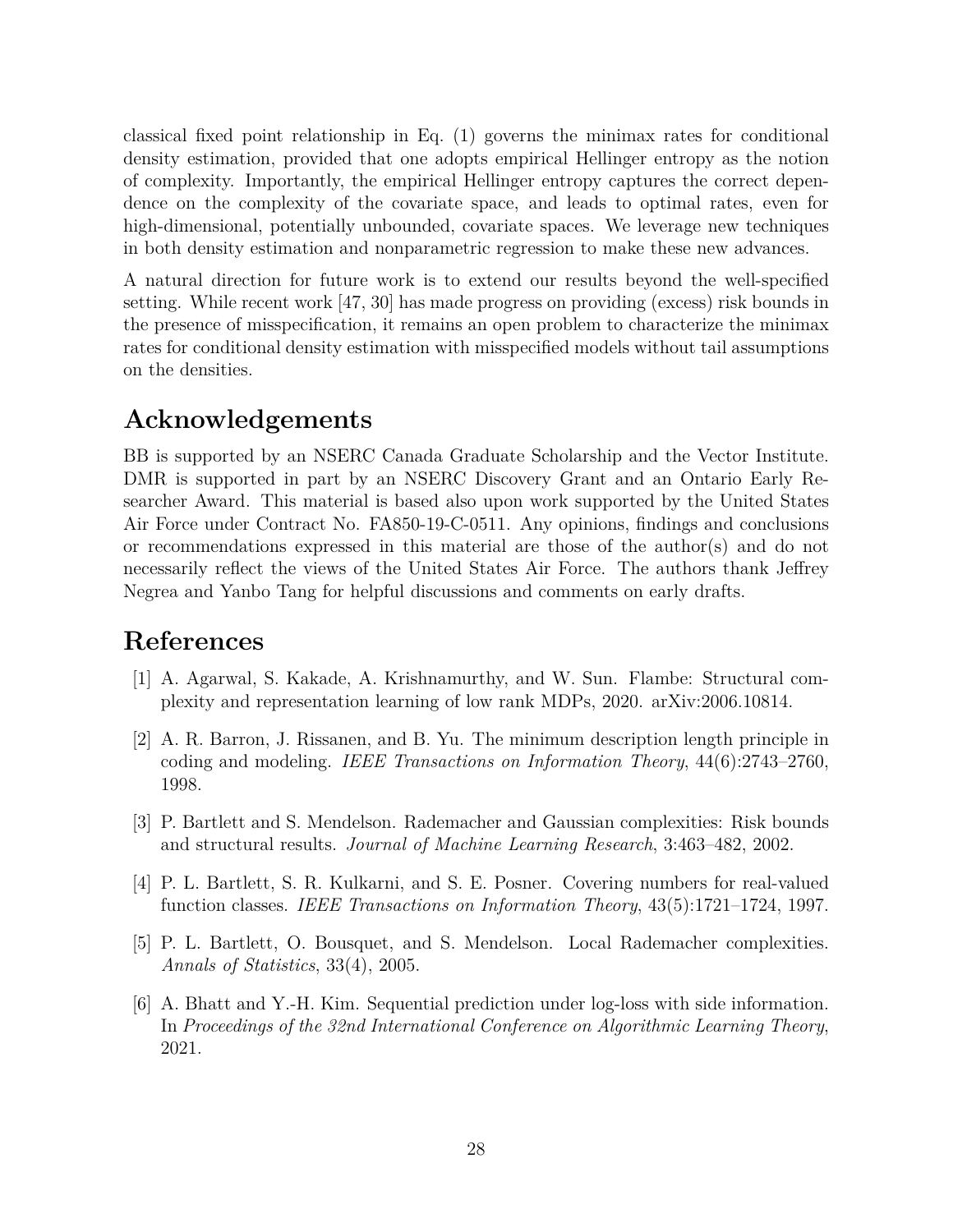- <span id="page-28-2"></span>[7] B. Bilodeau, D. J. Foster, and D. M. Roy. Tight bounds on minimax regret under logarithmic loss via self-concordance. In *Proceedings of the 37th International Conference on Machine Learning*, 2020.
- <span id="page-28-0"></span>[8] L. Birgé. Approximation dans les espaces métriques et théorie de l'estimation. *Zeitschrift für Wahrscheinlichkeitstheorie und Verwandte Gebiete*, 65:181–237, 1983.
- <span id="page-28-1"></span>[9] L. Birgé. On estimating a density using Hellinger distance and some other strange facts. *Probability Theory and Related Fields*, 71:271–291, 1986.
- <span id="page-28-8"></span>[10] L. Birgé and P. Massart. Rates of convergence for minimum contrast estimators. *Probability Theory and Related Fields*, 97:113–150, 1993.
- <span id="page-28-4"></span>[11] L. Birgé and P. Massart. Minimum contrast estimators on sieves: Exponential bounds and rates of convergence. *Bernoulli*, 4(3):329–375, 1998.
- <span id="page-28-11"></span>[12] A.-K. Bott and M. Kohler. Nonparametric estimation of a conditional density. *Annals of the Institute of Statistical Mathematics*, 69(1):189–214, 2017.
- <span id="page-28-6"></span>[13] O. Bousquet. *Concentration Inequalities and Empirical Processes Theory Applied to the Analysis of Learning Algorithms*. PhD thesis, École Polytechnique, 2002.
- <span id="page-28-12"></span>[14] O. Bousquet, V. Koltchinskii, and D. Panchenko. Some local measures of complexity of convex hulls and generalization bounds. *Lecture Notes in Artificial Intelligence*, 2375:59–73, 2002.
- <span id="page-28-9"></span>[15] D. W. Boyd and J. M. Steele. Lower bounds for nonparametric density estimation rates. *Annals of Statistics*, 6(4):932–934, 1978.
- <span id="page-28-14"></span>[16] N. Cesa-Bianchi and G. Lugosi. Minimax regret under log loss for general classes of experts. In *Proceedings of the 12th Conference on Computational Learning Theory*, 1999.
- <span id="page-28-3"></span>[17] N. Cesa-Bianchi and G. Lugosi. *Prediction, Learning, and Games*. Cambridge University Press, 2006.
- <span id="page-28-13"></span>[18] T. M. Cover. Universal portfolios. *Mathematical Finance*, 1(1):1–29, 1991.
- <span id="page-28-7"></span>[19] T. M. Cover and J. A. Thomas. *Elements of Information Theory*. Wiley, 1991.
- <span id="page-28-10"></span>[20] L. Devroye. On arbitrarily slow rates of global convergence in density estimation. *Zeitschrift für Wahrscheinlichkeitstheorie und Verwandte Gebiete*, 62:475–483, 1983.
- <span id="page-28-15"></span>[21] C. R. Doss and J. A. Wellner. Global rates of convergence of the MLEs of log-concave and *s*-concave densities. *Annals of Statistics*, 44(3):954–981, 2016.
- <span id="page-28-5"></span>[22] R. M. Dudley. Metric entropy of some classes of sets with differentiable boundaries. *Journal of Approximation Theory*, 10:227–236, 1974.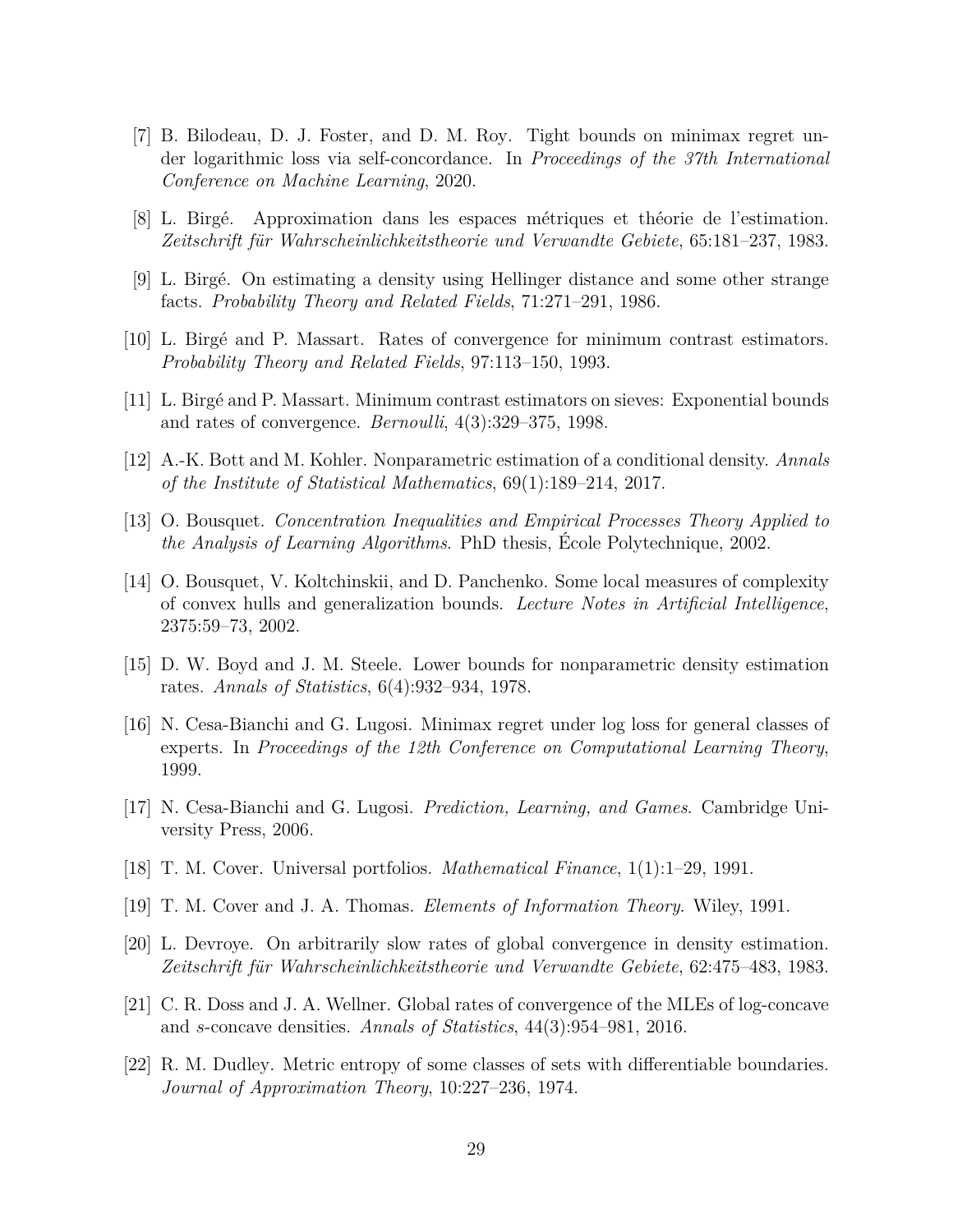- <span id="page-29-4"></span>[23] S. Efromovich. Conditional density estimation in a regression setting. *Annals of Statistics*, 35(6):2504–2535, 2007.
- <span id="page-29-0"></span>[24] D. J. Foster and A. Krishnamurthy. Efficient first-order contextual bandits: Prediction, allocation, and triangular discrimination, 2021. arXiv:2107.02237.
- <span id="page-29-8"></span>[25] D. J. Foster, S. Kale, H. Luo, M. Mohri, and K. Sridharan. Logistic regression: The importance of being improper. In *Proceedings of the 31st Conference on Learning Theory*, 2018.
- <span id="page-29-3"></span>[26] S. Geman and C.-R. Hwang. Nonparametric maximum likelihood estimation by the method of sieves. *Annals of Statistics*, 10(2):401–414, 1982.
- <span id="page-29-9"></span>[27] P. Grünwald. Safe learning: Bridging the gap between Bayes, MDL, and statistical learning theory via empirical convexity. In *Proceedings of the 24th Conference on Learning Theory*, 2011.
- <span id="page-29-10"></span>[28] P. Grünwald. The safe Bayesian: Learning the learning rate via the mixability gap. In *Proceedings of the 23rd International Conference on Algorithmic Learning Theory*, 2012.
- <span id="page-29-11"></span>[29] P. Grünwald and N. A. Mehta. A tight excess risk bound via a unified PAC-Bayesian-Rademacher-Shtarkov-MDL complexity. In *Proceedings of the 30th International Conference on Algorithmic Learning Theory*, 2019.
- <span id="page-29-2"></span>[30] P. Grünwald and N. A. Mehta. Fast rates for general unbounded loss functions: From ERM to generalized Bayes. *Journal of Machine Learning Research*, 21(56): 1–80, 2020.
- <span id="page-29-5"></span>[31] L. Györfi and M. Kohler. Nonparametric estimation of conditional distributions. *IEEE Transactions on Information Theory*, 53:1872–1879, 2007.
- <span id="page-29-7"></span>[32] L. Györfi, M. Kohler, A. Kryżak, and H. Walk. *A Distribution-Free Theory of Nonparametric Regression*. New York: Springer, 2002.
- <span id="page-29-13"></span>[33] Q. Han. Set structured global empirical risk minimizers are rate optimal in general dimensions. *Annals of Statistics*, page (To appear), 2021.
- <span id="page-29-6"></span>[34] M. P. Holmes, A. G. Gray, and C. L. Isbell, Jr. Fast nonparametric conditional density estimation. In *Proceedings of the 23rd Conference on Uncertainty in Artificial Intelligence*, 2007.
- <span id="page-29-1"></span>[35] I. A. Ibragimov and R. Z. Khas'minskii. Estimation of distribution density. *Journal of Soviet Mathematics*, 21:40–57, 1983.
- <span id="page-29-12"></span>[36] A. K. H. Kim and R. J. Samworth. Global rates of convergence in log-concave density estimation. *Annals of Statistics*, 44(6):2756–2779, 2016.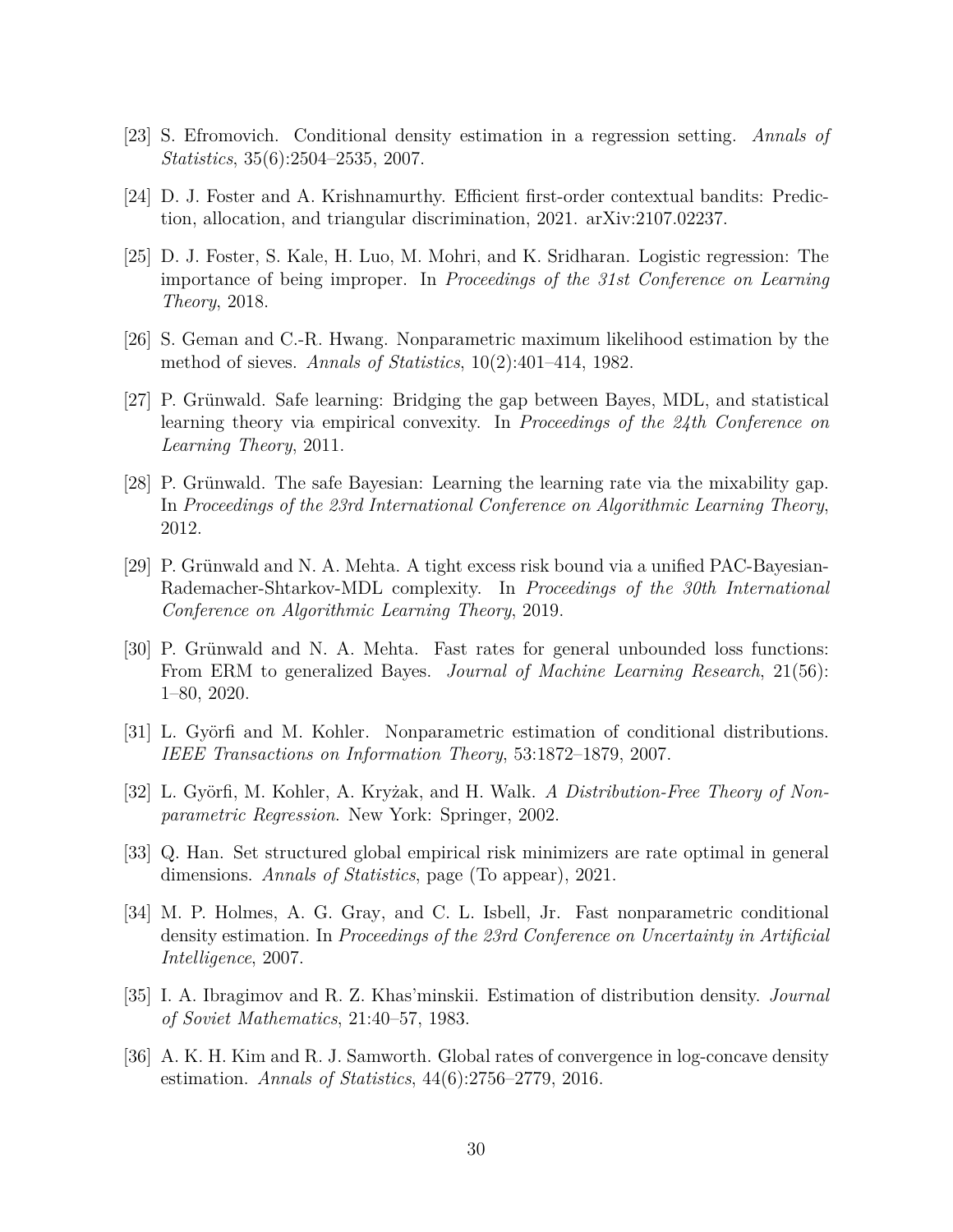- <span id="page-30-8"></span>[37] V. Koltchinskii. Rademacher penalties and structural risk minimization. *IEEE Transactions on Information Theory*, 47, 2001.
- <span id="page-30-9"></span>[38] V. Koltchinskii. *Oracle Inequalities in Empirical Risk Minimization and Sparse Recovery Problems*. Heidelberg: Springer, 2011.
- <span id="page-30-6"></span>[39] V. Koltchinskii and D. Panchenko. Rademacher processes and bounding the risk of function learning. In *High Dimensional Probability II*, pages 443–457, 2000.
- <span id="page-30-4"></span>[40] G. Kur, Y. Dagan, and A. Rakhlin. Optimality of maximum likelihood for log-concave density estimation and bounded convex regression, 2019. arXiv:1903.05315.
- <span id="page-30-7"></span>[41] G. Kur, F. Gao, A. Guntuboyina, and B. Sen. Convex regression in multidimensions: Suboptimality of least squares estimators, 2020. arXiv:2006.02044.
- <span id="page-30-1"></span>[42] L. Le Cam. Convergence of estimates under dimensionality restrictions. *Annals of Statistics*, 1(1):38–53, 1973.
- <span id="page-30-2"></span>[43] G. Lecué. Lower bounds and aggregation in density estimation. *Journal of Machine Learning Research*, 7:971–981, 2006.
- <span id="page-30-3"></span>[44] M. Li, M. Neykov, and S. Balakrishnan. Minimax optimal conditional density estimation under total variation smoothness, 2021. arXiv:2103.07095.
- <span id="page-30-5"></span>[45] G. Lugosi and A. B. Nobel. Adaptive model selection using empirical complexities. *Annals of Statistics*, 27(6):1830–1864, 1999.
- <span id="page-30-14"></span>[46] S. Mendelson and G. Schechtman. The shattering dimension of sets of linear functionals. *Annals of Probability*, 32(3A):1746–1770, 2004.
- <span id="page-30-13"></span>[47] J. Mourtada and S. Gaïffas. An improper estimator with optimal excess risk in misspecified density estimation and logistic regression, 2019. arXiv:1912.10784.
- <span id="page-30-10"></span>[48] M. Opper and D. Haussler. Worst case prediction over sequences under log loss. In G. Cybenko, D. P. O'Leary, and J. Rissanen, editors, *The Mathematics of Information Coding, Extraction and Distribution*, pages 81–90, New York, NY, 1999. Springer New York.
- <span id="page-30-11"></span>[49] A. Rakhlin and K. Sridharan. Sequential probability assignment with binary alphabets and large classes of experts, 2015. arXiv:1501.07340.
- <span id="page-30-12"></span>[50] A. Rakhlin, K. Sridharan, and A. Tewari. Online learning: Random averages, combinatorial parameters, and learnability. In *Advances in Neural Information Processing Systems 23*, 2010.
- <span id="page-30-0"></span>[51] A. Rakhlin, K. Sridharan, and A. B. Tsybakov. Empirical entropy, minimax regret and minimax risk. *Bernoulli*, 23(2):789–824, 2017.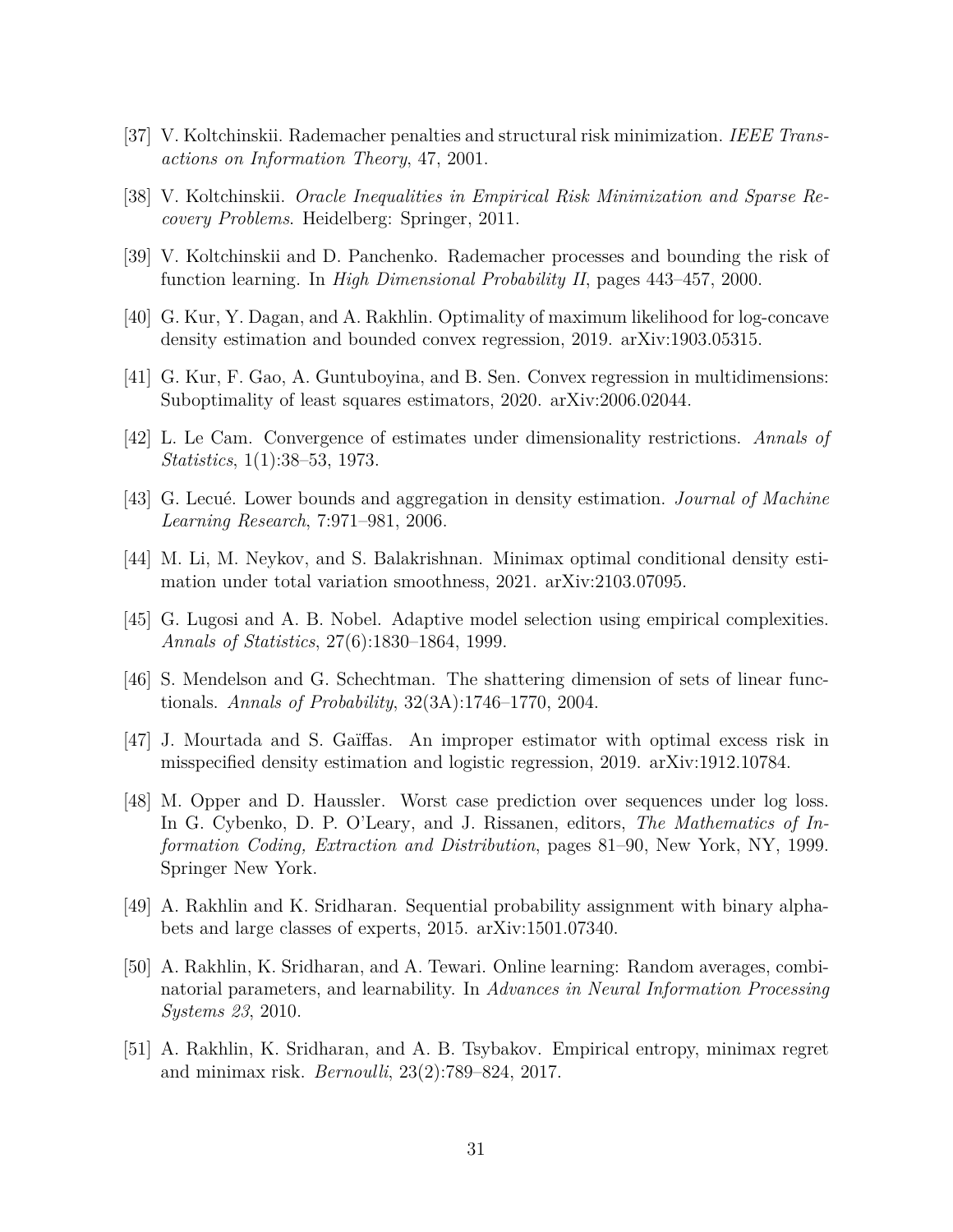- <span id="page-31-14"></span>[52] P. Rigollet and J.-C. Hütter. Lecture notes in high dimensional statistics, 2017. Available at <http://www-math.mit.edu/~rigollet/PDFs/RigNotes17.pdf> (Accessed April 18, 2021).
- <span id="page-31-10"></span>[53] J. Rissanen. Universal coding, information, prediction, and estimation. *IEEE Transactions on Information Theory*, 30:629–636, 1984.
- <span id="page-31-11"></span>[54] R. J. Samworth. Recent progress in log-concave density estimation. *Statistical Science*, 33(4):493–509, 2018.
- <span id="page-31-6"></span>[55] X. Shen. On methods of sieves and penalization. *Annals of Statistics*, 25(6):2555– 2591, 1997.
- <span id="page-31-5"></span>[56] X. Shen and W. H. Wong. Convergence rate of sieve estimates. *Annals of Statistics*, 22(2):580–615, 1994.
- <span id="page-31-15"></span>[57] G. R. Shorack and J. A. Wellner. *Empirical Processes with Applications to Statistics*. New York: Wiley, 1986.
- <span id="page-31-12"></span>[58] N. Srebro, K. Sridharan, and A. Tewari. Smoothness, low noise and fast rates. In *Advances in Neural Information Processing Systems 23*, 2010.
- <span id="page-31-8"></span>[59] C. J. Stone. Optimal rates of convergence for nonparametric estimators. *Annals of Statistics*, 8(6):1348–1360, 1980.
- <span id="page-31-9"></span>[60] A. B. Tsybakov. *Introduction to Nonparametric Estimation*. New York: Springer, 2009.
- <span id="page-31-0"></span>[61] S. van de Geer. Estimating a regression function. *Annals of Statistics*, 18(2):907–924, 1990.
- <span id="page-31-4"></span>[62] A. W. van der Vaart and J. A. Wellner. *Weak Convergence and Empirical Processes*. New York: Springer, 1996.
- <span id="page-31-13"></span>[63] R. Vershynin. *High-Dimensional Probability: An Introduction with Applications in Data Science*. Cambridge, 2018.
- <span id="page-31-7"></span>[64] M. J. Wainwright. *High-Dimensional Statistics: A Non-Asymptotic Viewpoint*. Cambridge University Press, 2019.
- <span id="page-31-3"></span>[65] W. H. Wong and X. Shen. Probability inequalities for likelihood ratios and convergence rates of sieve MLEs. *Annals of Statistics*, 23(2), 1995.
- <span id="page-31-1"></span>[66] Y. Yang. Minimax nonparametric classification—part i: Rates of convergence. *IEEE Transactions on Information Theory*, 45(7):2271–2284, 1999.
- <span id="page-31-2"></span>[67] Y. Yang and A. R. Barron. An asymptotic property of model selection criteria. *IEEE Transactions on Information Theory*, 44(1):95–116, 1998.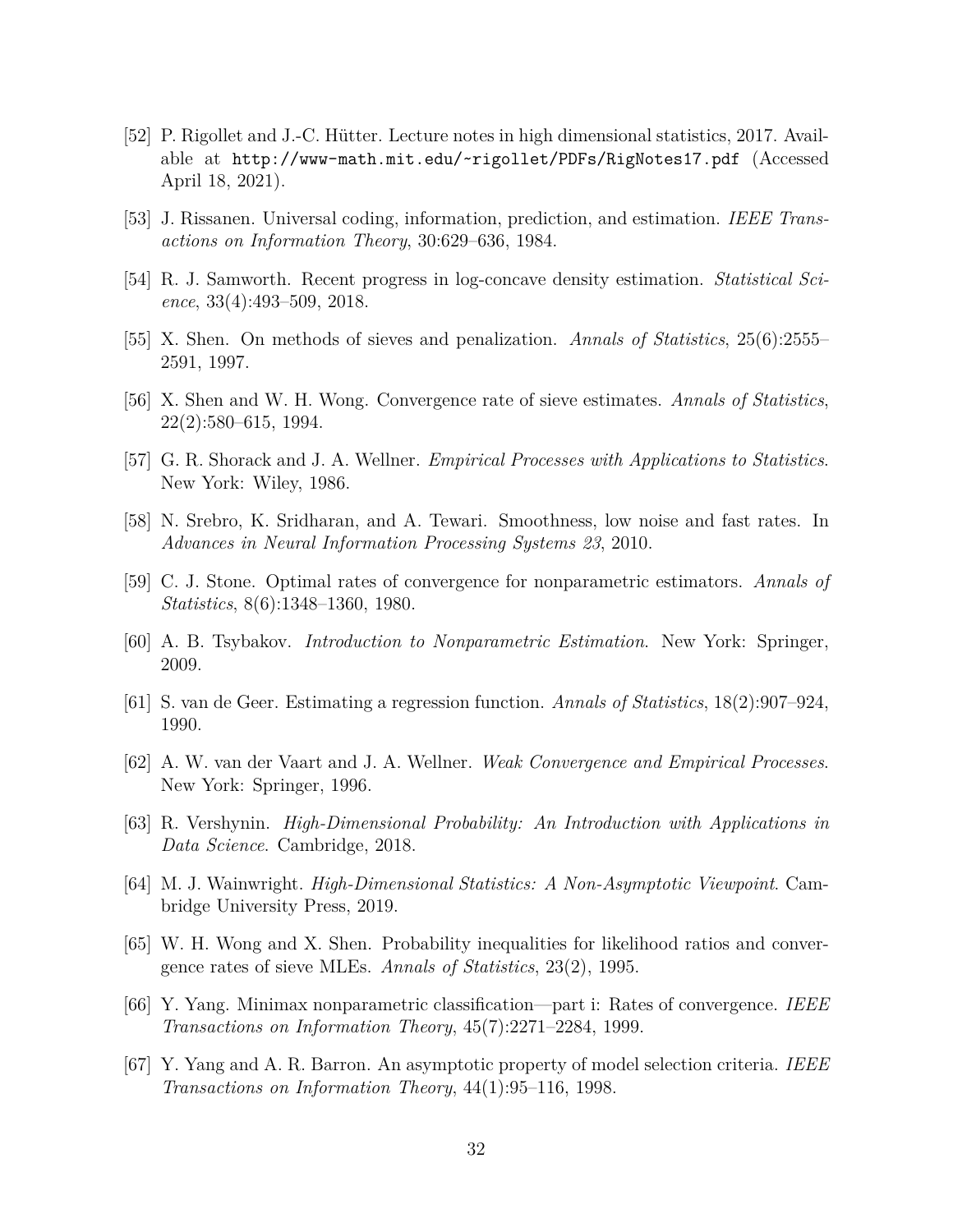- <span id="page-32-1"></span>[68] Y. Yang and A. R. Barron. Information-theoretic determination of minimax rates of convergence. *Annals of Statistics*, 27(5):1564–1599, 1999.
- <span id="page-32-2"></span>[69] T. Zhang. Information-theoretic upper and lower bounds for statistical estimation. *IEEE Transactions on Information Theory*, 52(4):1307–1321, 2006.

# <span id="page-32-0"></span>**A Proofs for specific rates**

First, we prove [Lemma 4,](#page-16-0) which controls the localization radius that appears in [Theorem 3.](#page-15-1) The arguments proceed similarly to those in Lemma 8 of Rakhlin et al. [\[51\]](#page-30-0), with square loss replaced by Hellinger distance.

*Proof of [Lemma 4.](#page-16-0)* Notice that when  $|\mathcal{F}| = 1$ , the result holds trivially with  $r_n^* = 0$ . Thus, for the remainder of the proof we suppose  $|\mathcal{F}| \geq 2$ .

First, we prove point i). To start, we apply Lemma 2.2 of Srebro et al. [\[58\]](#page-31-12) to (in the language of their lemma statement) the "2-smooth" loss  $\phi(t, y) = t^2$  composed with the anguage of their lemma statement)<br>class  $\sqrt{\mathcal{F}^{\text{H}}}$ . This gives, for all  $r > 0$ ,

$$
\mathfrak{R}_n(\mathcal{F}^\text{H},r) \leq 18\sqrt{24r} \, \mathfrak{R}_n(\sqrt{\mathcal{F}^\text{H}}) \, \log^{3/2}\bigg(\frac{n \sup_{h \in \sqrt{\mathcal{F}^\text{H}}} \sup_{x \in \mathcal{X}} h(x)}{\mathfrak{R}_n(\sqrt{\mathcal{F}^\text{H}})}\bigg).
$$

Further, it can be easily seen (using, for example, Khintchine's inequality; see Lemma A.9 of Cesa-Bianchi and Lugosi [\[17\]](#page-28-3))

$$
\Re_n(\sqrt{\mathcal{F}^{\mathrm{H}}}) \geq \sup_{h \in \sqrt{\mathcal{F}^{\mathrm{H}}}} \sup_{x \in \mathcal{X}} h(x)/\sqrt{2n}.
$$

Thus,

$$
\mathfrak{R}_n(\mathcal{F}^{\mathrm{H}},r) \leq 9\sqrt{12r} \, \mathfrak{R}_n(\sqrt{\mathcal{F}^{\mathrm{H}}}) \, \log^{3/2}(2n).
$$

Clearly, the right-hand side satisfies the properties of a localization function (scaling as *r*), so we can take it as our choice for  $\phi_n(r)$  and obtain

$$
r_n^* = 972 \left(\log 2n\right)^3 \mathfrak{R}_n^2 \left(\sqrt{\mathcal{F}^{\mathrm{H}}}\right).
$$

To proceed, recall that by the usual Dudley integral argument (e.g., Lemma 10 of Rakhlin et al. [\[51\]](#page-30-0)),

$$
\mathfrak{R}_n(\sqrt{\mathcal{F}^H}) \leq \inf_{\gamma>0} \left\{ 4\gamma + \frac{12}{\sqrt{n}} \int_{\gamma}^1 \sqrt{\mathcal{H}_{1,2}(\sqrt{\mathcal{F}^H}, \rho, n) d\rho} \right\}.
$$

Next, using the triangle inequality, for any  $f, g, f', g' \in \mathcal{F}$ ,

$$
\sqrt{\frac{1}{n} \sum_{t=1}^{n} (d_{\mathrm{H}}(f(x_t), g(x_t)) - d_{\mathrm{H}}(f'(x_t), g'(x_t)))^{2}} \le \sqrt{\frac{1}{n} \sum_{t=1}^{n} (d_{\mathrm{H}}(f(x_t), f'(x_t)) + d_{\mathrm{H}}(g(x_t), g'(x_t)))^{2}} \le \sqrt{\frac{1}{n} \sum_{t=1}^{n} d_{\mathrm{H}}^{2}(f(x_t), f'(x_t)) + \sqrt{\frac{1}{n} \sum_{t=1}^{n} d_{\mathrm{H}}^{2}(g(x_t), g'(x_t))}}.
$$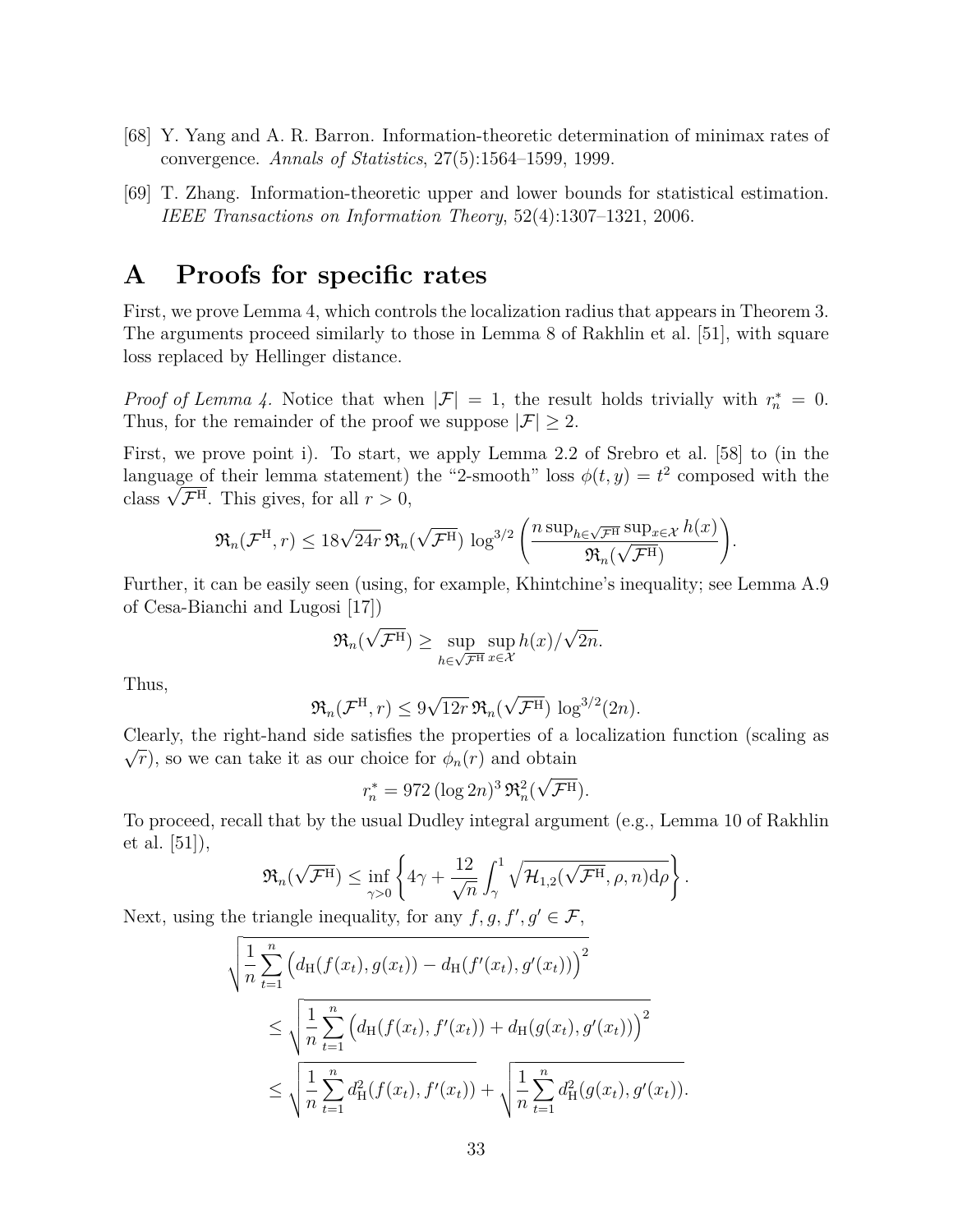That is, for all  $\rho > 0$  and *n* 

$$
\mathcal{N}_{1,2}(\sqrt{\mathcal{F}^{\mathrm{H}}}, \rho, n) \leq \mathcal{N}_{\mathrm{H}, 2}^2(\mathcal{F}, \rho/2, n),
$$

so that

$$
\Re_n(\sqrt{\mathcal{F}^H}) \leq \inf_{\gamma>0} \left\{ 4\gamma + \frac{17}{\sqrt{n}} \int_{\gamma}^1 \sqrt{\mathcal{H}_{H,2}(\mathcal{F}, \rho/2, n)} d\rho \right\}.
$$

Next, we prove point ii). First, since  $d_H \in [0, 1]$ , for every  $x_{1:n} \subseteq \mathcal{X}$ ,

$$
\sup_{h \in \mathcal{F}^{\mathcal{H}}[r,x_{1:n}]} \frac{1}{n} \sum_{t=1}^{n} h^{2}(x_{t}) = \sup_{f,g \in \mathcal{F}:\frac{1}{n} \sum_{t=1}^{n} d_{\mathcal{H}}^{2}(f(x_{t}), g(x_{t})) \leq r} \frac{1}{n} \sum_{t=1}^{n} d_{\mathcal{H}}^{4}(f(x_{t}), g(x_{t})) \leq r.
$$

Further, for any  $x, y \in [0, 1]$ ,

$$
(x^{2} - y^{2})^{2} = ((x - y)(x + y))^{2} \le 4(x - y)^{2},
$$

so that  $\mathcal{N}_{1,2}(\mathcal{F}^H, \rho, n) \leq \mathcal{N}_{1,2}(\rho)$  $\mathcal{F}^{\text{H}}, \rho/2, n)$  for all  $\rho > 0$ . Thus, by Lemma A.3 of Srebro et al. [\[58\]](#page-31-12) (taking  $\alpha = 0$  in their lemma statement), for any  $r > 0$ ,

$$
\mathfrak{R}_n(\mathcal{F}^{\mathrm{H}}, r) \leq \frac{12}{\sqrt{n}} \int_0^{\sqrt{r}} \sqrt{\mathcal{H}_{1,2}(\mathcal{F}^{\mathrm{H}}, \rho, n)} \mathrm{d}\rho
$$
  
\n
$$
\leq \frac{17}{\sqrt{n}} \int_0^{\sqrt{r}} \sqrt{\mathcal{H}_{\mathrm{H},2}(\mathcal{F}, \rho/4, n)} \mathrm{d}\rho
$$
  
\n
$$
\leq 17 \sqrt{p/n} \int_0^{\sqrt{r} \wedge (4An)} \sqrt{\log(4An/\rho)} \mathrm{d}\rho
$$
  
\n
$$
= 68A\sqrt{pn} \int_0^{(\sqrt{r}/4An)\wedge 1} \sqrt{\log(1/\rho)} \mathrm{d}\rho.
$$

Using integration by parts, we obtain (letting erf denote the errror function, which is non-negative on the positive reals):

$$
\mathfrak{R}_n(\mathcal{F}^{\mathrm{H}},r) \leq 68A\sqrt{pn} \Big[ \Big(\frac{\sqrt{r}}{4An} \wedge 1\Big) \sqrt{-\log\Big(\frac{\sqrt{r}}{4An} \wedge 1\Big)} - \frac{1}{2} \sqrt{\pi} \mathrm{erf} \Big(\sqrt{\log(1/\rho)}\Big) \Big|_0^{(\sqrt{r}/4An)\wedge 1} \Big]
$$
  

$$
\leq \frac{17\sqrt{p}}{\sqrt{n}} \sqrt{r \log\Big(4An/\sqrt{r}\Big)} \mathbb{I}\Big\{r \leq 16A^2n^2\Big\}.
$$

To solve for the localization radius, we need to find  $r \in (0, 16A^2n^2)$  such that

$$
1 = \frac{289p}{nr} \log \left( 4An/\sqrt{r} \right) =: f_n(r).
$$

Observe that  $f_n(r)$  is decreasing for  $r > 0$ , so any  $r$  such that  $f_n(r) \leq 1$  gives an upper bound on  $r_n^*$ . To this end, note that for any  $Z > e$ ,

$$
f_n\left(\frac{289p}{n}\log(Z)\right) = \frac{\log\left(\frac{4An^{3/2}}{17\sqrt{p}}\right) - \frac{1}{2}\log\log(Z)}{\log(Z)} \le \frac{\log\left(\frac{4An^{3/2}}{17\sqrt{p}}\right)}{\log(Z)}.
$$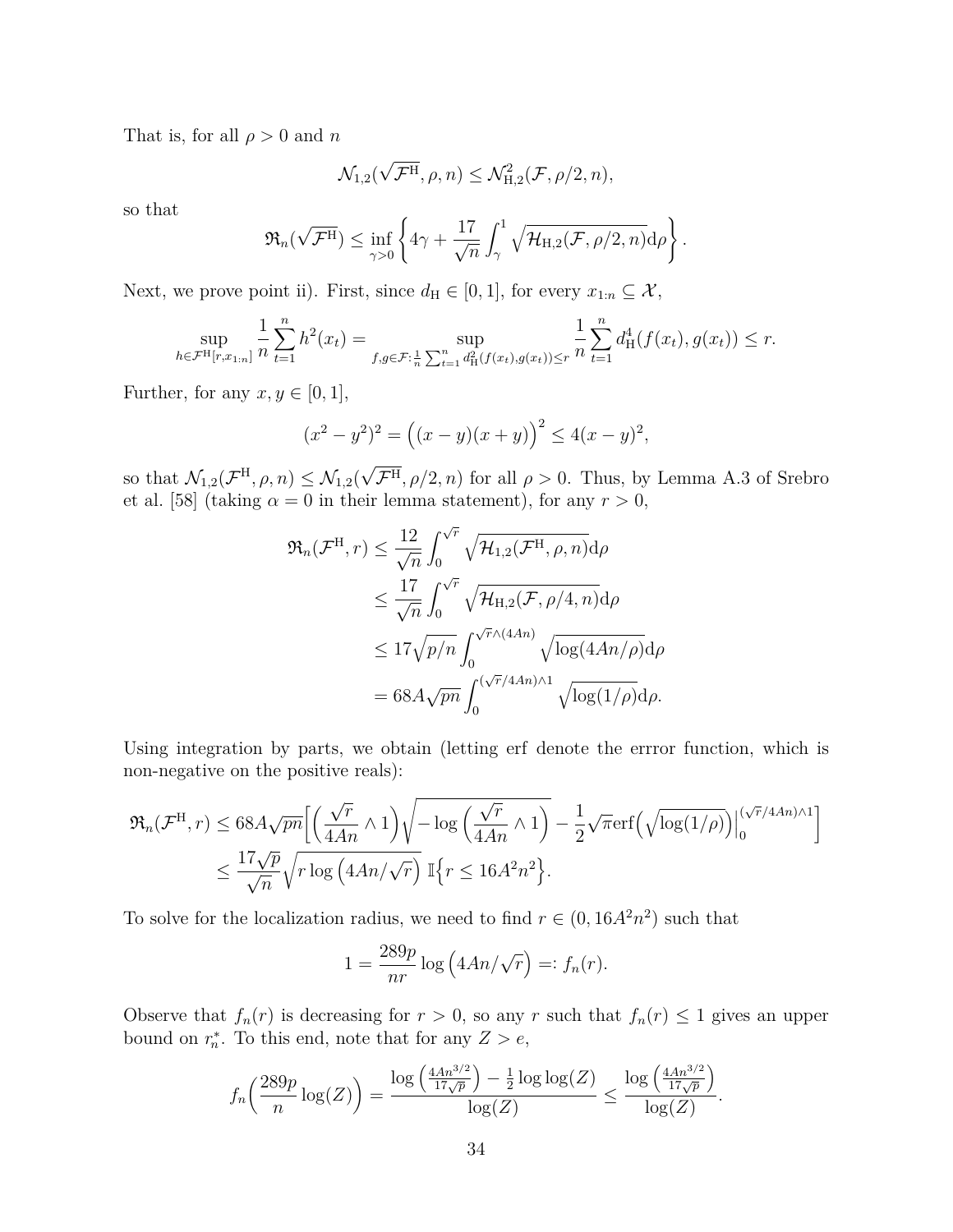Hence, taking  $Z = (4An^{3/2})/(17\sqrt{p})$  and gives the result (whenever this quantity is larger than *e*).

Finally, for the proof of point iii), we use the same initial steps as ii) to show that

$$
\mathfrak{R}_n(\mathcal{F}^{\mathrm{H}}, r) \le \frac{12}{\sqrt{n}} \int_0^{\sqrt{r}} \sqrt{\mathcal{H}_{1,2}(\mathcal{F}^{\mathrm{H}}, \rho, n)} \mathrm{d}\rho \le \frac{17\sqrt{r}}{\sqrt{n}} \sqrt{\log |\mathcal{F}|},
$$
  
 
$$
\ast \le 289 \log |\mathcal{F}|
$$

so that

$$
r_n^* \le \frac{289 \log |\mathcal{F}|}{n}.
$$

 $\Box$ 

Equipped with this lemma, we can now prove [Theorem 1.](#page-7-1)

*Proof of [Theorem 1.](#page-7-1)* For the cases  $\mathcal{H}_{H,2}(\mathcal{F}, \varepsilon, n) \lesssim p \log(n/\varepsilon)$  and  $|\mathcal{F}| < \infty$ , [Theorem 1](#page-7-1) follows directly from combining [Theorem 3](#page-15-1) and [Lemma 4](#page-16-0) and taking  $\varepsilon = 1/\sqrt{n}$ . The remainder of this proof concerns the case where  $\mathcal{H}_{H,2}(\mathcal{F},\varepsilon,n) \lesssim \varepsilon^{-p} \log n$ . Let  $p > 0$  be fixed, and consider the bound on  $r_n^*$  from [Lemma 4,](#page-16-0) part i):

$$
r_n^* \lesssim (\log n)^3 \inf_{\gamma>0} \left(\gamma + \frac{1}{\sqrt{n}} \int_{\gamma}^1 \sqrt{\mathcal{H}_{H,2}(\mathcal{F}, \rho/2, n)} d\rho \right)^2.
$$

For  $p \neq 2$ , we calculate

$$
\inf_{\gamma>0} \left\{ \gamma + \frac{1}{\sqrt{n}} \int_{\gamma}^{1} \sqrt{\mathcal{H}_{H,2}(\mathcal{F}, \rho/\sqrt{2}, n)} d\rho \right\}
$$
  

$$
\lesssim \inf_{\gamma>0} \left\{ \gamma + \sqrt{\frac{\log n}{n}} \int_{\gamma}^{1} \rho^{-p/2} d\rho \right\}
$$
  

$$
= \inf_{\gamma>0} \left\{ \gamma + \sqrt{\frac{\log n}{n}} \left( \frac{2}{2-p} \right) \left[ 1 - \gamma^{\frac{2-p}{2}} \right] \right\}.
$$

For  $p < 2$ , we may take  $\gamma = 1/2$  $\overline{n}$ , and observe that for all  $n \geq 1$ ,

$$
\frac{2}{2-p}\left(1-n^{\frac{p-2}{4}}\right) \le \frac{1}{2}\log n.
$$

For  $p > 2$ , we may simply take  $\gamma = n^{-1/p}$ . Finally, in the case where  $p = 2$ , we have

$$
\inf_{\gamma>0} \left\{ \gamma + \frac{1}{\sqrt{n}} \int_{\gamma}^{1} \sqrt{\mathcal{H}_{H,2}(\mathcal{F}, \rho/\sqrt{2}, n)} d\rho \right\}
$$
  
\$\leq\$ 
$$
\inf_{\gamma>0} \left\{ \gamma + \sqrt{\frac{\log n}{n}} \int_{\gamma}^{1} \rho^{-1} d\rho \right\}
$$
  
=
$$
\inf_{\gamma>0} \left\{ \gamma - \sqrt{\frac{\log n}{n}} \log(\gamma) \right\},
$$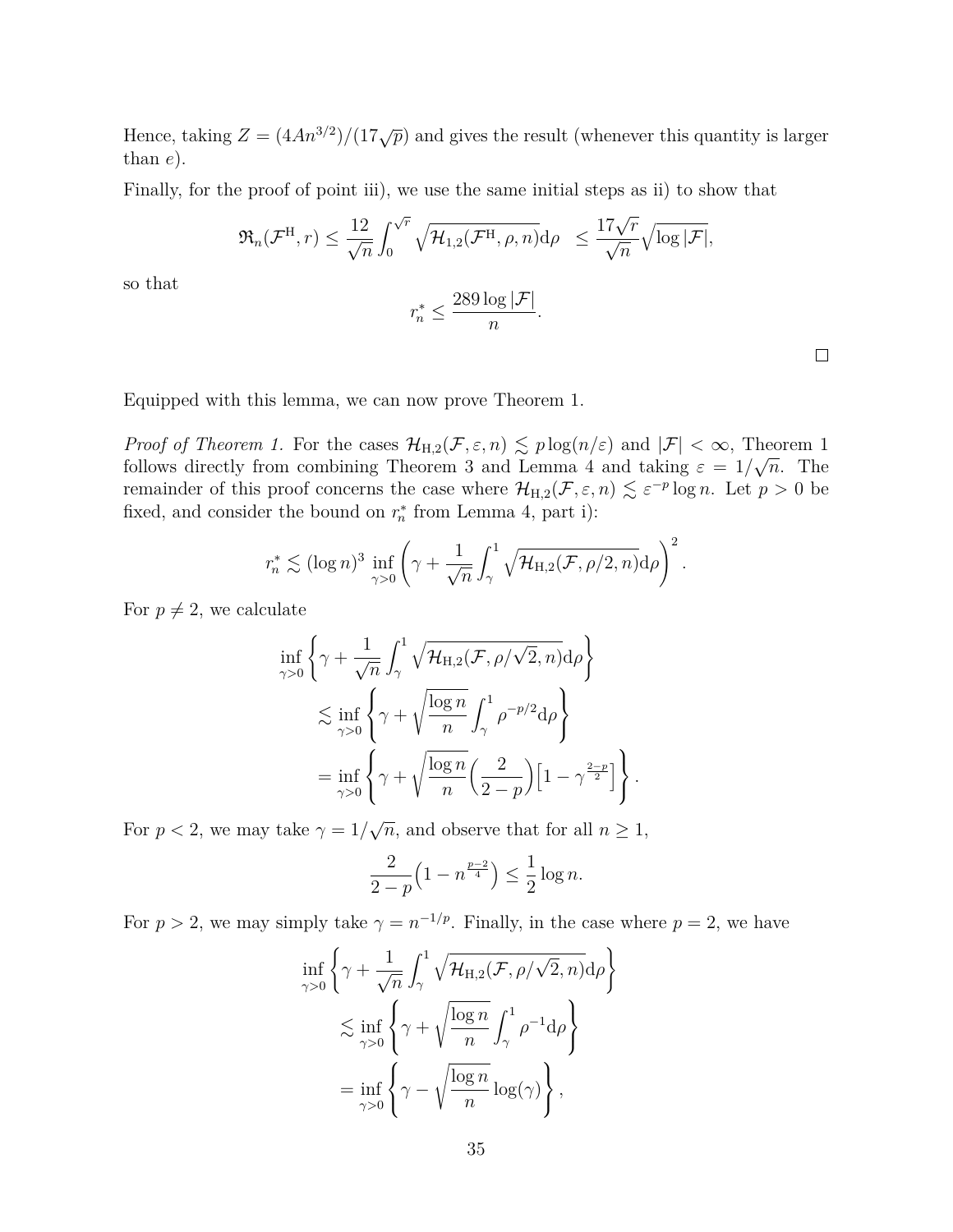so it suffices to choose  $\gamma = 1/$ √ *n*. Combining these cases, we have

<span id="page-35-1"></span>
$$
r_n^* \lesssim (\log n)^4 \cdot \begin{cases} (\log n)^2/n & p \le 2\\ n^{-2/p} & p > 2. \end{cases}
$$
 (9)

It remains to control the following quantity appearing in [Theorem 3](#page-15-1)

$$
\frac{\varepsilon^{-p}\log n}{n} + \log(nBK)\varepsilon^2,
$$

which we approximately minimize by taking  $\varepsilon = n^{-\frac{1}{p+2}}$ . Combining these choices of *ε* and *γ* gives

$$
\mathcal{R}_n(\mathcal{F}) \lesssim \log(nBK) \left[ n^{-\frac{2}{p+2}} + \frac{\log n}{n} \right] + \log(nBK) (\log n)^4 \cdot \begin{cases} (\log n)^2/n & p \le 2 \\ n^{-2/p} & p > 2. \end{cases}
$$

To simplify this result, we observe that  $p \leq 2$ ,  $1/n \leq n^{-\frac{2}{p+2}}$ , and for  $p > 2$ ,  $n^{-\frac{2}{p}} <$  $n^{-\frac{2}{p+2}}$ , which means that the additional polylogarithmic factors only appear in lowerorder terms.  $\Box$ 

We conclude this section of the appendix by proving [Theorem 2.](#page-7-2)

*Proof of [Theorem 2.](#page-7-2)* We begin from the statement of [Theorem 4.](#page-18-0) Before proceeding, let us remark that we make no effort to optimize the numerical constants in this analysis.

First, we consider the case where  $\mathcal{H}_{H,2}(\mathcal{F}, \varepsilon, n) = c\varepsilon^{-p}$  for some  $p > 0$  and  $c > 0$ . By [Lemma 6,](#page-18-1)

$$
\overline{\mathcal{H}}_{H,2}^{\text{loc}}(\mathcal{F}, \varepsilon, n) \ge c(2^p - 1)\varepsilon^{-p}.
$$

Thus, for any  $n > 2$ , the negative term from the right-hand side of [Theorem 4](#page-18-0) can be bounded as

<span id="page-35-0"></span>
$$
\frac{12n[1+\log(2BKn\log n)]\varepsilon^2 + \log(2)}{\overline{\mathcal{H}}_{\mathrm{H},2}^{\mathrm{loc}}(\mathcal{F},\varepsilon,n)} \le \frac{24n\varepsilon^2\log(2BKn\log n) + 1}{c(2^p - 1)\varepsilon^{-p}}.\tag{10}
$$

By choosing

$$
\varepsilon = \left(\frac{192n \log(2nBK)}{c(2^p - 1)}\right)^{-\frac{1}{2+p}}
$$

and using that  $2BKn \log n < (2BKn)^2$ , we may further upper bound the right-hand side of [Eq. \(10\)](#page-35-0) by

$$
\frac{24n \log(2BKn\log n)}{c(2^p-1)} \Big(\frac{c(2^p-1)}{192 n \log (2nBK)}\Big) + \frac{1}{c(2^p-1)} \Big(\frac{c(2^p-1)}{192 n \log (2nBK)}\Big)^{\frac{p}{2+p}} \leq 1/2,
$$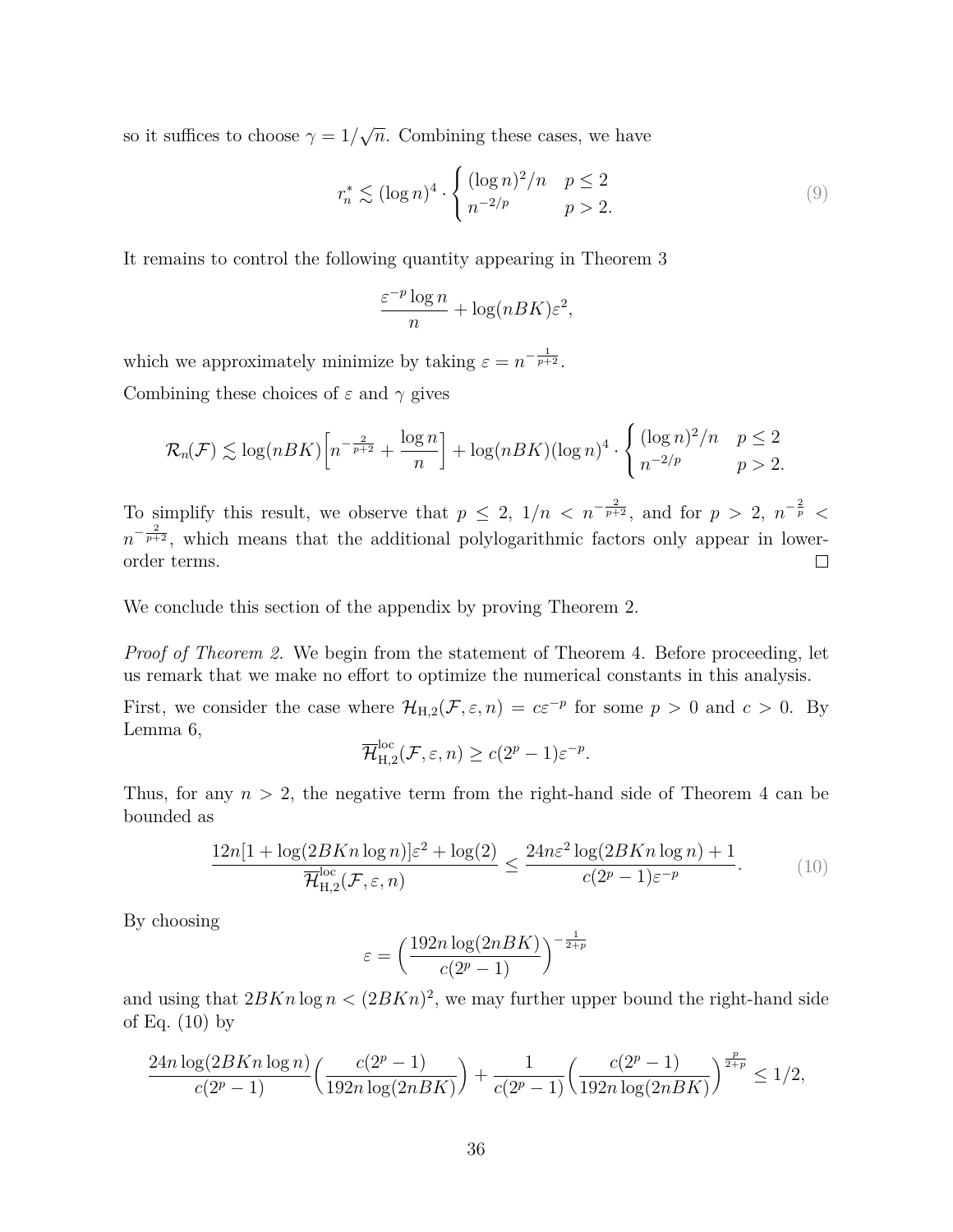as long as

$$
n \ge \frac{4^{\frac{2+p}{p}}}{192[c(2^p-1)^{2/p}]}.
$$

That is, for any *n* satisfying this condition and  $\varepsilon > n^{-1/2} (\log n)^{-1}$  (which holds for all *n* sufficiently large by our choice of  $\varepsilon$ ),

$$
\mathcal{R}_n(\mathcal{F}) \ge \varepsilon^2/8 = \frac{1}{8} \Big( n \log(2nBK) \Big)^{-\frac{2}{2+p}} \Big( \frac{192}{c(2^p-1)} \Big)^{-\frac{2}{2+p}}.
$$

For the next case, suppose that  $\mathcal{H}_{H,2}(\mathcal{F},\varepsilon,n) = cp \log(n/\varepsilon)$  for some  $c, p > 0$  such that  $cp \geq 4$ . By [Lemma 6,](#page-18-1)

$$
\overline{\mathcal{H}}_{\mathrm{H},2}^{\mathrm{loc}}(\mathcal{F},\varepsilon,n)\geq c\,p\log(2).
$$

By a similar argument to the previous case, taking

$$
\varepsilon = \sqrt{\frac{cp \log 2}{192n \log(2BKn)}}
$$

gives that for *n* sufficiently large,

$$
\mathcal{R}_n(\mathcal{F}) \ge \varepsilon^2/8 = \frac{cp}{1536n \log(2BKn)}.
$$

## <span id="page-36-0"></span>**B Proofs for examples**

*Proof of [Example 1.](#page-9-0)* For the upper bound, we use an existing argument for linear predictors with binary responses that does not rely on metric entropy to show  $\mathcal{H}_{H,2}(\mathcal{F}_{\mathcal{W}},\varepsilon,n) \lesssim$  $\varepsilon^{-2} \log(n)$ , and then apply [Theorem 1.](#page-7-1) To do so, we first consider a simpler setting. With the same covariate space  $\mathcal{X}$ , let  $\mathcal{Y}' = \{0, 1\}$  and define

$$
\mathcal{F}_{\text{Prob}} = \left\{ x \mapsto \frac{1}{2} (1 + \langle x, w \rangle) \mid w \in \mathcal{W} \right\} \quad \text{and} \quad \mathcal{F}_{\text{Ber}} = \left\{ x \mapsto \text{Ber}(f(x)) \mid f \in \mathcal{F}_{\text{Prob}} \right\}.
$$

By Lemma 8 of Rakhlin and Sridharan [\[49\]](#page-30-11) and [Theorem 8](#page-50-0) (risk bounded by regret),  $\mathcal{R}_n(\mathcal{F}_{\text{Ber}}) \lesssim \log(n)/\sqrt{n}$ . By [Theorem 2,](#page-7-2) this implies that  $\mathcal{H}_{H,2}(\mathcal{F}_{\text{Ber}}, \varepsilon, n) \lesssim \varepsilon^{-2} \log(n)$ , since otherwise the risk would be lower bounded by something larger. Thus, since both cases a) and b) of [Example 1](#page-9-0) guarantee that  $\mathcal{H}_{H,2}(\mathcal{F}_{W},\varepsilon,n) \lesssim \mathcal{H}_{H,2}(\mathcal{F}_{Ber},\varepsilon,n)$ , it suffices to apply [Theorem 1](#page-7-1) to obtain the upper bound.

For a lower bound, note that for any  $a, b \in [0, 1]$ , it is easy to check that

$$
d_{\mathrm{H}}^{2}(a,b) = \frac{1}{2} \left[ (\sqrt{a} - \sqrt{b})^{2} + (\sqrt{1 - a} - \sqrt{1 - b})^{2} \right] \ge \frac{1}{2}(a - b)^{2}.
$$

That is,  $\mathcal{H}_{H,2}(\mathcal{F}_{\text{Ber}}, \varepsilon, n) \gtrsim \mathcal{H}_{2,2}(\mathcal{F}_{\text{Prob}}, \varepsilon, n)$ . *L*<sup>2</sup> covering numbers for linear functionals defined by a norm ball are well-understood. In particular, lower bounds for arbitrary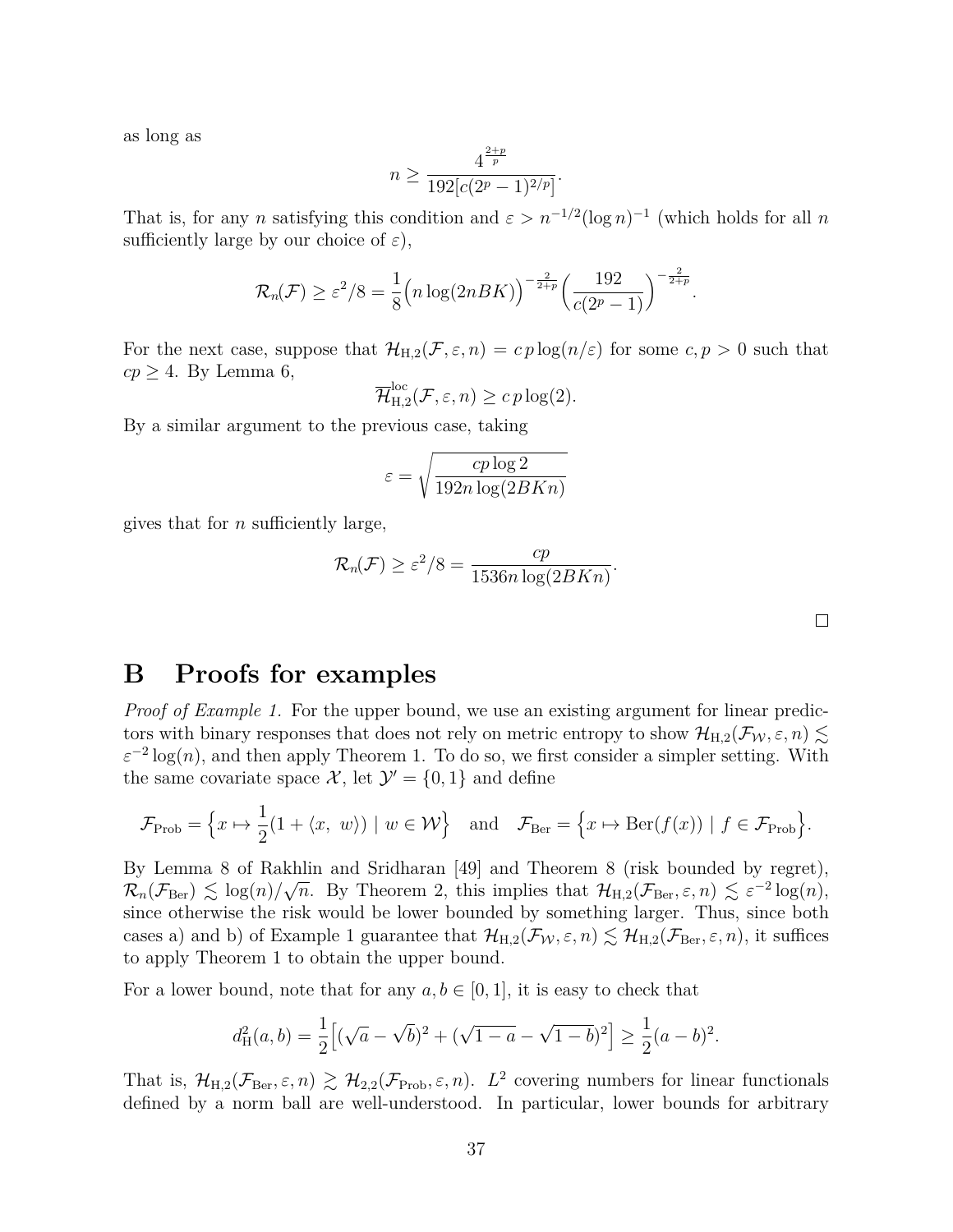$\ell_p/\ell_q$  conjugate pairs follow from a shattering argument of Mendelson and Schechtman [\[46\]](#page-30-14) (specifically, Part 1 of Theorem 4.11 combined with Lemma 4.5) and Theorem 2 of Bartlett et al. [\[4\]](#page-27-5). These results imply that  $\mathcal{H}_{H,2}(\mathcal{F}_{Ber},\varepsilon,n)\gtrsim \varepsilon^{-2}$ , and thus we can apply [Theorem 2](#page-7-2) in case c) of [Example 1.](#page-9-0)  $\Box$ 

*Proof of [Example 2.](#page-10-0)* We prove the upper bound in this example by showing that  $\mathcal{H}_{H,2}(\mathcal{F},\varepsilon,n) \lesssim$ VCdim(C) log( $1/\varepsilon$ ), and then applying [Theorem 7.](#page-48-0) Let VCdim(C) = *p*. Fix  $\varepsilon > 0$  and  $x_{1:n} \subseteq \mathcal{X}$ . Let  $\Theta = (\theta^{(1)}, \ldots, \theta^{(N)})$  be a partition of  $[0,1]^2$  at scale  $\varepsilon^2$  (i.e., a cover with respect to absolute value), so that  $N = \lceil 1/\varepsilon^4 \rceil$ . Further, let  $\overline{\mathcal{C}}$  be a  $(1, 2)$ -cover of  $\mathcal{C}$  on  $x_{1:n}$ at scale  $\varepsilon > 0$ . By well-known results for VC classes (e.g., Theorem 8.3.18 of Vershynin [\[63\]](#page-31-13)),  $|\overline{C}| \leq (2/\varepsilon)^{Ap}$  for a universal constant *A*.

Consider any  $f \in \mathcal{F}$  indexed by  $c \in \mathcal{C}$  and  $(\theta_0, \theta_1) \in [0, 1]^2$ . Let  $\overline{c} \in \overline{\mathcal{C}}$  be the corresponding covering element of *c*, and let  $(\bar{\theta}_0, \bar{\theta}_1)$  be the respective covering elements for  $(\theta_0, \theta_1)$  in  $\Theta$ . Then,

$$
\sqrt{\frac{1}{n}\sum_{t=1}^{n}d_{\mathrm{H}}^{2}(f_{c,\theta}(x_{t}),f_{\overline{c},\overline{\theta}}(x_{t}))} \leq \sqrt{\frac{1}{n}\sum_{t=1}^{n}d_{\mathrm{H}}^{2}(f_{c,\theta}(x_{t}),f_{\overline{c},\theta}(x_{t}))} + \sqrt{\frac{1}{n}\sum_{t=1}^{n}d_{\mathrm{H}}^{2}(f_{\overline{c},\theta}(x_{t}),f_{\overline{c},\overline{\theta}}(x_{t}))}
$$
\n
$$
\leq \sqrt{\frac{1}{n}\sum_{t=1}^{n}d_{\mathrm{H}}^{2}(\theta_{0},\theta_{1})\mathbb{I}\{c(x_{t}) \neq \overline{c}(x_{t})\}}
$$
\n
$$
+ \sqrt{\frac{1}{n}\sum_{t=1}^{n}\max\left\{d_{\mathrm{H}}^{2}(\theta_{0},\overline{\theta}_{0}),d_{\mathrm{H}}^{2}(\theta_{1},\overline{\theta}_{1})\right\}}
$$
\n
$$
\leq 2\varepsilon,
$$

where we bound the first term by using that  $\overline{C}$  is a  $(1, 2)$ -cover for C and that the Hellinger distance is bounded by 1, and bound the second term by using that  $d_H^2(\theta_i, \overline{\theta}_i) \leq |\theta_i - \overline{\theta}_i|$ for  $i \in \{0,1\}$ . It follows that, the direct product of  $\overline{\mathcal{C}}$  and  $\Theta$  is a  $(H, 2)$ -cover for  $\mathcal{F}$ , and has cardinality smaller than  $(2/\varepsilon)^{Ap} (1/\varepsilon^4)$ .  $\Box$ 

*Proof of [Example 3.](#page-11-0)* We show that for all  $\varepsilon$  and  $n$ ,  $\mathcal{H}_{H,2}(\mathcal{F}, \varepsilon, n) \approx \varepsilon^{-2p/\gamma}$ , and then apply [Theorems 1](#page-7-1) and [2.](#page-7-2) For the upper bound, we use that for any Ber  $\circ$  *f*, Ber  $\circ$  *f'*  $\in \mathcal{F}$  and  $x \in \mathcal{X},$ 

$$
d_{\mathrm{H}}^{2}(f(x), f'(x)) \leq |f(x) - f'(x)|,
$$

so

$$
\mathcal{H}_{H,2}(\mathcal{F},\varepsilon,n) \leq \mathcal{H}_{\infty,\infty}(\mathcal{F},\varepsilon^2,n) \lesssim \varepsilon^{-2p/\gamma},
$$

where we appeal to Examples 5.10 and 5.11 of Wainwright [\[64\]](#page-31-7) for the last step.

For the lower bound, fix  $\varepsilon > 0$  and *n*. Let  $x_{1:M}$  be a uniform discretization of  $[0,1]^p$ at scale  $\varepsilon^{2p/\gamma}$ , so that  $M = \varepsilon^{-2p/\gamma}$  (we assume without loss of generality that M is an integer). Define  $\phi(y) = 2^{2\gamma} y^{\gamma} (1 - y)^{\gamma} \mathbb{I}\{y \in [0, 1]\}.$  For each  $\beta \in \{0, 1\}^M$ , let

$$
g_{\beta}(x) = \sum_{i=1}^{M} \beta_i \varepsilon^2 \phi\left(\frac{\|x - x_i\|_{\infty} + \varepsilon^{2/\gamma}/2}{\varepsilon^{2/\gamma}}\right).
$$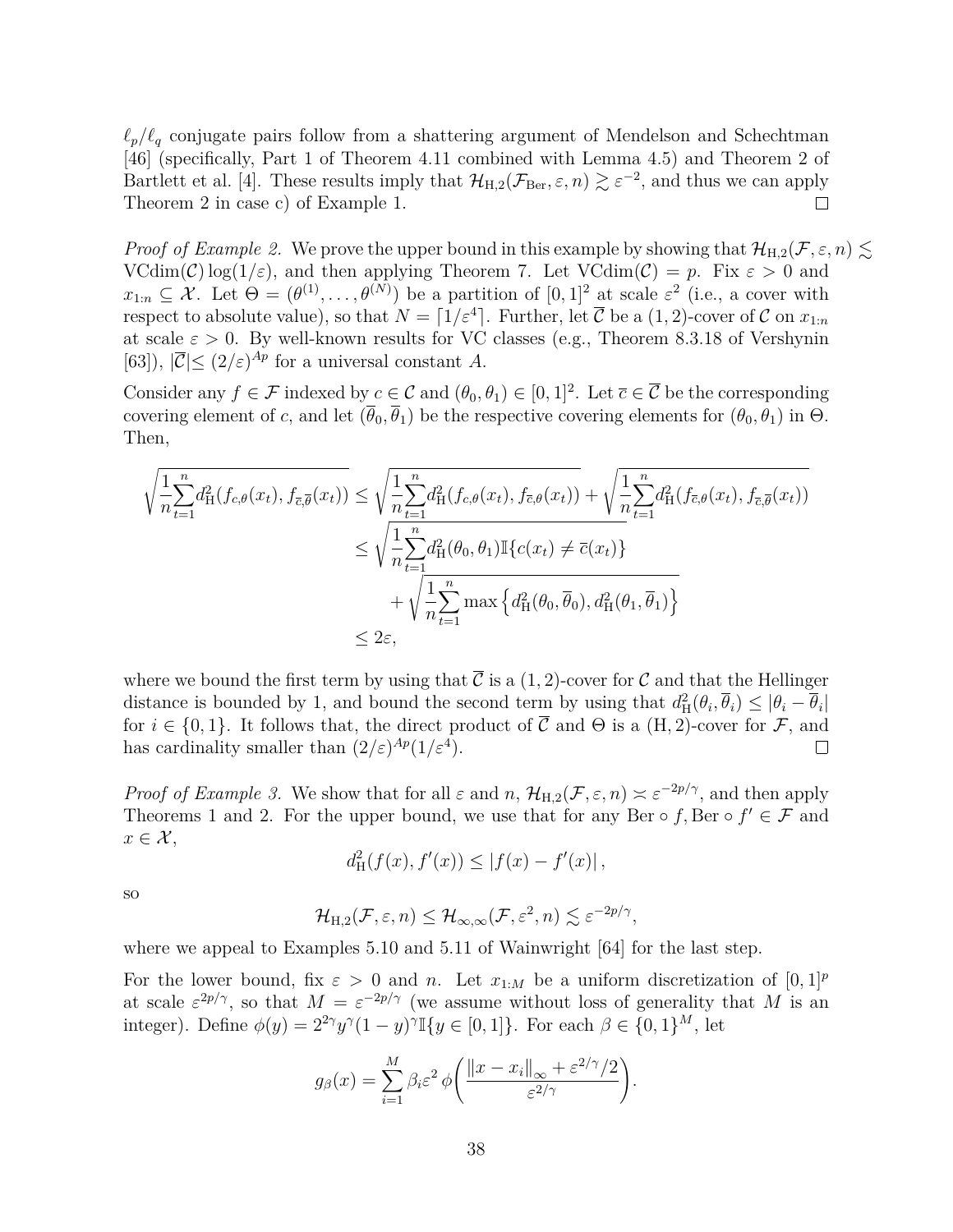Define a set  $\mathcal{G} = \{g_\beta = z \mid \beta \in \{0,1\}^M\}$ , which has  $|\mathcal{G}| = 2^M$ . As noted in Example 5.11 of Wainwright  $[64]$ ,  $\phi$  satisfies  $|\dot{\phi}(a) - \dot{\phi}(b)| \leq |a - b|^{\gamma}$ , so that by the triangle inequality,  $\mathcal{G} \subseteq \mathcal{F}$ .

Let  $\delta(\beta, \beta') = \sum_{j=1}^{M} \mathbb{I}\{\beta_j \neq \beta'_j\}$  denote the Hamming distance. By the Gilbert-Varshamov lemma (e.g., Lemma 4.14 of [\[52\]](#page-31-14)), there exists  $\mathcal{G}' \subseteq \mathcal{G}$  of size log  $|\mathcal{G}'| \geq M/8$  with  $\delta(\beta, \beta') \geq$ *M*/4 for all  $\beta$ ,  $\beta'$  satisfying  $g_{\beta}, g_{\beta'} \in \mathcal{G}'$ .

We next we observe that for Bernoulli distributions  $u = (0, 1)$  and  $v = (q, 1 - q)$ ,

$$
d_{\mathrm{H}}^{2}(u,v) = 1 - \sqrt{1 - q} \ge 1 - \sqrt{1 - q + q^{2}/4} = 1 - \sqrt{(1 - q/2)^{2}} = q/2.
$$

It follows that over a sample  $x'_{1:n} \sim \text{Unif}(x_{1:M})$ , for every  $g_{\beta}, g_{\beta'} \in \mathcal{G}'$ ,

$$
\mathbb{E}_{x'_{1:n}} \frac{1}{n} \sum_{t=1}^{n} d_{\mathrm{H}}^{2}(g_{\beta}(x'_{t}), g_{\beta'}(x'_{t})) = \frac{1}{n} \sum_{t=1}^{n} \frac{1}{M} \sum_{j=1}^{M} d_{\mathrm{H}}^{2}(g_{\beta}(x_{j}), g_{\beta'}(x_{j}))
$$
  
\n
$$
= \frac{1}{M} \sum_{j=1}^{M} d_{\mathrm{H}}^{2}(\varepsilon^{2} \phi(1/2), 0) \mathbb{I} \{\beta_{j} \neq \beta'_{j}\}
$$
  
\n
$$
\geq \frac{1}{M} (\varepsilon^{2}/2) \delta(\beta, \beta')
$$
  
\n
$$
\geq \varepsilon^{2}/8.
$$

This argument shows that there exists a distribution on  $\mathcal X$  such that  $\mathcal G'$  is a Hellinger packing in expectation. It follows that there exists a particular choice for  $x'_{1:n}$  for which  $\mathcal{G}'$  an empirical Hellinger packing of size  $\log |\mathcal{G}'| \gtrsim \varepsilon^{-2p/\gamma}$ .

*Proof of [Example 4.](#page-12-1)* Let  $\text{Nor}_{\theta} = \text{Gaussian}(\theta, 1)$  for any  $\theta \in [0, 1]$ , and define

$$
\mathcal{F}_{\text{Nor}} = \{x \mapsto \text{Nor}_{f(x)} \mid f \in \mathcal{F}\}.
$$

Note that  $KL(Nor_{\theta} \parallel Nor_{\theta'}) = (\theta - \theta')^2/2$ ,  $d_H^2(Nor_{\theta}, Nor_{\theta'}) = 1 - e^{-(\theta - \theta')^2/8}$ , and for all  $x \in (-1, 1), x^2/10 \leq 1 - e^{-x^2/8}x^2/8$ . Thus,  $\mathcal{H}_{H,2}(\mathcal{F}_{\text{Nor}}, \varepsilon, n) \asymp \mathcal{H}_{d_{\text{KL}},2}(\mathcal{F}_{\text{Nor}}, \varepsilon, n) \asymp \varepsilon^{-p}$ . The result now follows by using that

$$
\inf_{\hat{\theta}} \sup_{\mu_X} \sup_{f^* \in \mathcal{F}} \mathbb{E}_{x_{1:n} \sim \mu_X} \mathbb{E}_{y_{1:n} \sim \text{Nor}_{f^*(x_{1:n})}} \mathbb{E}_{x \sim \mu_X} (f^*(x) - \hat{f}_n(x))^2
$$
\n
$$
= 2 \inf_{\hat{\theta}} \sup_{\mu_X} \sup_{f^* \in \mathcal{F}} \mathbb{E}_{x_{1:n} \sim \mu_X} \mathbb{E}_{y_{1:n} \sim \text{Nor}_{f^*(x_{1:n})}} \mathbb{E}_{x \sim \mu_X} \text{KL}(\text{Nor}_{f^*(x)} \parallel \text{Nor}_{\hat{\theta}_n(x)})
$$
\n
$$
= 2 \inf_{\hat{\theta}} \sup_{\mu_X} \sup_{f^*_{\text{Nor}} \in \mathcal{F}_{\text{Nor}}} \mathbb{E}_{x_{1:n} \sim \mu_X} \mathbb{E}_{y_{1:n} \sim f^*_{\text{Nor}}(x_{1:n})} \mathbb{E}_{x \sim \mu_X} \text{KL}(f^*_{\text{Nor}}(x) \parallel \text{Nor}_{\hat{\theta}_n(x)})
$$
\n
$$
\geq 2 \inf_{\hat{f}} \sup_{\mu_X} \sup_{f^*_{\text{Nor}} \in \mathcal{F}_{\text{Nor}}} \mathbb{E}_{x_{1:n} \sim \mu_X} \mathbb{E}_{y_{1:n} \sim f^*_{\text{Nor}}(x_{1:n})} \mathbb{E}_{x \sim \mu_X} \text{KL}(f^*_{\text{Nor}}(x) \parallel \hat{f}_n(x))
$$
\n
$$
\geq n^{-\frac{p}{2+p}},
$$

<span id="page-38-0"></span>where  $\hat{\theta}$  ranges over all conditional mean estimators,  $\hat{f}$  ranges over all conditional density estimators, and the last step follows from [Theorem 2](#page-7-2) (ignoring logarithmic factors).  $\Box$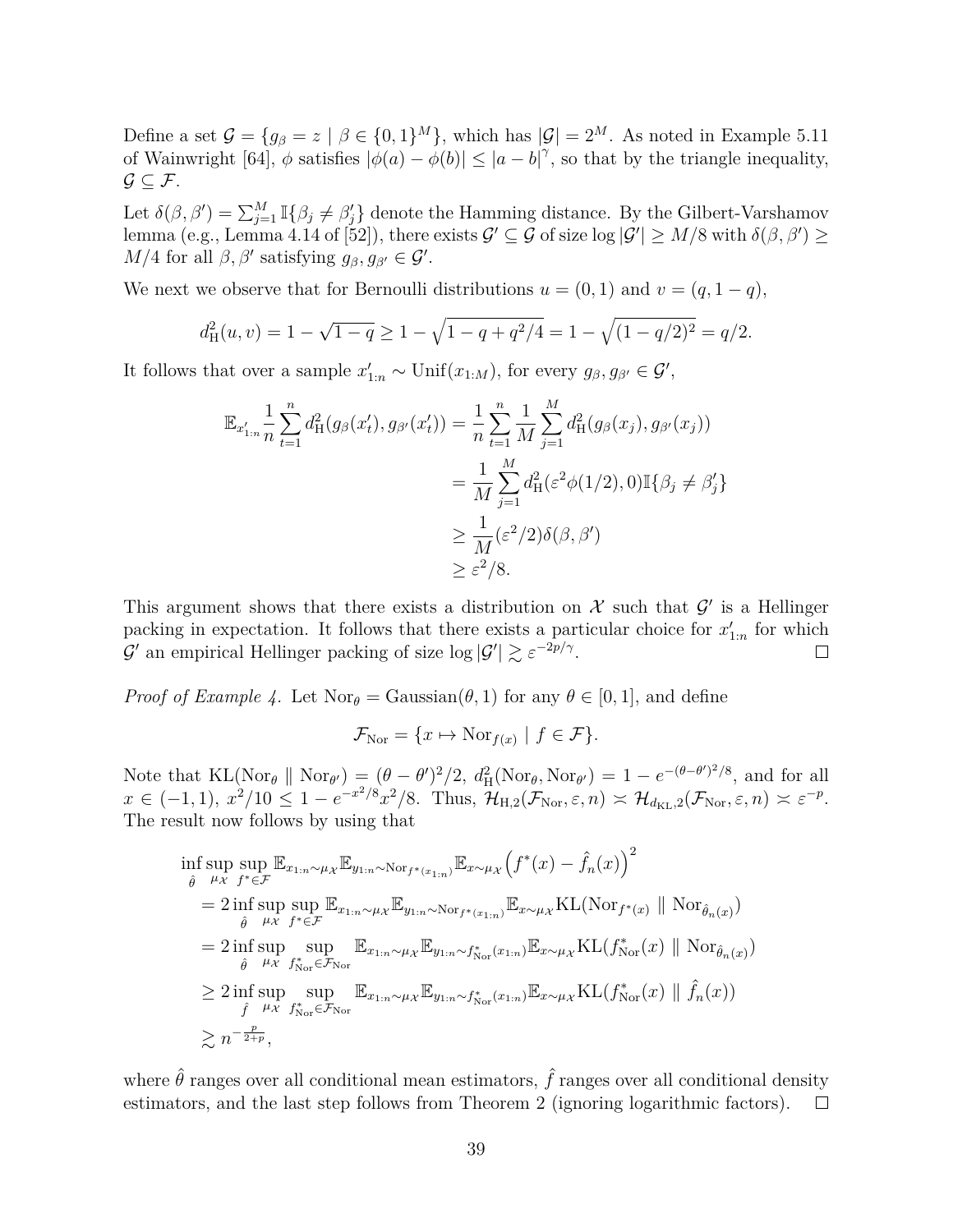## **C Proofs for the performance of maximum likelihood**

#### <span id="page-39-0"></span>**C.1 Proof of the upper bound**

An intermediate step of our proof uses an additional type of cover, which we refer to as an *expected cover* to contrast with the notion of empirical covering.

**Definition 2** (Expected Hellinger cover). A class  $\mathcal{G} \subseteq \mathcal{F}$  is said to (H, 2)-cover  $\mathcal{F}$  with *respect to a density*  $\mu_X$  *at scale*  $\varepsilon > 0$  *if* 

$$
\sup_{f \in \mathcal{F}} \inf_{g \in \mathcal{G}} \sqrt{\mathbb{E}_{x \sim \mu_{\mathcal{X}}} d_{\mathrm{H}}^2(f(x), g(x))} \le \varepsilon.
$$

*We denote the cardinality of the smallest* G *that achieves this by*  $\mathcal{N}_{H,2}(\mathcal{F},\varepsilon,\mu_{\mathcal{X}})$ *.* 

Note that constructing an expected cover typically requires knowledge of the covariate distribution  $\mu_{\mathcal{X}}$ , which we have avoided assuming throughout this work. However, the maximum likelihood estimator does not require constructing such a cover; this notion is only used to analyze the estimator.

*Proof of [Theorem 5.](#page-21-3)* Fix  $\mu_X$  and  $f^* \in \mathcal{F}$ . Once again applying [Lemmas 2](#page-14-3) and [3](#page-14-2) and taking  $\alpha = 1/n$  gives

$$
\mathcal{R}_{n}(\tilde{f}^{\text{MLE}(1/n)}; f^{*}, \mu_{\mathcal{X}}) = \mathbb{E}_{x_{1:n} \sim \mu_{\mathcal{X}}} \mathbb{E}_{y_{1:n} \sim f^{*}(x_{1:n})} \mathbb{E}_{x \sim \mu_{\mathcal{X}}} d_{\text{KL}}^{2}(f^{*}(x), \tilde{f}_{n}^{\text{MLE}(1/n)}(x))
$$
  
\n
$$
\leq 2 \Big[ 2 + \log(nBK) \Big] \Big[ \mathbb{E}_{(x_{1:n}, y_{1:n})} \mathbb{E}_{x} d_{\text{H}}^{2}(f^{*}(x), \hat{f}_{n}^{\text{MLE}}(x)) + \frac{2}{n} \Big]
$$

*.*

Next, for every  $\varepsilon > 0$  it holds that

$$
\mathbb{E}_{(x_{1:n},y_{1:n})}\mathbb{E}_{x}d_{\mathrm{H}}^{2}(f^{*}(x),\tilde{f}_{n}^{\mathrm{MLE}(1/n)}(x)) \leq \mathbb{P}_{(x_{1:n},y_{1:n})}\Big[\mathbb{E}_{x}d_{\mathrm{H}}^{2}(f^{*}(x),\hat{f}_{n}^{\mathrm{MLE}}(x)) \geq \varepsilon^{2}\Big] + \varepsilon^{2}.
$$

It remains to bound this tail probability. Suppose for ease of notation that  $\mu_{\mathcal{X}}$  has a density  $p_{\mu\chi}$  (if this does not hold, the argument can proceed the same with Radon-Nikodym derivatives) and define  $f_{\mu\chi}(x, y) = [f(x)](y)p_{\mu\chi}(x)$  for all  $f \in \mathcal{F}$ ,  $x \in \mathcal{X}$ , and  $y \in \mathcal{Y}$ . Observe that for any  $f, f' \in \mathcal{F}$ ,

$$
d_{\mathrm{H}}^2(f_{\mu\chi}, f'_{\mu\chi}) = \int_{\mathcal{X}} \int_{\mathcal{Y}} \left( \sqrt{[f(x)](y) p_{\mu\chi}(x)} - \sqrt{[f'(x)](y) p_{\mu\chi}(x)} \right)^2 \nu(\mathrm{d}y) \mathrm{d}x
$$
  
\n
$$
= \int_{\mathcal{X}} p_{\mu\chi}(x) \int_{\mathcal{Y}} \left( \sqrt{[f(x)](y)} - \sqrt{[f'(x)](y)} \right)^2 \nu(\mathrm{d}y) \mathrm{d}x
$$
  
\n
$$
= \mathbb{E}_{x \sim \mu\chi} d_{\mathrm{H}}^2(f(x), f'(x)).
$$

Now, for all  $\varepsilon > 0$ , define  $\mathcal{F}_{\varepsilon}^* = \{f \in \mathcal{F} \mid \mathbb{E}_{x \sim \mu_X} d_H^2(f(x), f^*(x)) \geq \varepsilon^2\}$ . Then, applying Theorem 1 of Wong and Shen [\[65\]](#page-31-3) with  $\mathcal{F}_n \equiv \{f_{\mu\chi} \mid f \in \mathcal{F}\}\$  gives

$$
\mathbb{P}_{(x_{1:n}, y_{1:n})} \left[ \sup_{f \in \mathcal{F}_{\varepsilon}^*} \prod_{t=1}^n \frac{[f(x_t)](y_t)}{[f^*(x_t)](y_t)} \ge 1 \right] \le 4e^{-c_2 n \varepsilon^2}
$$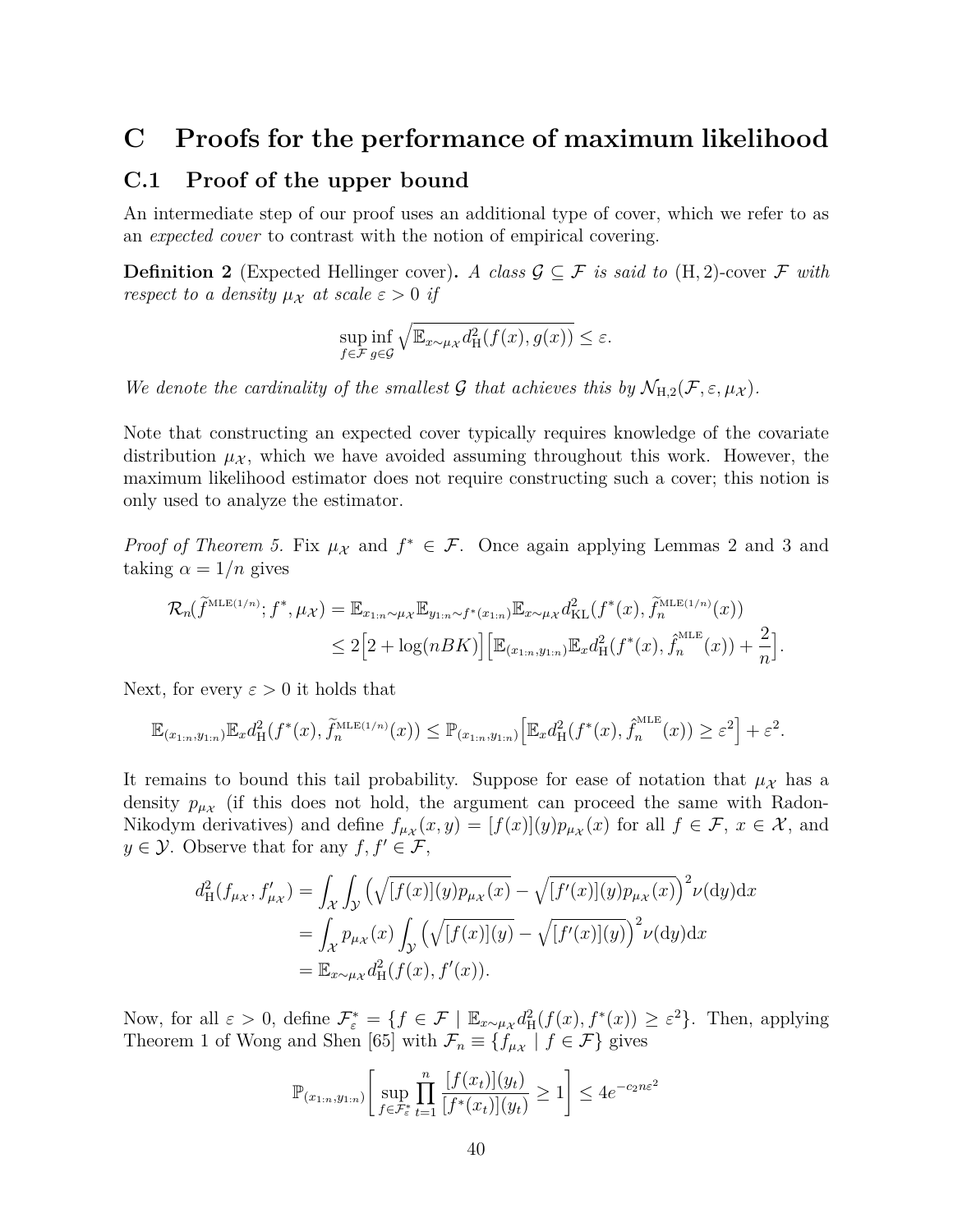whenever

<span id="page-40-1"></span>
$$
\int_{c_0 \varepsilon^2}^{c_1 \varepsilon} \sqrt{\mathcal{H}_{H,2}(\mathcal{F}, \rho/c_3, \mu \chi)} d\rho \le c_4 \sqrt{n} \,\varepsilon^2. \tag{11}
$$

Since  $\mathbb{E}_{x \sim \mu_X} d^2_{\text{H}}(f^*(x), \hat{f}^{\text{MLE}}_n)$  $\sum_{n}^{\text{MLE}}(x)$ )  $\geq \varepsilon^2$  implies that there exists  $f \in \mathcal{F}_{\varepsilon}^*$  with  $\prod_{t=1}^n [f(x_t)](y_t) \geq$  $\prod_{t=1}^{n} [f^*(x_t)](y_t)$ , we have that for all  $\varepsilon$  satisfying [Eq. \(11\),](#page-40-1)

<span id="page-40-3"></span>
$$
\mathcal{R}_n(\tilde{f}^{\text{MLE}(1/n)}; f^*, \mu \chi) \le 2\Big[2 + \log(nBK)\Big]\Big[4e^{-c_2n\epsilon^2} + \epsilon^2 + 2/n\Big].\tag{12}
$$

We now relate the condition of [Eq. \(11\)](#page-40-1) to one in terms of empirical Hellinger entropy using results from the proof of [Theorem 3.](#page-15-1) By [Lemma 5,](#page-17-1) with high probability over a sample  $x_{1:n} \sim \mu_X$ , there is a constant  $C > 0$  such that for every  $f, g \in \mathcal{F}$ 

$$
\mathbb{E}_{x \sim \mu_{\mathcal{X}}} d_{\mathrm{H}}^2(f(x), g(x)) \le C \Big[ \frac{1}{n} \sum_{t=1}^n d_{\mathrm{H}}^2(f(x_t), g(x_t)) + r_n^* + \frac{\log n}{n} \Big],
$$

where the critical radius  $r_n^*$  is defined as in the proof of [Theorem 3.](#page-15-1) Since  $\mathcal{H}_{H,2}(\mathcal{F},\varepsilon,x_{1:n}) \leq$  $\mathcal{H}_{H,2}(\mathcal{F},\varepsilon,n)$ , we have that for every  $\varepsilon > 0$  there exists  $\mathcal{G} \subseteq \mathcal{F}$  of size  $\log |\mathcal{G}| \lesssim \mathcal{H}_{H,2}(\mathcal{F},\varepsilon,n)$ such that

<span id="page-40-2"></span>
$$
\forall f \in \mathcal{F} \; \exists g \in \mathcal{G} \; : \; \mathbb{E}_{x \sim \mu_{\mathcal{X}}} d_{\mathcal{H}}^2(f(x), g(x)) \le C \Big[ \varepsilon^2 + r_n^* + \frac{\log n}{n} \Big]. \tag{13}
$$

[Eq. \(13\)](#page-40-2) implies that for all  $\varepsilon^2 \gtrsim \max\{r_n^*, (\log n)/n\}$ , the corresponding G is an expected cover of F at scale  $\varepsilon$ , and thus for such  $\varepsilon$  it holds that  $\mathcal{H}_{H,2}(\mathcal{F}, \varepsilon, \mu_\mathcal{X}) \lesssim \mathcal{H}_{H,2}(\mathcal{F}, \varepsilon, n)$ . To finish the proof, we consider three cases based on the growth of  $\mathcal{H}_{H,2}(\mathcal{F},\varepsilon,n)$ .

First, if  $\mathcal{H}_{H,2}(\mathcal{F},\varepsilon,n) \lesssim p \log(1/\varepsilon)$  and  $n > Cp^{1/3}$  for a universal constant *C*, then  $r_n^* \lesssim$  $(p \log n)/n$  by [Lemma 4.](#page-16-0) If  $\mathcal{H}_{H,2}(\mathcal{F}, \varepsilon, \mu_{\mathcal{X}}) \leq p \log(1/\varepsilon)$ , then [Eq. \(11\)](#page-40-1) is satisfied by  $\varepsilon \gtrsim \sqrt{(p \log n)/n}$ , and thus this can be substituted into [Eq. \(12\)](#page-40-3) to obtain

 $\mathcal{R}_n(\tilde{f}^{\text{MLE}(1/n)}; f^*, \mu_{\mathcal{X}}) \lesssim (p \log n) \log(nBK).$ 

The same argument applies when  $|\mathcal{F}| < \infty$ , since  $r_n^* \lesssim (\log |\mathcal{F}|)/n$  by [Lemma 4](#page-16-0) and [Eq. \(11\)](#page-40-1) is satisfied by  $\varepsilon \gtrsim \sqrt{\frac{\log |\mathcal{F}|}{n}}$ .

Second, if  $p \leq 2$  then  $r_n^* \lesssim (\log n)^5/n$  by [Eq. \(9\).](#page-35-1) Further, if  $\mathcal{H}_{H,2}(\mathcal{F}, \varepsilon, \mu_{\mathcal{X}}) \lesssim \varepsilon^{-p}$ , then [Eq. \(11\)](#page-40-1) is satisfied by  $\varepsilon \geq n^{-1/(2+p)}$ . Since  $n^{-1/(2+p)} \geq (\log n)^{5/2} n^{-1/2}$  (the polynomial order dominates log factors),  $\varepsilon \asymp n^{-1/(2+p)}$  can be substituted into [Eq. \(12\)](#page-40-3) to obtain

$$
\mathcal{R}_n(\tilde{f}^{\text{MLE}(1/n)}; f^*, \mu_{\mathcal{X}}) \lesssim n^{-2/(2+p)} \log(nBK).
$$

<span id="page-40-0"></span>Otherwise, if  $p > 2$  then  $r_n^* \lesssim (\log n)^3 n^{-2/p}$ , again by [Eq. \(9\).](#page-35-1) Further, if  $\mathcal{H}_{H,2}(\mathcal{F}, \varepsilon, \mu_\mathcal{X}) \lesssim$  $\varepsilon^{-p}$ , then [Eq. \(11\)](#page-40-1) is satisfied by  $\varepsilon \lesssim n^{-1/(2p)}$ . Since  $n^{-1/(2p)} \gtrsim (\log n)^{3/2} n^{-1/p}$ ,  $\varepsilon \asymp n^{-1/(2p)}$ can be substituted into [Eq. \(12\)](#page-40-3) to obtain

$$
\mathcal{R}_n(\tilde{f}^{\text{MLE}(1/n)}; f^*, \mu_{\mathcal{X}}) \lesssim n^{-1/p} \log(nBK).
$$

 $\Box$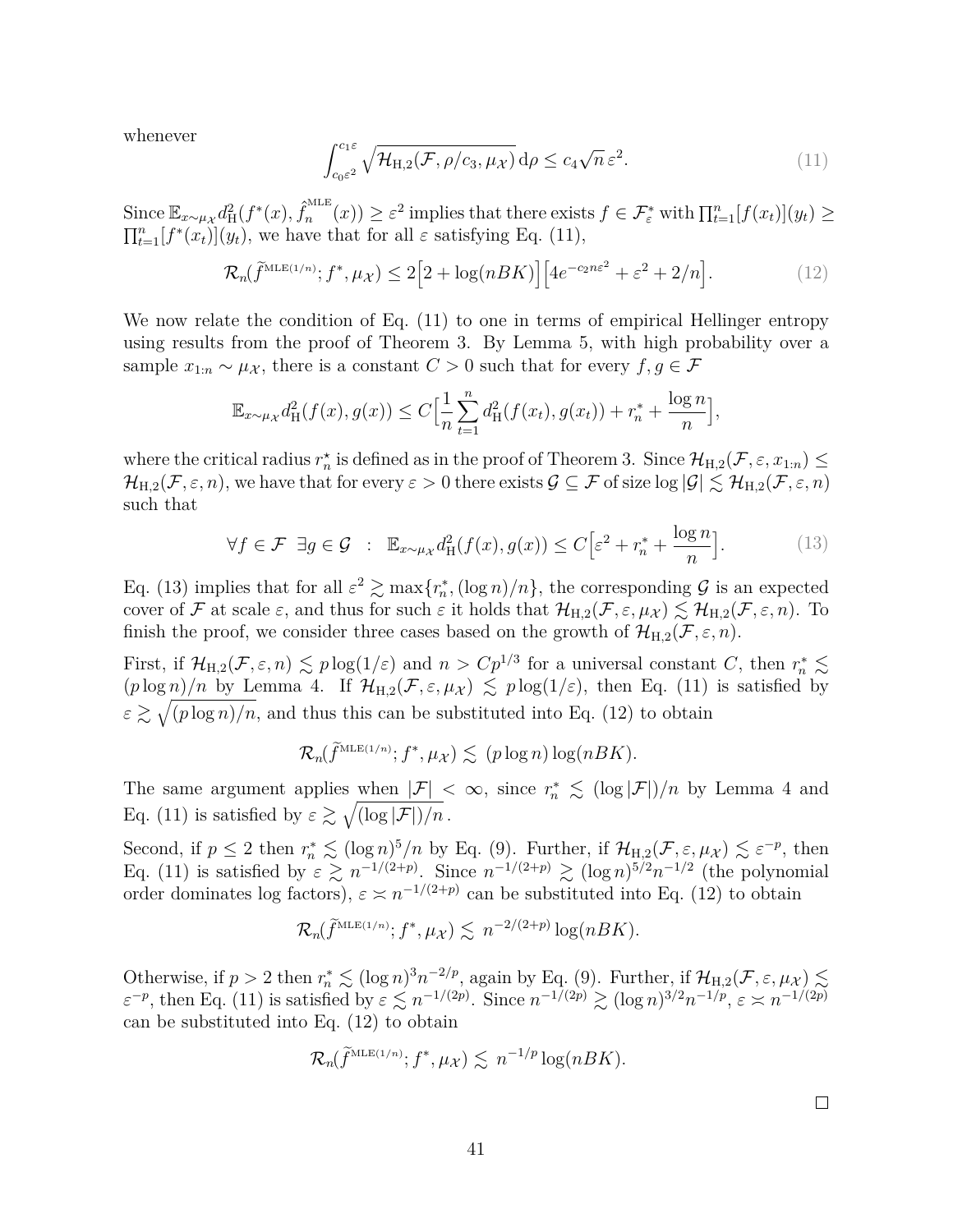### **C.2 Proofs for the lower bound**

**Preliminaries.** Before proving [Theorem 6,](#page-22-1) we first formally describe the construction of the conditional density class  $\overline{\Gamma}_{\gamma}$  used in the theorem and derive some basic properties of this class.

For  $x \in [-1/2, 1/2]$ , define

$$
f(x) = \begin{cases}\n-2x - 1 & x \in [-1/2, -3/8] \\
-1/4 & x \in [-3/8, -1/8] \\
2x & x \in [-1/8, 1/8] \\
1/4 & x \in [1/8, 3/8] \\
-2x + 1 & x \in [3/8, 1/2].\n\end{cases}
$$

Next, for any  $\eta > 0$  and  $x \in [-\eta, \eta]$ , define

$$
\omega_{\eta}(x) = \begin{cases} 1 + x/\eta & x \in [-\eta, -\eta/2] \\ -x/\eta & x \in [-\eta/2, \eta/2] \\ x/\eta - 1 & x \in [\eta/2, \eta]. \end{cases}
$$



Figure 1: Visualizations of  $f(x)$  and  $\omega_{\eta}(x)$ .

Finally, for any  $\eta > 0$  let

$$
A(\eta) = \left\{ (z_1, \ldots, z_N) \middle| \begin{array}{l} N \in \mathbb{N}, & \forall i, j \in [N] \\ \text{and } (z_i - \eta, z_i + \eta) \subseteq [-3/8, -1/8] \cup [1/8, 3/8] \\ \text{and } (z_i - \eta, z_i + \eta) \cap (z_j - \eta, z_j + \eta) = \emptyset \end{array} \right\}.
$$

Given  $\lambda \in (0,1)$ ,  $\gamma \in (0,1]$ ,  $z_{1:N} \in A(\eta)$ , and  $\varepsilon_{1:N} \in \{\pm 1\}^N$  define a collection of functions

<span id="page-41-0"></span>
$$
g_{\lambda, z_{1:N}, \varepsilon_{1:N}}(x) = \frac{\lambda}{2} f(x) + \lambda^2 \sum_{i=1}^N \varepsilon_i \omega_\eta(z_i - x), \tag{14}
$$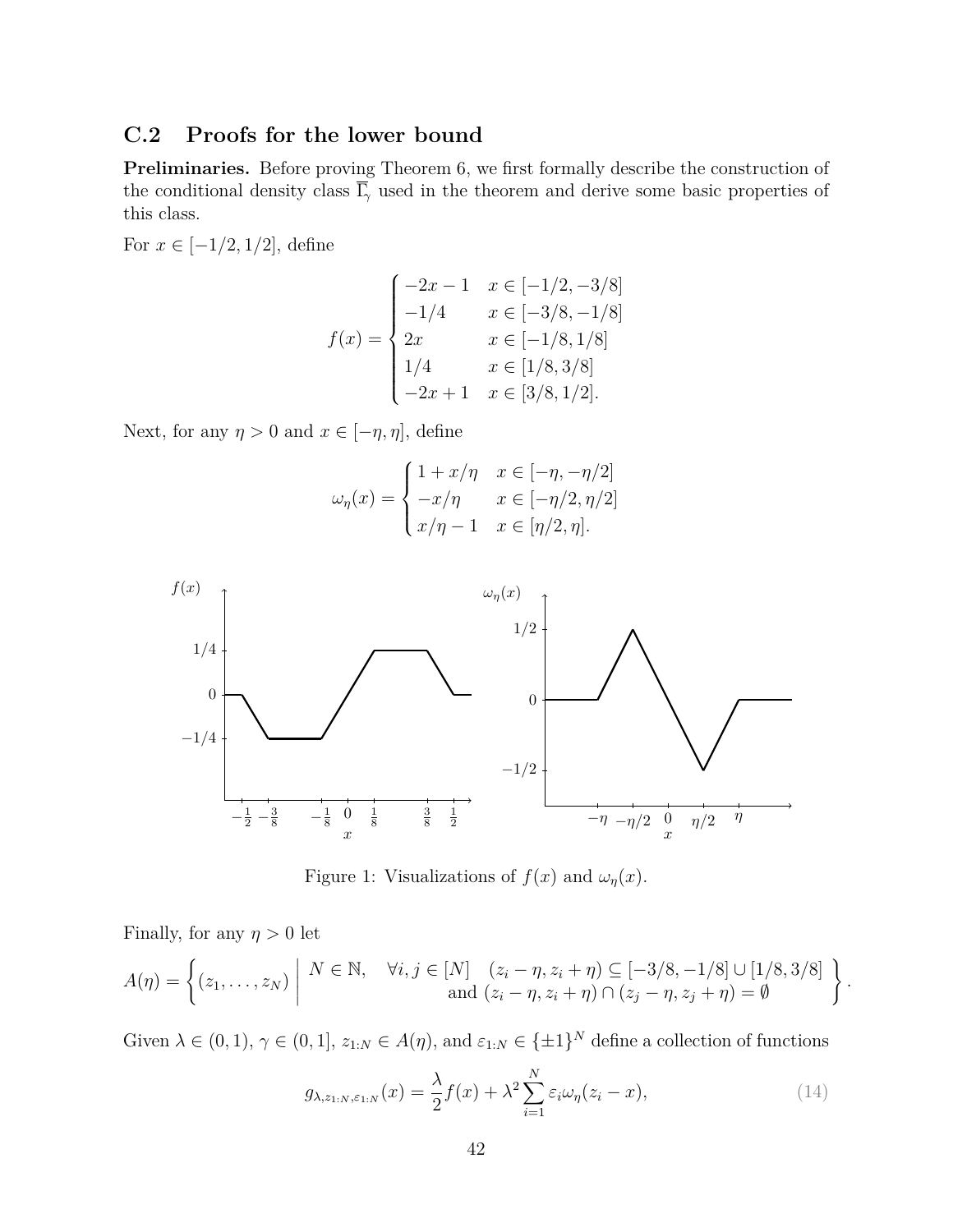where  $\eta^{\gamma} = 2^{1-\gamma}\lambda^2$ . Intuitively, each such function consists of a large offset term of size  $\lambda$ , which may be either extended or counteracted (depending on the sign of  $\varepsilon$ ) by a smaller offset of size  $\lambda^2$ . Note that since  $z_{1:N}$  belong to  $A(\eta)$ —and hence satisfy a separation condition—only a single term of the sum in [Eq. \(14\)](#page-41-0) will be non-zero for any *x*.

Equipped with the construction above, for each  $\gamma \in (0,1]$ , we define a conditional density class

$$
\Gamma_{\!\gamma} = \left\{ x \mapsto 1/2 + g_{\lambda, z_{1:N}, \varepsilon_{1:N}}(x) \mid \lambda \in [0, 1/4], \eta^{\gamma} = 2^{1-\gamma} \lambda^2, z_{1:N} \in A(\eta), \varepsilon_{1:N} \in \{\pm 1\}^N \right\},\
$$

and take  $\overline{\Gamma}_\gamma$  be the set of all finite, convex combinations of elements of  $\Gamma_\gamma$ .

The following technical lemma establishes a number of basic properties of this class.

<span id="page-42-0"></span>**Lemma 7.** For any function  $\overline{G} \in \overline{\Gamma}_\gamma$  corresponding to a convex combination of elements *in*  $\Gamma_{\gamma}$  *with weights*  $\mu_{1:L}$  *and parameter*  $\overline{\lambda} = \sum_{\ell=1}^{L} \mu_{\ell} \lambda_{\ell} \in [0, 1/4]$ *,* 

*a) For all*  $x \in [-1/2, 1/2]$ ,  $|\overline{G}(x) - 1/2| \leq \overline{\lambda} |f(x)| \leq 1/16$ *. b*)  $\mathbb{E}_{x \sim \text{Unif}[-1/2,1/2]}[d_{\text{H}}^2(1/2,\overline{G}(x))] \geq \overline{\lambda}^2/192$ . *c) For all*  $x, x' \in [-1/2, 1/2], |\overline{G}(x) - \overline{G}(x')| \leq |x - x'|^{\gamma}$ .

*Proof of [Lemma 7.](#page-42-0)* This proof is very similar to the proof of Proposition 2 in Birgé and Massart [\[10\]](#page-28-8), but we repeat the arguments here for completeness and to highlight the differences (namely, that the setting is classification with covariates).

a) Let  $\lambda \in [0, 1/4], \eta^{\gamma} = 2^{1-\gamma}\lambda^2$ ,  $z_{1:N} \in A(\eta)$ , and  $\varepsilon_{1:N} \in {\pm 1}^N$  be arbitrary. Since  $z_{1:N} \in A(\eta)$ , for each  $\omega_{\eta}(z_i - x) \neq 0$  for only a single  $i \in [N]$ . Further, if  $\sum_{i=1}^{N} \varepsilon_i \omega_{\eta}(z_i - x_t) \neq 0$  then  $|f(x)| = 1/4$ . Thus, either  $|g_{\lambda, z_1, N, \varepsilon_1, N}(x)| = \lambda |f(x)|/2$ or |*ωη*(*z<sup>i</sup>* − *x*)|

$$
|g_{\lambda,z_{1:N},\varepsilon_{1:N}}(x)| \leq \lambda |f(x)|/2 + \lambda^2 |\omega_{\eta}(z_i - x)|
$$
  
\n
$$
\leq \lambda |f(x)|/2 + \lambda^2/2
$$
  
\n
$$
\leq \lambda |f(x)|/2 + \lambda |f(x)|/2
$$
  
\n
$$
= \lambda |f(x)|,
$$

where the last inequality follows since  $\lambda \leq 1/4$ . The final result holds by applying Jensen's inequality to the convex combination.

b) Since f is constant whenever  $\omega_{\eta}(z_i - x) \neq 0$  (this follows from the definition of *A*(*η*)), and since  $\omega_{\eta}(z_i - x)$  is odd on  $(z_i - \eta, z_i + \eta)$  and zero outside this domain, we have that for all  $i \in [N]$ 

<span id="page-42-1"></span>
$$
\int f(x)\omega_{\eta}(z_i - x)dx = 0.
$$
\n(15)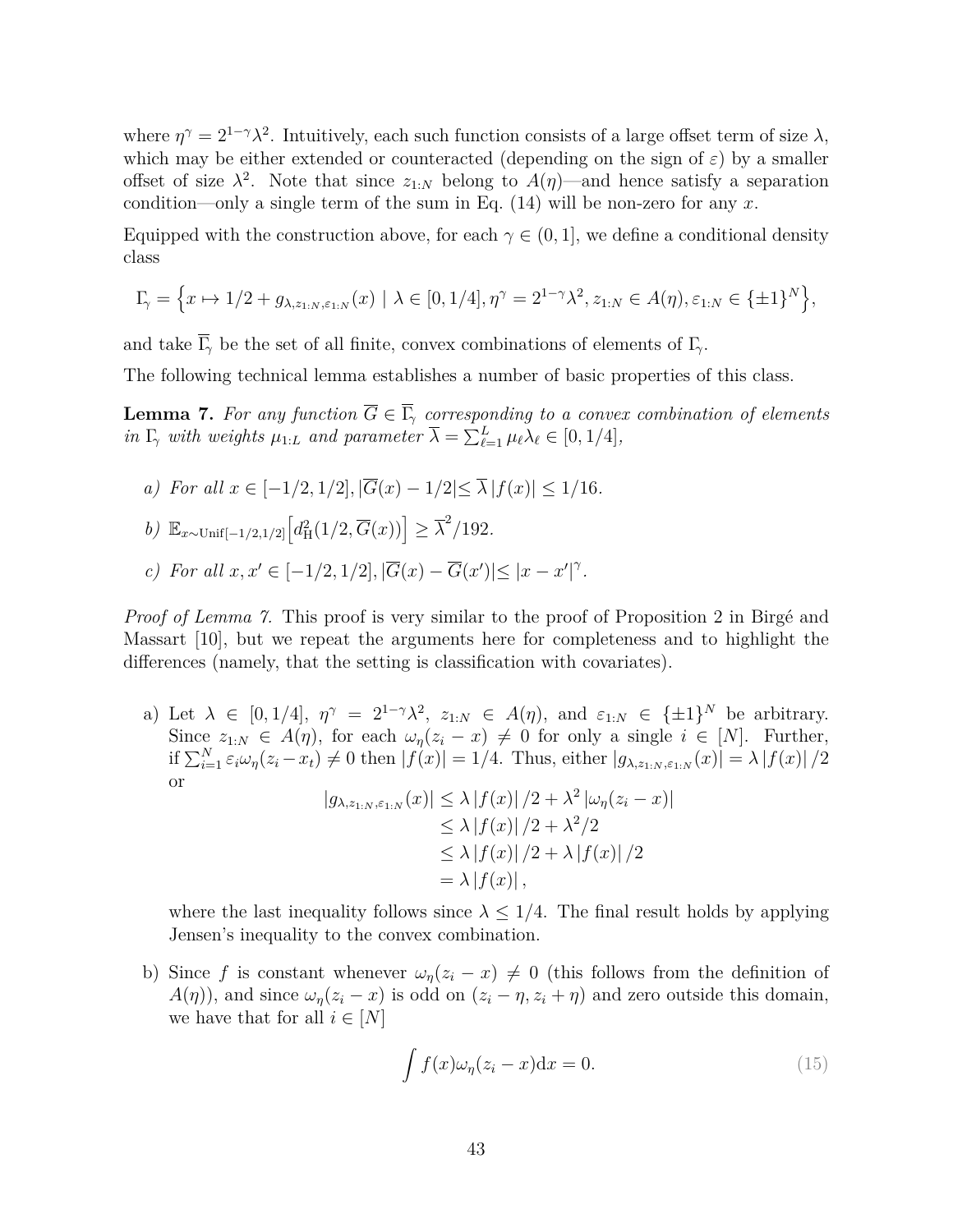Now, let  $z_{1:\Lambda}^{(\ell)}$  $_{1:N_{\ell}}^{(\ell)}$  and  $\varepsilon_{1:I}^{(\ell)}$  $\sum_{i=N_\ell}^{(\ell)}$  denote the remaining parameters for the functions  $g_{\lambda_\ell, z^{(\ell)}_{1:N_\ell}, \varepsilon^{(\ell)}_{1:N_\ell}}$ that constitute  $\overline{G}$  for each  $\ell \in [L]$ . By [Eq. \(15\),](#page-42-1)

<span id="page-43-0"></span>
$$
\int \left(\sum_{\ell=1}^{L} \mu_{\ell} g_{\lambda_{\ell}, z_{1:N_{\ell}}^{(\ell)}, \varepsilon_{1:N_{\ell}}^{(\ell)}}(x)\right)^{2} dx
$$
\n=
$$
\int \left[\left(\frac{1}{2} \sum_{\ell=1}^{L} \mu_{\ell} \lambda_{\ell} f(x)\right)^{2} + \left(\sum_{\ell=1}^{L} \mu_{\ell} \lambda_{\ell} f(x)\right) \left(\sum_{\ell=1}^{L} \mu_{\ell} \lambda_{\ell}^{2} \sum_{i=1}^{N_{\ell}} \varepsilon_{i}^{(\ell)} \omega_{\eta_{\ell}}(z_{i}^{(\ell)} - x)\right) + \left(\sum_{\ell=1}^{L} \mu_{\ell} \lambda_{\ell}^{2} \sum_{i=1}^{N_{\ell}} \varepsilon_{i}^{(\ell)} \omega_{\eta_{\ell}}(z_{i}^{(\ell)} - x)\right)^{2}\right] dx
$$
\n=
$$
\int \left(\frac{1}{2} \sum_{\ell=1}^{L} \mu_{\ell} \lambda_{\ell} f(x)\right)^{2} dx + \sum_{\ell=1}^{L} \mu_{\ell} \lambda_{\ell} \sum_{\ell'=1}^{L} \mu_{\ell} \lambda_{\ell}^{2} \sum_{i=1}^{N_{\ell'}} \varepsilon_{i}^{(\ell)} \int f(x) \omega_{\eta_{\ell'}}(z_{i}^{(\ell)} - x) dx \quad (16)
$$
\n
$$
+ \int \left(\sum_{\ell=1}^{L} \mu_{\ell} \lambda_{\ell}^{2} \sum_{i=1}^{N_{\ell}} \varepsilon_{i}^{(\ell)} \omega_{\eta_{\ell}}(z_{i}^{(\ell)} - x)\right)^{2} dx
$$
\n
$$
\geq \int \left(\frac{1}{2} \sum_{\ell=1}^{L} \mu_{\ell} \lambda_{\ell} f(x)\right)^{2} dx
$$
\n=
$$
(\overline{\lambda}^{2}/4) \int [f(x)]^{2} dx
$$
\n=
$$
\overline{\lambda}^{2}/96.
$$

To conclude, note that for any  $\beta \in (-1/2, 1/2)$ , it is easy to check that

$$
d_{\rm H}^2(1/2, 1/2+\beta) \ge \beta^2/2.
$$

The result thus follows from [Eq. \(16\)](#page-43-0) and part a).

c) By the same reasoning as the proof of Proposition 2.iv) in Birgé and Massart [\[10\]](#page-28-8), it suffices to show that for all  $\delta \in (0, 1/4)$  and  $\varepsilon \in (0, \eta)$ ,

$$
\lambda \delta + \lambda^2 \varepsilon / \eta \le 2^{\gamma - 1} (\varepsilon^{\gamma} + \delta^{\gamma}).
$$

Since  $\gamma < 1$ ,  $\lambda \delta + \lambda^b \varepsilon / \eta \leq \lambda \delta^{\gamma} + \lambda^2 (\varepsilon / \eta)^{\gamma} = \lambda \delta^{\gamma} + 2^{\gamma - 1} \varepsilon^{\gamma}$ , and we have  $\lambda \leq 1/2 \leq \eta$  $2^{\gamma-1}$ . Finally, we again apply Jensen's inequality to the convex combination to get the desired result.

*Proof of [Theorem 6.](#page-22-1)* First, note that parts a) and c) of [Lemma 7](#page-42-0) verify that  $\overline{\Gamma}_\gamma$  contains only  $\gamma$ -Hölder continuous maps from  $[-1/2, 1/2]$  to  $[7/16, 9/16]$ , and it trivially includes the constant  $1/2$  by taking  $\lambda = 0$ .

The remainder of the proof can be decomposed into two sections. First, we show that all elements of  $\overline{\Gamma}_{\gamma}$  have likelihood upper bounded by a certain function of  $\lambda$  and *n* with high

 $\Box$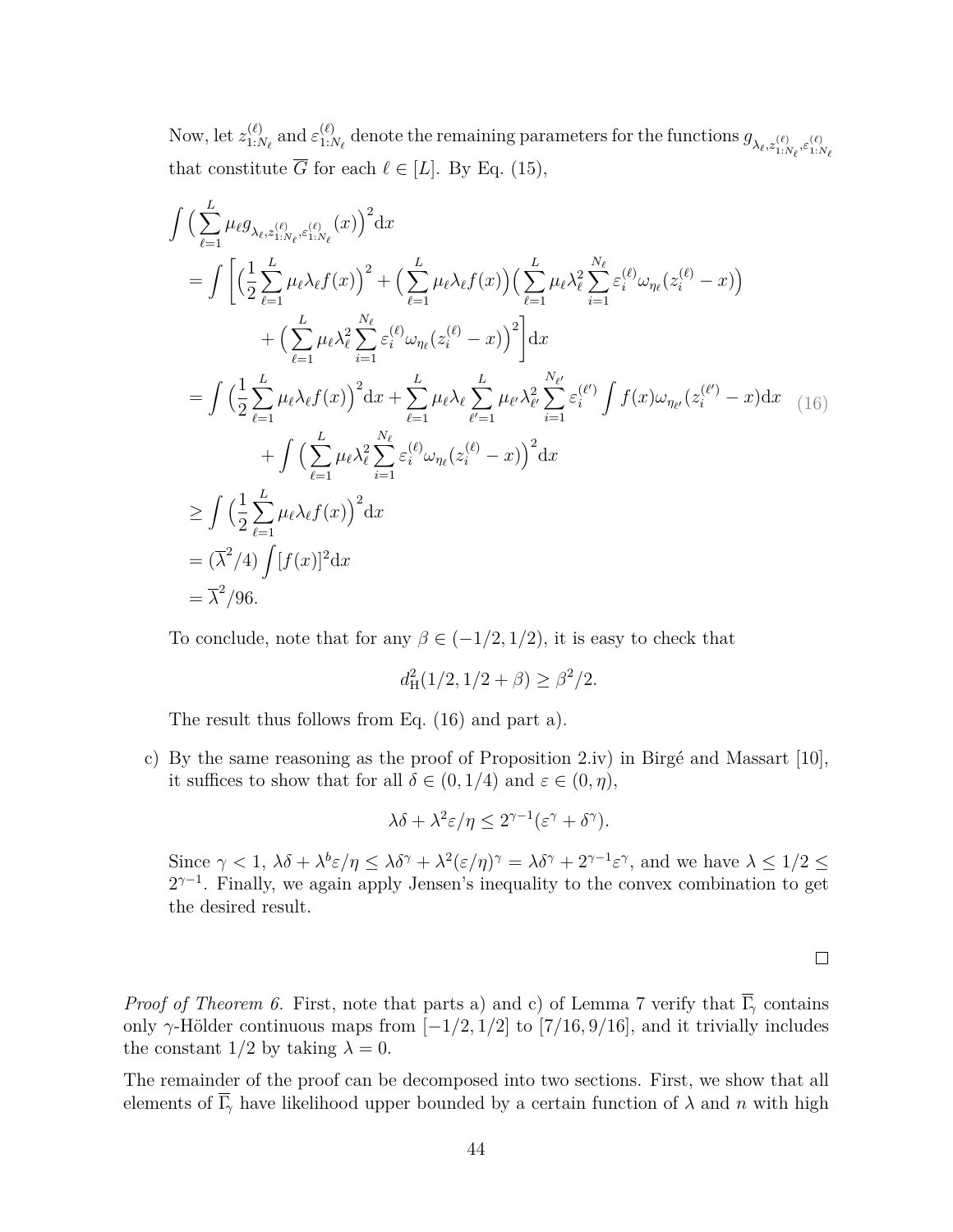probability. Second, we show that there exists a carefully chosen element of Γ*<sup>γ</sup>* that has comparatively large likelihood, as well as large corresponding  $\overline{\lambda}$ ; since the likelihood for this element is large, it is selected by the MLE. Since part b) of [Lemma 7](#page-42-0) guarantees that a large  $\lambda$  implies a large risk, this suffices to obtain the desired result.

For any function  $f: \mathcal{X} \to [0,1]$ , we log-likelihood is given by

$$
L_n(f) = \frac{1}{n} \sum_{t=1}^n y_t \log(f(x_t)) + (1 - y_t) \log(1 - f(x_t)).
$$

**Likelihood upper bound.** We first prove the aforementioned uniform upper bound. To begin, we approximate the log-likelihood using a first-order Taylor expansion. In particular, for any  $h \ge -1/2$ ,

$$
\log(1/2 + h) \le -\log 2 + 2h.
$$

Thus, for any  $\overline{G} \in \overline{\Gamma}_\gamma$  with corresponding parameters  $\mu_{1:L}$ ,  $\lambda_{1:L}$ ,  $N_{1:L}$ ,  $(z_{1:N}^{(\ell)})$  $_{1:N_{\ell}}^{(\ell)}$ <sub> $)\ell \in [L]$ </sub>, and  $(\varepsilon_{1:1}^{(\ell)}$  $\binom{\ell}{1:N_{\ell}}_{\ell \in [L]},$ 

$$
n[L_n(\overline{G}) - L_n(1/2)] \le \sum_{t=1}^n \left[ 2y_t[\overline{G}(x_t) - 1/2] - 2(1 - y_t)[\overline{G}(x_t) - 1/2] \right]
$$
  

$$
\le \overline{\lambda} \sum_{t=1}^n (2y_t - 1)f(x_t) + 2 \sum_{\ell=1}^L \mu_\ell \lambda_\ell^2 \sum_{t=1}^n \sum_{i=1}^{N_\ell} \left| \omega_{\eta_\ell}(z_i^{(\ell)} - x_t) \right|,
$$

where the last line follows by considering the largest possible contribution for  $\varepsilon_{1}^{(\ell)}$  $\frac{(\ell)}{1:N_{\ell}}$ .

We upper bound the second term using the following lemma, which follows from a claim proved in the proof of Theorem 3 of Birgé and Massart [\[10\]](#page-28-8). We reproduce the proof at the end of this section for clarity and completeness.

<span id="page-44-0"></span>**Lemma 8.** For all  $\delta > 0$ , there exists a constant  $C' > 0$  such that for all *n*,

$$
\mathbb{P}_{x_{1:n}}\bigg[\sup_{\lambda \in (0,1/4], z_{1:N} \in A(\eta)} \lambda \sum_{t=1}^{n} \sum_{i=1}^{N} |\omega_{\eta}(z_i - x_t)| \le C' n (\log(n)/n)^{\gamma/2} \bigg] \ge 1 - \delta.
$$

By [Lemma 8,](#page-44-0) with arbitrarily large probability there exists  $C' > 0$  such that,

<span id="page-44-1"></span>
$$
n[L_n(\overline{G}) - L_n(1/2)] \le \overline{\lambda} \sum_{t=1}^n (2y_t - 1) f(x_t) + 2C'n\overline{\lambda} \left(\frac{\log n}{n}\right)^{\gamma/2}.
$$
 (17)

**Likelihood lower bound.** We now exhibit an element of  $\Gamma_{\gamma}$  with large likelihood. First, we use a second-order Taylor expansion to obtain that, for any  $|h| \leq 1/16$ ,

$$
\log(1/2 + h) \ge -\log 2 + 2h - 2.2h^2.
$$

In particular, this follows by noting there is some  $b < \infty$  such that  $\log(1/2 + h) \ge$  $-\log 2 + 2h - bh^2$  for all  $h \in [-1/16, 1/16]$ , and that the inequality becomes tight at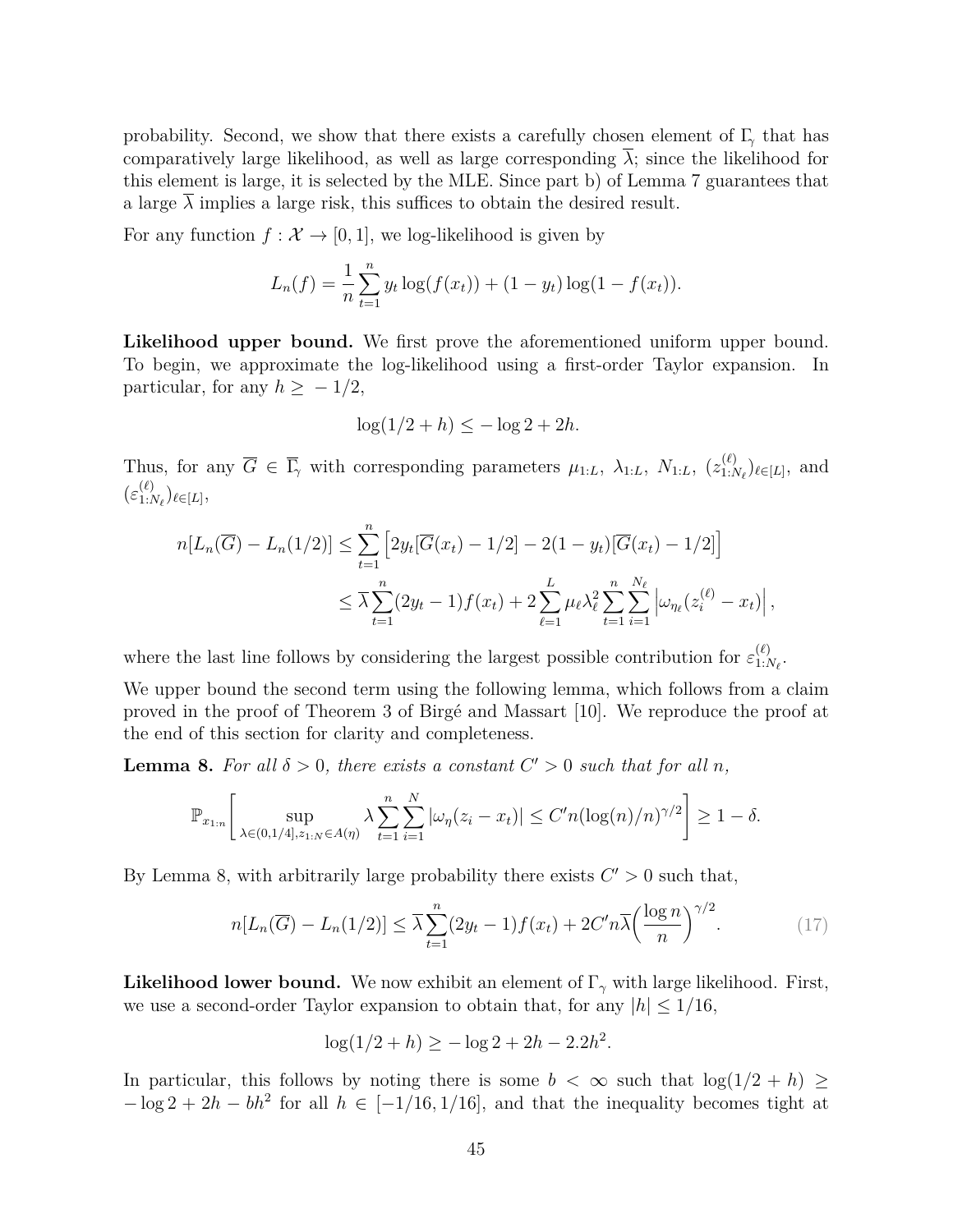$h = -1/16$  first. We arrive at 2.2 by rounding the solution *b* to  $log(1/2 - 1/16)$  $-\log 2 + 2(-1/16) - b(1/16)^2$  up to one decimal place (such precision suffices for our argument).

Thus, for any  $G \in \Gamma_{\!\gamma}$ ,

$$
n[L_n(G) - L_n(1/2)]
$$
  
\n
$$
\geq \sum_{t=1}^n \left[ y_t \left( 2g_{\lambda, z_{1:N}, \varepsilon_{1:N}}(x_t) - 2.2g_{\lambda, z_{1:N}, \varepsilon_{1:N}}^2(x_t) \right) + (1 - y_t) \left( -2g_{\lambda, z_{1:N}, \varepsilon_{1:N}}(x_t) - 2.2g_{\lambda, z_{1:N}, \varepsilon_{1:N}}^2(x_t) \right) \right]
$$
  
\n
$$
= \sum_{t=1}^n \left[ 2(2y_t - 1)g_{\lambda, z_{1:N}, \varepsilon_{1:N}}(x_t) - 2.2g_{\lambda, z_{1:N}, \varepsilon_{1:N}}^2(x_t) \right]
$$
  
\n
$$
\geq \lambda \sum_{t=1}^n (2y_t - 1)f(x_t) + 2\lambda^2 \sum_{t=1}^n \sum_{i=1}^N (2y_t - 1)\varepsilon_i \omega_\eta(z_i - x_t) - 2.2\lambda^2 \sum_{t=1}^n (f(x_t))^2,
$$

where the last line again follows from part a) of [Lemma 7.](#page-42-0)

By Lemma 2 of Birgé and Massart [\[10\]](#page-28-8), for arbitrarily large probability, if *n* is large enough then there exists a subset  $S_n \subseteq x_{1:n}$  of size at least  $n/8$  such that  $S_n \in A(0.2/(n+1))$ and  $|x_t - x_s| \geq 0.2/(n+1)$  for all  $s \neq t$ . Let  $\hat{G}_n \in \Gamma_\gamma$  denote the element with parameters  $\hat{\eta} = 0.2/(n+1), \ \hat{z}_{1:N} = \{x + \hat{\eta}/2 \mid x \in S_n\}, \text{ and } \hat{\varepsilon}_i = 2y_i - 1 \text{ for each } i \in [N].$  By the separation property of  $S_n$ , this gives

$$
\sum_{t=1}^{n} \sum_{i=1}^{N} (2y_t - 1)\hat{\varepsilon}_i \omega_{\hat{\eta}} (\hat{z}_i - x_t) = N/2 \ge n/16.
$$

That is, with arbitrarily large probability, for sufficiently large *n*

<span id="page-45-0"></span>
$$
n[L_n(\hat{G}_n) - L_n(1/2)] \ge \hat{\lambda} \sum_{t=1}^n (2y_t - 1) f(x_t) + \hat{\lambda}^2 n/8 - 2 \cdot 2\hat{\lambda}^2 \sum_{t=1}^n (f(x_t))^2.
$$
 (18)

**Final result.** Combining [Eqs. \(17\)](#page-44-1) and [\(18\),](#page-45-0) we have that with arbitrarily large probability there exists  $C' > 0$  such that for sufficiently large *n*, for any  $\overline{G} \in \overline{\Gamma}_\gamma$ 

$$
L_n(\hat{G}_n) - L_n(\overline{G})
$$
  
\n
$$
\geq (\hat{\lambda} - \overline{\lambda}) \frac{1}{n} \sum_{t=1}^n (2y_t - 1) f(x_t) + \hat{\lambda}^2 / 8 - 2C' \overline{\lambda} \left(\frac{\log n}{n}\right)^{\gamma/2} - 2 \cdot 2 \hat{\lambda}^2 \frac{1}{n} \sum_{t=1}^n (f(x_t))^2.
$$

Next, by independence,  $\mathbb{E}[(2y_t - 1)f(x_t)] = 0$  for each *t*, so by the strong law of large numbers

$$
\frac{1}{n}\sum_{t=1}^{n}(2y_t-1)f(x_t) \longrightarrow 0 \quad \text{a.s.}
$$

Furthermore,  $\mathbb{E}(f(x_t))^2 = \int [f(x)]^2 dx = 1/24$ , so the strong law of large numbers also implies that

$$
\frac{1}{n}\sum_{t=1}^{n}(f(x_t))^{2} \longrightarrow 1/24 \quad \text{a.s.}
$$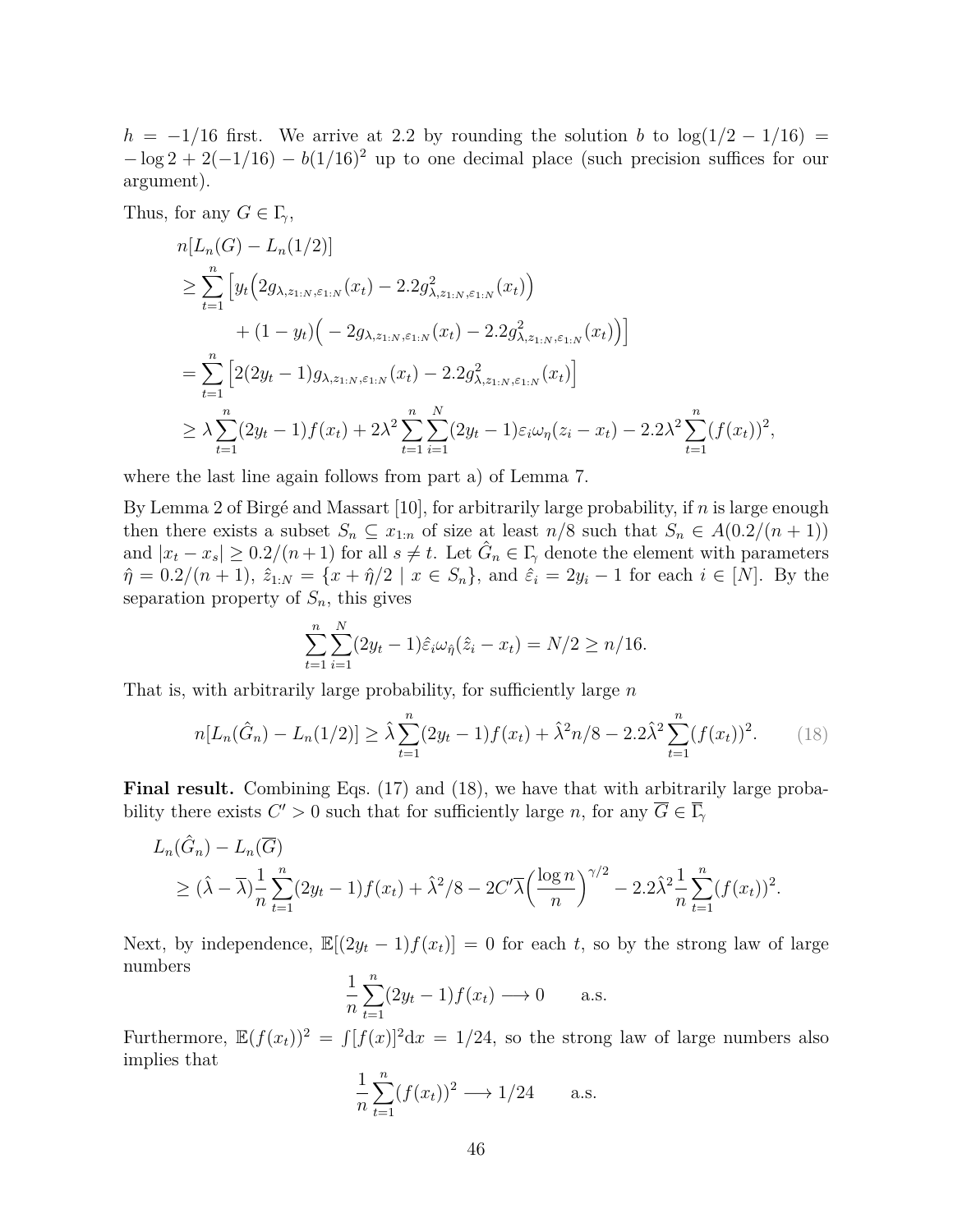Thus, for any  $\epsilon > 0$ , with arbitrarily large probability there exists  $C' > 0$  such that for sufficiently large *n*, for any  $\overline{G} \in \overline{\Gamma}_\gamma$ 

$$
L_n(\hat{G}_n) - L_n(\overline{G}) \ge -\epsilon + [1/8 - 2.2(1/24 + \epsilon)]\hat{\lambda}^2 - 2C'\overline{\lambda} \left(\frac{\log n}{n}\right)^{\gamma/2}.
$$

For small enough  $\epsilon$ , this means there is a constant  $k > 0$  such that

$$
L_n(\hat{G}_n) - L_n(\overline{G}) \ge kn^{-\gamma} - 2C'\overline{\lambda} \left(\frac{\log n}{n}\right)^{\gamma/2},
$$

where we have used that  $2.2/24 < 1/8$  and that  $\hat{\eta} = 0.2/(n+1)$  implies

$$
\hat{\lambda} = [0.2/(n+1)]^{\gamma/2} 2^{(\gamma - 1)/2} \ge k' n^{-\gamma/2}
$$

for some constant  $k' > 0$ . Finally, since  $L_n(\hat{G}_n) - L_n(\overline{G}_{\gamma,n}^{\text{MLE}}) \leq 0$  almost surely, this implies (after rearranging) that  $\overline{\lambda}^{\text{MLE}} \geq C(n \log n)^{-\gamma/2}$  for some constant  $C > 0$ , where  $\overline{\lambda}^{\text{MLE}}$  is the average parameter for the MLE. Combined with part b) of [Lemma 7,](#page-42-0) this implies the theorem statement.  $\Box$ 

*Proof of [Lemma 8.](#page-44-0)* This proof closely follows that of a claim proved within Theorem 3 of Birgé and Massart [\[10\]](#page-28-8), but we reproduce it for completeness.

Let  $x_{1:n}$  be a realization of covariates, and let  $F_n(x) = (1/n) \sum_{t=1}^n \mathbb{I}\{x_t \leq x\}$  be the sample CDF. For any  $\lambda$ , N, and  $z_{1:N} \in A(\eta)$ ,

<span id="page-46-0"></span>
$$
\sum_{t=1}^{n} \sum_{i=1}^{N} |\omega_{\eta}(z_i - x_t)| \leq \frac{N}{2} \sup_{i \in [N]} \left| \{ t \mid \omega_{\eta}(z_i - x_t) \neq 0 \} \right|
$$
\n
$$
\leq \frac{n}{2\eta} \sup_{x, x': |x - x'| \leq \eta} |F_n(x) - F_n(x')|,
$$
\n(19)

where we have used the separation property for  $z_{1:N} \in A(\eta)$  to both bound *N* and bound the cardinality of  $\{t \mid \omega_{\eta}(z_i - x_t) \neq 0\}$ . Using a result from Shorack and Wellner [\[57,](#page-31-15) p. 545] that Birgé and Massart [\[10\]](#page-28-8) invoke in the proof of their Theorem 3, we obtain that for all  $\eta$ ,  $z > 0$ ,

$$
\mathbb{P}_{x_{1:n}\sim\text{Unif}(-1/2,1/2)}\bigg[\sup_{x,x':|x-x'|\leq \eta} \sqrt{n} |F_n(x) - F_n(x')| \geq z\bigg] \leq \frac{C_1}{\eta} \exp\bigg\{-\frac{C_2 z^2}{\eta + z/\sqrt{n}}\bigg\}
$$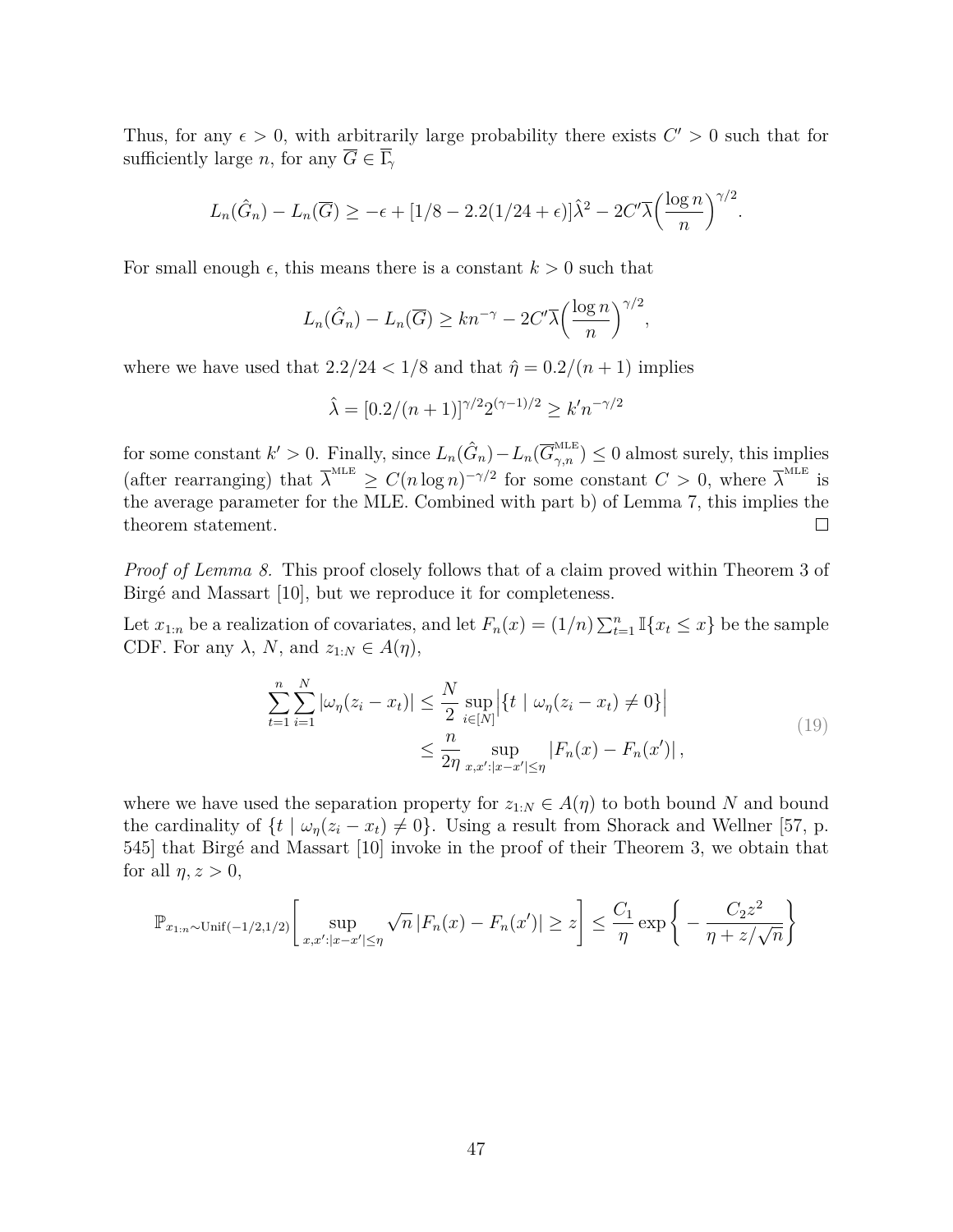for  $C_1, C_2 > 0$ . Thus, for all  $\delta > 0$  there exists a constant  $C_{\delta} > 0$  such that

$$
\mathbb{P}_{x_{1:n}\sim\text{Unif}(-1/2,1/2)}\left[\exists\eta\geq(\log n)/n:\sup_{x,x':|x-x'|\leq\eta}\sqrt{n}|F_n(x)-F_n(x')|\geq C_{\delta}(\eta\log n)^{1/2}\right]
$$
\n
$$
\leq \sum_{j=\log_2(\log_2(n))}^{\lfloor\log_2(n)\rfloor}\frac{C_1n}{2^j}\exp\left\{-\frac{C_2C_{\delta}^22^j\log n}{2^j+C_{\delta}2^{j/2}(\log n)^{1/2}}\right\}
$$
\n
$$
=\sum_{j=\log_2(\log_2(n))}^{\lfloor\log_2(n)\rfloor}\frac{C_1n}{2^j}\exp\left\{-\frac{C_2C_{\delta}^2\log n}{1+C_{\delta}2^{-j/2}(\log n)^{1/2}}\right\}
$$
\n
$$
\leq \sum_{j=\log_2(\log_2(n))}^{\lfloor\log_2(n)\rfloor}\frac{C_1n}{2^j}n^{-C_2C_{\delta}^2/2}
$$
\n
$$
\leq \delta,
$$

where the second last step uses that  $j \geq \log_2(\log_2(n))$  and the last step chooses  $C_\delta$ sufficiently large.

Substituting this into [Eq. \(19\),](#page-46-0) for all  $\delta > 0$  there exists a constant  $C'_{\delta} > 0$  such that uniformly for all  $\lambda \geq ((\log n)/n)^{\gamma/2}$  (equivalently,  $\eta \geq (\log n)/n$ ),

$$
\lambda \sum_{t=1}^{n} \sum_{i=1}^{N} |\omega_{\eta}(z_i - x_t)| \le C' \frac{\lambda}{\eta} (\eta n \log n)^{1/2} \le C' n ((\log n)/n)^{\gamma/2}
$$

with probability at least  $1 - \delta$ . Specifically, we have used that

$$
\frac{\lambda}{\sqrt{\eta}} \le \lambda^{1-1/\gamma} \le \left(\frac{\log n}{n}\right)^{\frac{\gamma-1}{2}} = \left(\frac{\log n}{n}\right)^{\gamma/2} \left(\frac{n}{\log n}\right)^{1/2}.
$$

On the other hand, for  $\lambda \leq ((\log n)/n)^{\gamma/2}$ , we trivially have the following almost sure bound:

$$
\lambda \sum_{t=1}^n \sum_{i=1}^N |\omega_\eta(z_i - x_t)| \leq n \lambda/2 \leq n((\log n)/n)^{\gamma/2}.
$$

 $\Box$ 

# <span id="page-47-0"></span>**D Regret bounds**

In this section we briefly sketch extensions of our results to give bounds on the *KL regret* defined as

$$
R_n(\hat{f}; f^*, \mu_{\mathcal{X}}) = \mathbb{E}_{x_{1:n} \sim \mu_{\mathcal{X}}} \mathbb{E}_{y_{1:n} \sim f^*(x_{1:n})} \sum_{t=1}^n \log \left( \frac{[f^*(x_t)](y_t)}{[\hat{f}_{t-1}(x_t)](y_t)} \right),
$$

and the corresponding *minimax regret* given by

$$
R_n(\mathcal{F}) = \inf_{\hat{f}} \sup_{\mu_{\mathcal{X}}} \sup_{f^* \in \mathcal{F}} R_n(\hat{f}; f^*, \mu_{\mathcal{X}}).
$$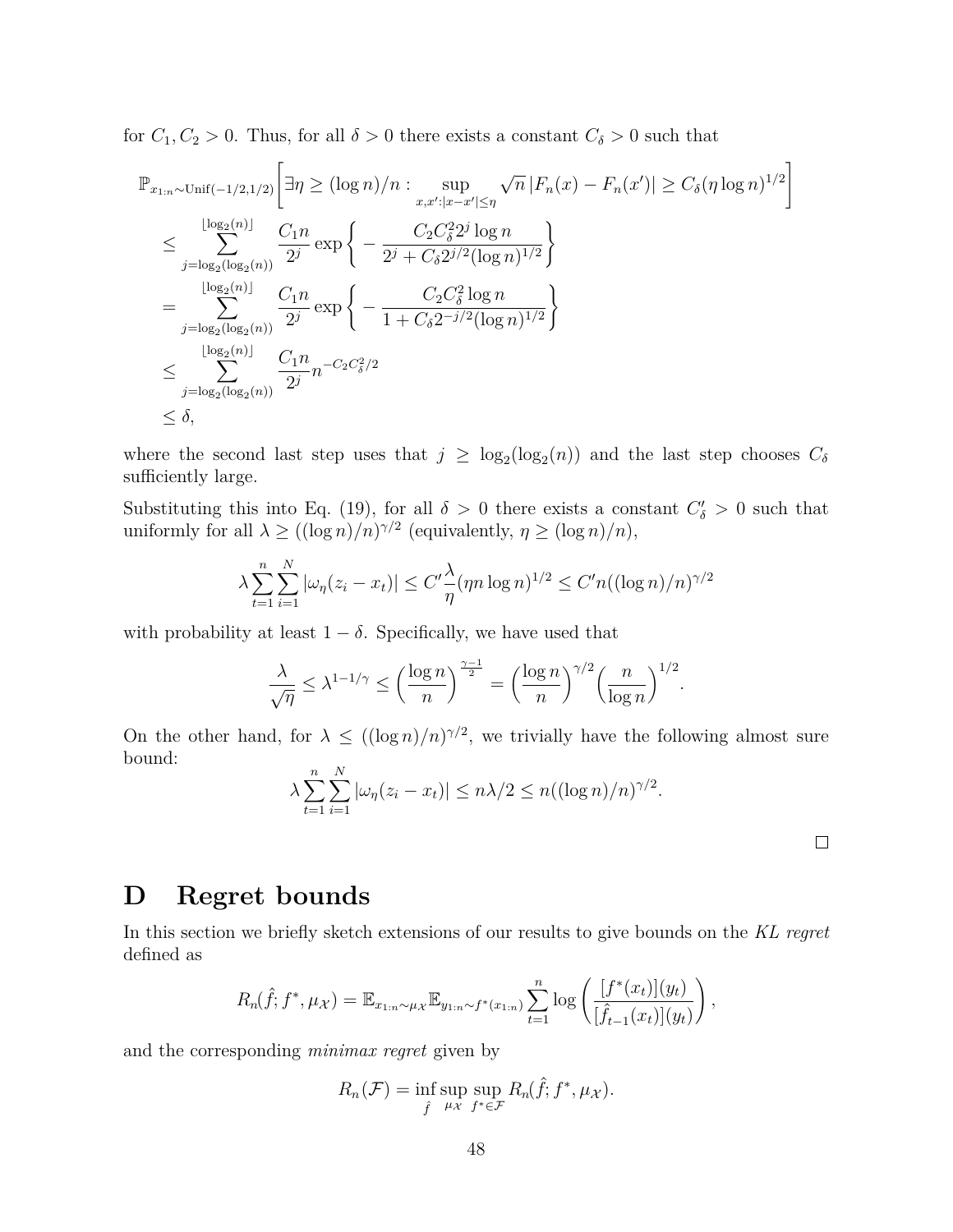Under the i.i.d. assumption on the data, minimax regret is closely related to the minimax risk. In particular, we derive upper bounds on regret using the same arguments made for the upper bound on risk, while lower bounds follow from a well-known online-to-batch argument. While these extensions are quite straightforward, it is useful to be able to refer to regret bounds in order to compare to the existing literature on both risk and regret.

First, we show that the performance of a sequential analogue of the minimax estimator defined in [Subsection 3.3](#page-7-0) can be upper bounded as a function of the minimax risk. To obtain this new estimator, instead of simply splitting the data sample into two halves one for building the empirical cover and one for aggregating—we split the *n* rounds into epochs according to an exponential schedule.

Without loss of generality, we suppose that  $M = \log_2(n+1)$  is an integer. If this is not the case, observe that if  $\overline{n}$  is the smallest integer larger than *n* such that  $\log_2(\overline{n} + 1)$  is an integer, and  $R_{\overline{n}}(\mathcal{F}) \leq B(\overline{n})$  for some increasing function *B*, since regret is increasing it holds that  $R_n(\mathcal{F}) \leq B(2n)$ . We will use M epochs of lengths  $2^{m-1}$  for each  $m \in [M]$ . Denote the start of the *m*th epoch  $n_{m-1} = 2^{m-1}$ , so that the epoch ends at round  $n_m - 1$ . For notational clarity, let the rounds of the *m*th epoch be denoted by  $\tau_m = [n_{m-1}, n_m-1]$ , and let  $x_{\tau_m} = \{x_{n_{m-1}}, \ldots, x_{n_{m-1}}\}.$ 

For each  $m \in [M]$ , define  $\mathcal{G}_m$  to be a minimal (H, 2)-cover of  $\mathcal F$  on  $(x_t)_{t \in \tau_m}$ . For each  $t \in \tau_{m+1}$ , define

$$
[\hat{f}_{t,m+1}(x)](y) = \sum_{g \in \mathcal{G}_m} [\tilde{g}^{(\alpha)}(x)](y) \left[ \frac{\prod_{s=n_m}^t [\tilde{g}^{(\alpha)}(x_s)](y_s)}{\sum_{h \in \mathcal{G}_m} \prod_{s=n_m}^t [\tilde{h}^{(\alpha)}(x_s)](y_s)} \right], \qquad x \in \mathcal{X}, y \in \mathcal{Y},
$$

which is the same as the intermediate estimator used for the risk, but defined only on the current epoch. Notice that the first round of each epoch is predicted using  $[\hat{f}_{n_m-1,m+1}(x)](y) = \frac{1}{|\mathcal{G}_m|} \sum_{g \in \mathcal{G}_m} [\tilde{g}^{(\alpha)}(x)](y)$ , which corresponds to a uniform average over the smoothed empirical cover. For the very first round when no empirical cover has been formed, take  $[\hat{f}_{0,1}(x)](y) = 1/K$ .

We have the following upper bound on the performance of this estimator.

<span id="page-48-0"></span>**Theorem 7** (Regret upper bound). If  $\mathcal{H}_{H,2}(\mathcal{F}, \varepsilon, n) \lesssim \varepsilon^{-p}$  for  $p > 0$ , then for every  $n \in \mathbb{N}$ 

$$
R_n(\mathcal{F}) \lesssim n^{\frac{p}{p+2}} \log(nBK).
$$

*If*  $\mathcal{H}_{H,2}(\mathcal{F},\varepsilon,n) \lesssim p \log(n/\varepsilon)$  *for*  $p > 0$  *and*  $n > Cp^{1/3}$  *for a constant C, then* 

 $R_n(\mathcal{F}) \leq (p \log n + 1) \log(nBK)$ .

 $If$   $|\mathcal{F}| < \infty$ *, for every*  $n \in \mathbb{N}$ 

$$
R_n(\mathcal{F}) \lesssim \log(|\mathcal{F}|) \log(nBK).
$$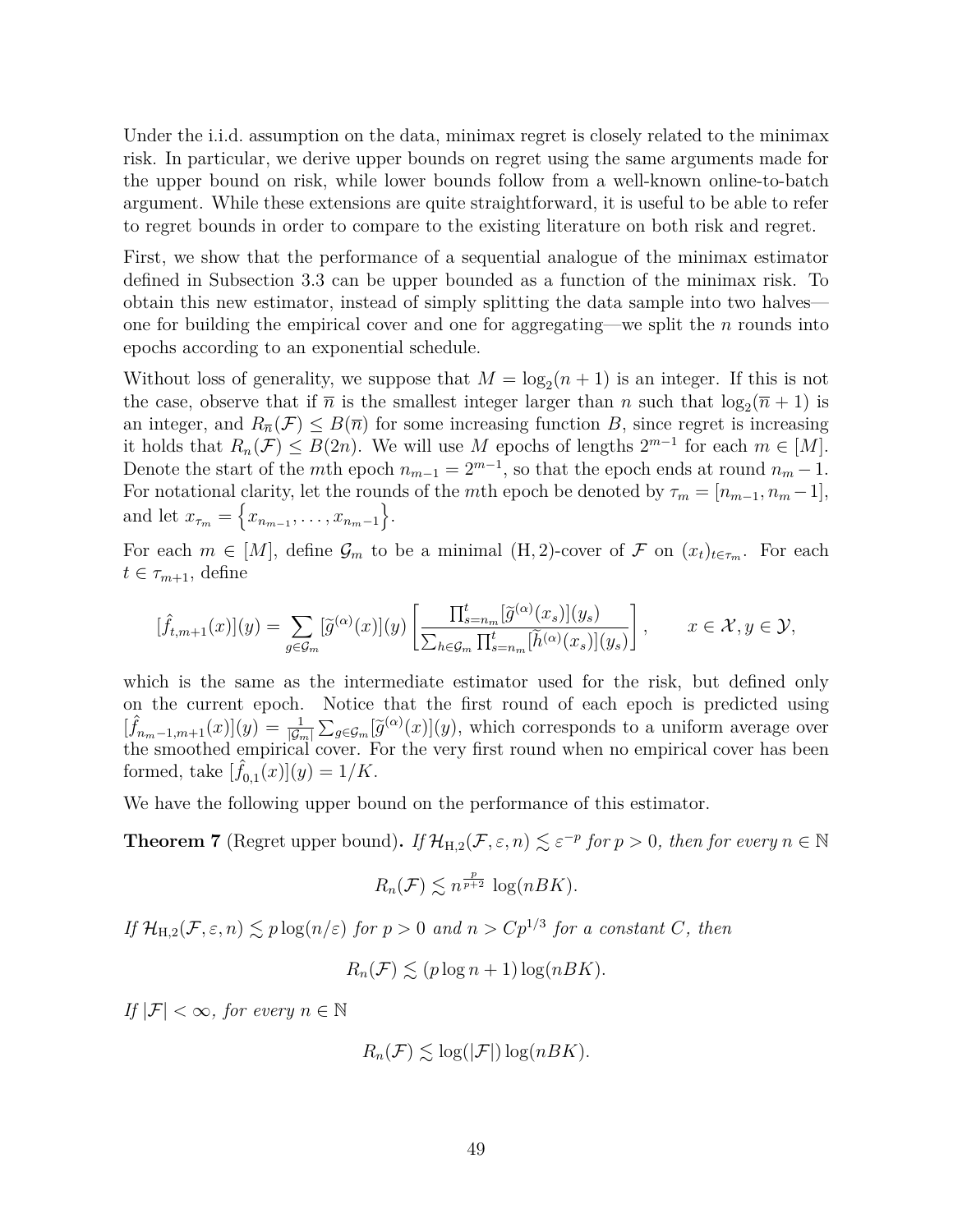*Proof of [Theorem 7.](#page-48-0)* Fix  $\mu_{\mathcal{X}}$  and  $f^* \in \mathcal{F}$ . First, we have

$$
R_{n}(\hat{f}_{1:n,1:M}; f^{*}, \mu x)
$$
\n
$$
= \mathbb{E}_{x_{1:n} \sim \mu_{\mathcal{X}}} \mathbb{E}_{y_{1:n} \sim f^{*}(x_{1:n})} \sum_{m=1}^{M} \sum_{t \in \tau_{m}} \log \left( \frac{[f^{*}(x_{t})](y_{t})}{[\hat{f}_{t-1,m}(x_{t})](y_{t})} \right)
$$
\n
$$
= \mathbb{E}_{x_{1} \sim \mu_{\mathcal{X}}} \mathbb{E}_{y_{1} \sim f^{*}(x_{1})} \log \left( \frac{[f^{*}(x_{1})](y_{1})}{[\hat{f}_{0,1}(x_{1})](y_{1})} \right)
$$
\n
$$
+ \sum_{m=2}^{M} \mathbb{E}_{x_{\tau_{m-1}} \sim \mu_{\mathcal{X}}} \mathbb{E}_{x_{\tau_{m}} \sim \mu_{\mathcal{X}}} \mathbb{E}_{y_{\tau_{m}} \sim f^{*}(x_{\tau_{m}})} \sum_{t \in \tau_{m}} \log \left( \frac{[f^{*}(x_{t})](y_{t})}{[\hat{f}_{t-1,m}(x_{t})](y_{t})} \right)
$$
\n
$$
= \mathbb{E}_{x_{1} \sim \mu_{\mathcal{X}}} \mathbb{E}_{y_{1} \sim f^{*}(x_{1})} \log \left( \frac{[f^{*}(x_{1})](y_{1})}{[\hat{f}_{0,1}(x_{1})](y_{1})} \right)
$$
\n
$$
+ \sum_{m=2}^{M} n_{m-1} \mathbb{E}_{x_{\tau_{m-1}} \sim \mu_{\mathcal{X}}} \mathbb{E}_{x_{\tau_{m}} \sim \mu_{\mathcal{X}}} \mathbb{E}_{y_{\tau_{m}} \sim f^{*}(x_{\tau_{m}})} \frac{1}{n_{m-1}} \sum_{t=n_{m-1}}^{n_{m-1}} \log \left( \frac{[f^{*}(x_{t})](y_{t})}{[\hat{f}_{t-1,m}(x_{t})](y_{t})} \right).
$$

The first term is trivially bounded by  $log(BK)$ , where we have used that  $\hat{f}_{0,1} \equiv 1/K$ . Now, consider the summation over *m* in the second term. Conditional on  $x_{\tau_{m-1}}$  used to define G*m*−1,

$$
\mathbb{E}_{x_{\tau_m} \sim \mu_X} \mathbb{E}_{y_{\tau_m} \sim f^*(x_{\tau_m})} \frac{1}{n_{m-1}} \sum_{t=n_{m-1}}^{n_m-1} \log \left( \frac{[f^*(x_t)](y_t)}{[\hat{f}_{t-1,m}(x_t)](y_t)} \right)
$$

is *almost* exactly the right-hand side of [Eq. \(2\).](#page-16-1) The only difference is that instead of applying a concentration result on the sample  $x'_{1:n}$  used to build the cover  $\mathcal{G}$ , we must apply the concentration result on the sample  $x_{\tau_{m-1}}$  used to build the cover  $\mathcal{G}_{m-1}$ . Thus, instead of using  $n/2$  for this bound, we use  $n_{m-2}$ . That is, the same argument as [Theorem 3](#page-15-1) gives

$$
R_{n}(\hat{f}_{1:n,1:M};f^{*},\mu_{\mathcal{X}})
$$
  
\n
$$
\leq \log(BK) + \sum_{m=2}^{M} n_{m-1} \left\{ \frac{\mathcal{H}_{H,2}(\mathcal{F},\varepsilon,n_{m-2})}{n_{m-1}} \right\}
$$
  
\n
$$
+ 2\left[2 + \log(2n_{m-2}BK)\right] \left[2\varepsilon^{2} + 106r_{n_{m-2}}^{*} + \frac{96\log n_{m-2} + 576\log\log n_{m-2} + 4}{n_{m-2}}\right] \left\}
$$
  
\n
$$
= \log(BK) + \sum_{m=1}^{M-1} n_{m} \left\{ \frac{\mathcal{H}_{H,2}(\mathcal{F},\varepsilon,n_{m-1})}{2n_{m-1}} \right\}
$$
  
\n
$$
+ 2\left[2 + \log(2n_{m-1}BK)\right] \left[2\varepsilon^{2} + 106r_{n_{m-1}}^{*} + \frac{96\log n_{m-1} + 576\log\log n_{m-1} + 4}{n_{m-1}}\right] \left\},\right.
$$

where the last step uses that  $n_{m-1} = 2n_{m-2}$ .

Now, suppose that there exist constants  $\beta \in (0,1]$  and  $A > 0$  such that for each  $m \in$